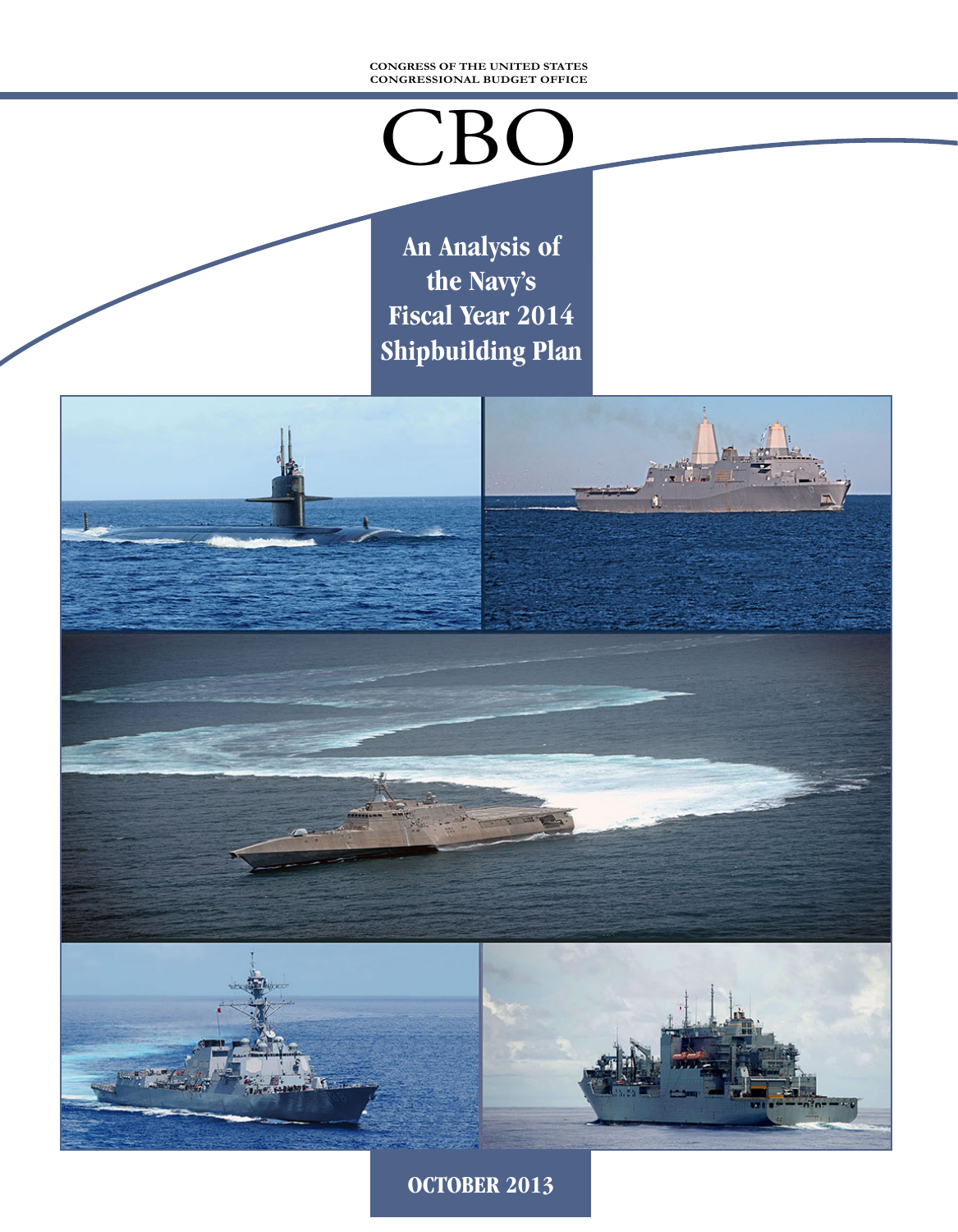### **Notes**

Unless otherwise indicated, all dollar amounts in this report reflect budget authority in 2013 dollars, and all years are federal fiscal years (which run from October to September).

Numbers in the text and tables may not add up to totals because of rounding.

On the cover:

Top left: The Los Angeles class fast attack submarine USS *Chicago* (SSN-721) enters Apra Harbor, Guam, April 12, 2013. Photo by Mass Communication Specialist 1st Class Jeffrey Jay Price, U.S. Navy.

Top right: The amphibious transport dock ship USS *San Antonio* (LPD-17) at Norfolk, Virginia, January 30, 2012. Photo by Mass Communication Specialist 2nd Class Joshua T. Rodriguez, U.S. Navy.

Center: The littoral combat ship USS *Independence* (LCS-2) in the Pacific Ocean off the coast of San Diego, July 18, 2013. Photo by Mass Communication Specialist 2nd Class Daniel M. Young, U.S. Navy.

Bottom left: The Arleigh Burke class guided-missile destroyer USS *Preble* (DDG-88) transits the Pacific Ocean, April 29, 2013. Photo by Mass Communication Specialist 3rd Class Chris Bartlett, U.S. Navy.

Bottom right: The Military Sealift Command dry cargo and ammunition ship USNS *Charles Drew* (T-AKE 10) in the Philippine Sea, August 13, 2012. Photo by Mass Communication Specialist 3rd Class Paul Kelly, U.S. Navy.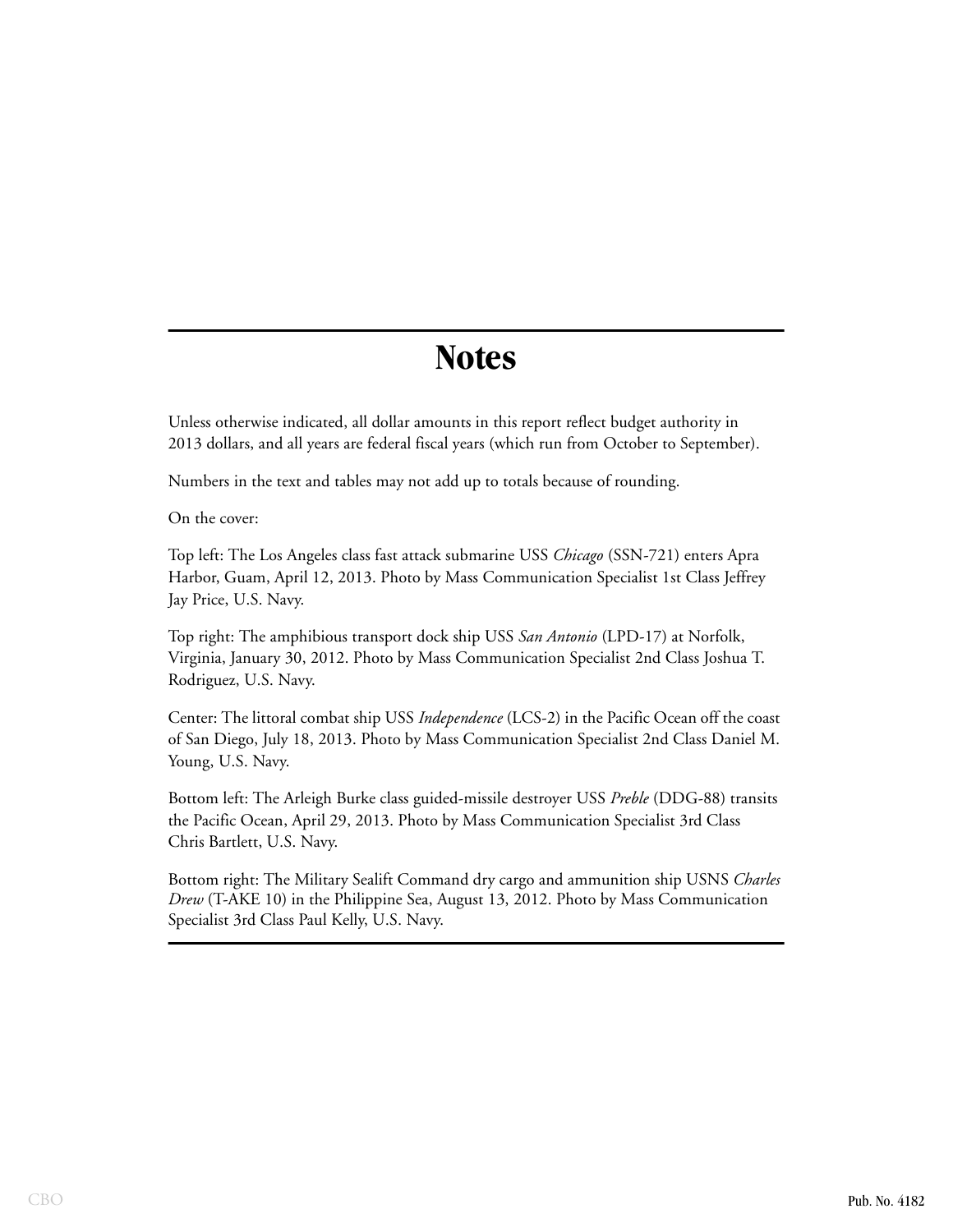

| <b>Summary</b>                                                          | $\mathbf{1}$   |
|-------------------------------------------------------------------------|----------------|
| <b>Inventory Goals</b>                                                  | $\mathbf{1}$   |
| Purchasing Plan                                                         | $\mathfrak{2}$ |
| Costs                                                                   | $\mathfrak{Z}$ |
| Costs of the Plan Compared with Historical Funding                      | 3              |
| The Effect of the Budget Control Act of 2011 on Navy Ship Programs      | 3              |
| Changes in Inventory Goals Under the 2014 Plan                          | $\overline{4}$ |
| BOX: THE ROLES OF MAJOR TYPES OF SHIPS IN THE NAVY'S BATTLE FORCE FLEET | 5              |
| Ship Purchases and Inventories Under the 2014 Plan                      | 6              |
| Combat Ships                                                            | 9              |
| Combat Logistics and Support Ships                                      | 11             |
| Shipbuilding Costs Under the 2014 Plan                                  | 11             |
| The Navy's Estimates                                                    | 11             |
| CBO's Estimates                                                         | 14             |
| Costs of Reaching the Navy's Goal of a Fleet of 306 Ships               | 14             |
| <b>BOX: INFLATION IN SHIPBUILDING</b>                                   | 16             |
| <b>Shipbuilding Given Historical Average Funding Amounts</b>            | 17             |
| Shipbuilding Under the Budget Control Act of 2011                       | 18             |
| <b>Outlook for Specific Ship Programs</b>                               | 19             |
| <b>Aircraft Carriers</b>                                                | 19             |
| Submarines                                                              | 21             |
| Large Surface Combatants                                                | 24             |
| <b>Littoral Combat Ships</b>                                            | 28             |
| Amphibious Warfare Ships                                                | 29             |
| List of Tables and Figures                                              | 30             |
| <b>About This Document</b>                                              | 31             |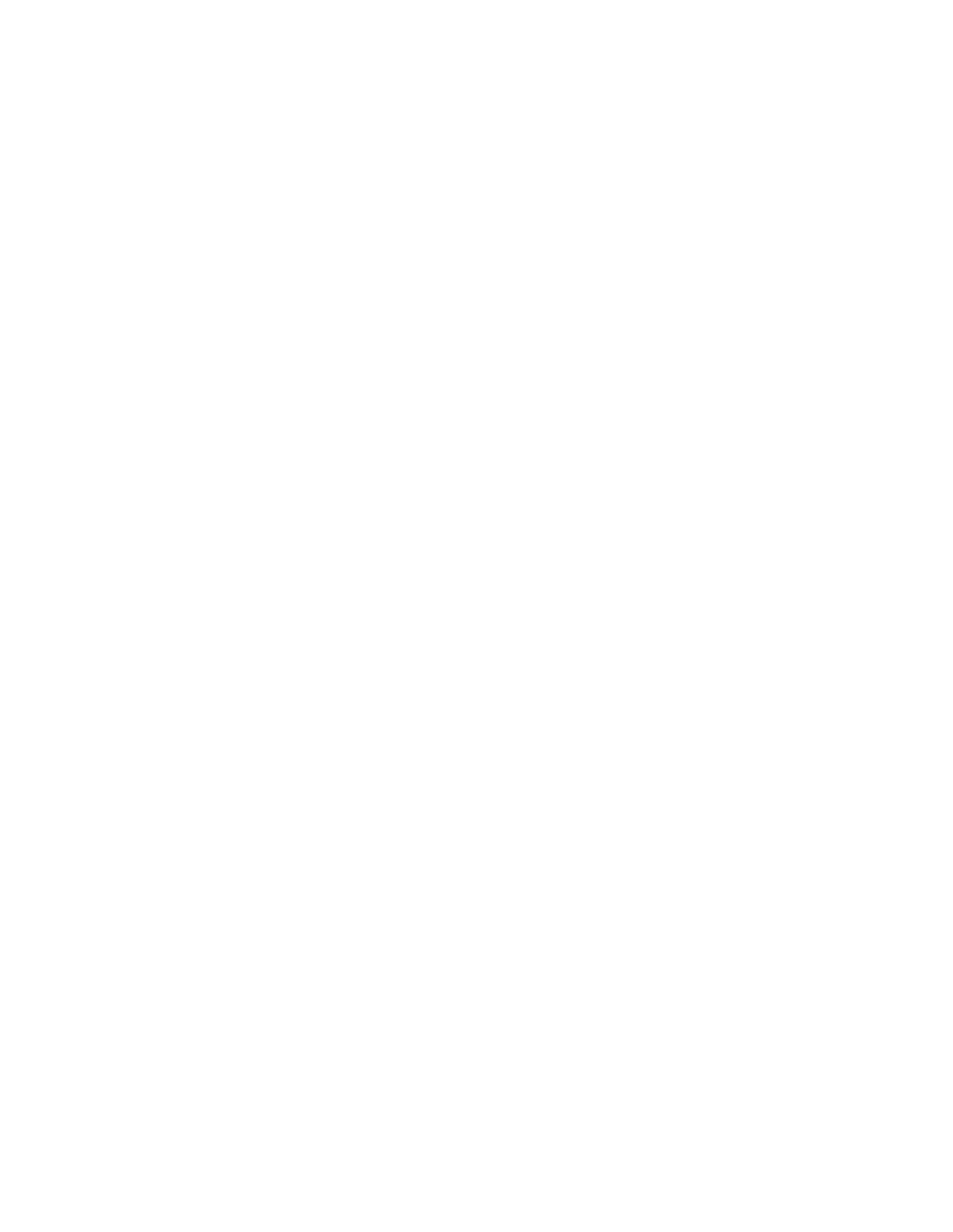### **An Analysis of the Navy's Fiscal Year 2014 Shipbuilding Plan**

#### <span id="page-4-0"></span>**Summary**

At the direction of the Congress, the Department of Defense (DoD) generally issues annual reports that describe its plan for building new ships over the next 30 years. DoD submitted its 2014 shipbuilding plan to the Congress in May 2013, covering fiscal years 2014 to 2043.<sup>1</sup> The 2014 plan reflects the Navy's most recent goals for battle force ships—goals that were developed in 2012 and outlined in a report to the Congress in January 2013; that analysis is hereafter referred to as the 2012 force structure assessment. $^{2}$  The goals developed in 2012 were slightly different from the ones that were outlined in the 2005 force structure assessment and were reflected in the Navy's shipbuilding plans up through last year.<sup>3</sup>

The 2013 and 2014 shipbuilding plans are very similar, but not identical, with respect to the Navy's total inventory goal (in military parlance, its requirement) for battle force ships, the number and types of ships the Navy would purchase over 30 years, and the proposed funding to implement the plans. The Congressional Budget Office (CBO) examined the 2014 plan in detail and estimated the costs of the proposed ship purchases using its own estimating methods and assumptions. CBO also

analyzed how those ship purchases would affect the Navy's inventories of various types of ships over the next three decades.

The total costs of carrying out the 2014 plan—an average of about \$21 billion in 2013 dollars per year over the next 30 years—would be one-third higher than the funding amounts that the Navy has received in recent decades but slightly less than the costs of the 2013 plan, CBO estimates.

#### <span id="page-4-1"></span>**Inventory Goals**

The Navy's 2014 shipbuilding plan states that the service's goal for its inventory of battle force ships is 306 ships. That goal reflects the Navy's 2012 force structure assessment and is slightly smaller than the goal of 310 to 316 ships specified in the 2013 plan and the goal of 313 ships that resulted from the 2005 force structure assessment. However, the goal of 306 ships is greater than the Navy's current number of ships; at the end of 2013, the Navy's battle force fleet will consist of 285 ships.

<sup>1.</sup> The 2014 shipbuilding plan is Department of the Navy, *Report to Congress on the Annual Long-Range Plan for Construction of Naval Vessels for FY 2014* (May 2013), <http://tinyurl.com/mwrgdn3> (PDF; 3.3 MB).

<sup>2.</sup> Department of the Navy, *Report to Congress: Navy Combatant Vessel Force Structure Requirement* (January 2013), <http://tinyurl.com/kvhspjs>. Although the report was released in early 2013, the force structure assessment was conducted in 2012. Battle force ships comprise aircraft carriers, submarines, surface combatants, amphibious warfare ships, and combat logistics and some support ships.

<sup>3.</sup> In February 2006, the Navy presented a long-term shipbuilding plan that called for expanding the battle force fleet from the thencurrent size of 285 ships to 313 ships by 2020. A few months later, CBO issued a study analyzing that plan and estimating its potential costs. In every year that the Navy has issued its shipbuilding plan since then, CBO has performed an independent analysis of that plan. See Department of the Navy, *Report to Congress on Annual Long-Range Plan for Construction of Naval Vessels for FY 2007* (February 2006) and Congressional Budget Office, *Options for the Navy's Future Fleet* (May 2006), [www.cbo.gov/publication/17802](http://www.cbo.gov/publication/17802). See also Statement of J. Michael Gilmore, Assistant Director, and Eric J. Labs, Principal Analyst, before the Subcommittee on Projection Forces of the Committee on Armed Services, U.S. House of Representatives, *Potential Costs of the Navy's 2006 Shipbuilding Plan* (March 30, 2006), [www.cbo.gov/publication/17679](http://www.cbo.gov/publication/17679).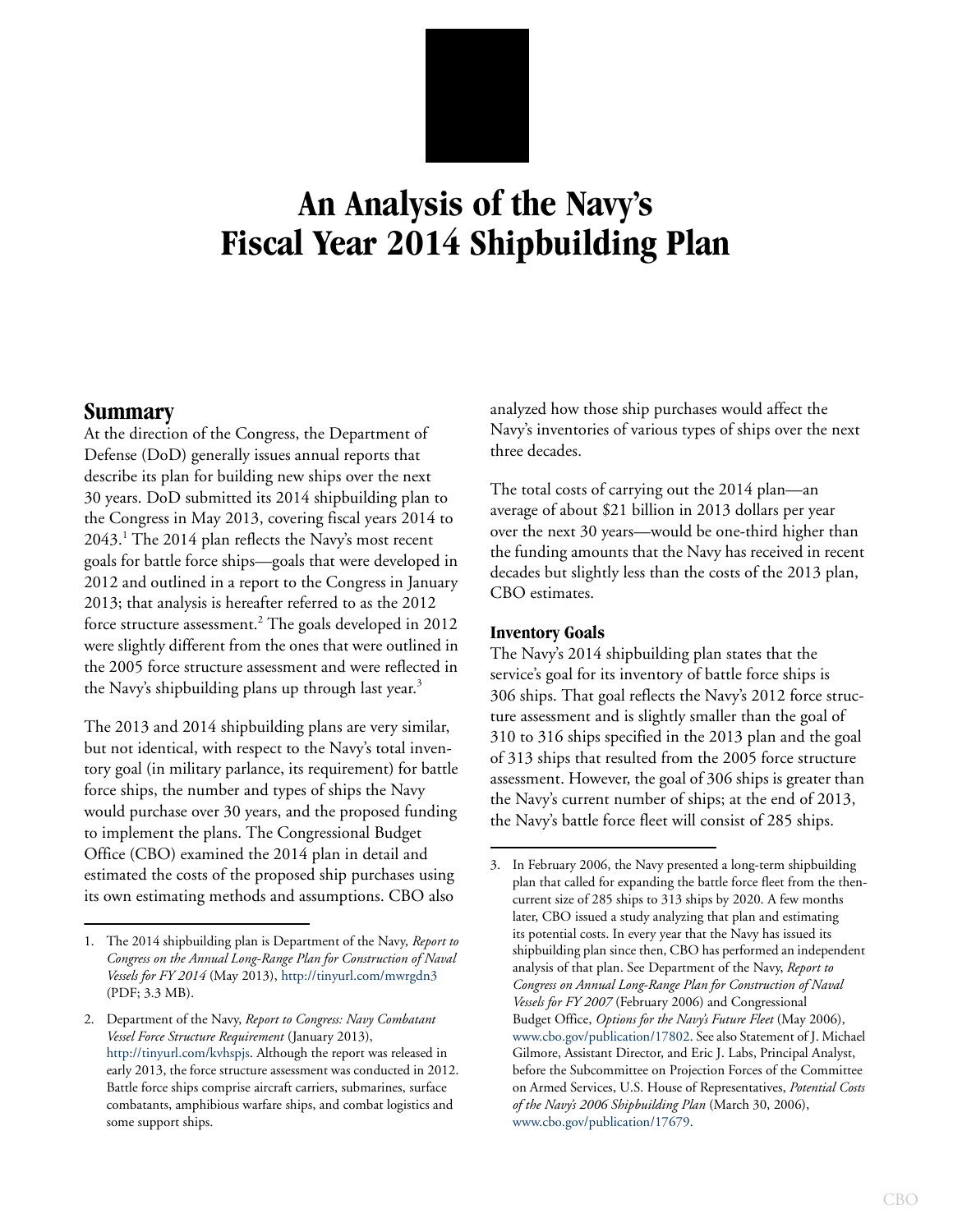#### <span id="page-5-1"></span>**Table 1.**

#### <span id="page-5-2"></span>**Comparison of the Navy's 2013 and 2014 Shipbuilding Plans**

|                                           | <b>2013 Plan</b><br>$(2013 - 2042)$ | <b>2014 Plan</b><br>$(2014 - 2043)$         | <b>Change from</b><br>2013 to 2014 |
|-------------------------------------------|-------------------------------------|---------------------------------------------|------------------------------------|
|                                           |                                     | Number of Ships Purchased Over 30 Years     |                                    |
| <b>Combat Ships</b>                       |                                     |                                             |                                    |
| Aircraft carriers                         | 6                                   | 6                                           | 0                                  |
| <b>Ballistic missile submarines</b>       | 12                                  | 12                                          | 0                                  |
| Attack submarines                         | 46                                  | 47                                          |                                    |
| Destroyers                                | 70                                  | 70                                          | 0                                  |
| Littoral combat ships                     | 70                                  | 66a                                         | -4                                 |
| Amphibious warfare ships                  | 18                                  | 19                                          | 1                                  |
| Subtotal                                  | 222                                 | 220                                         | $-2$                               |
| <b>Combat Logistics and Support Ships</b> | 46                                  | 46                                          | 0                                  |
| <b>Total</b>                              | 268                                 | 266                                         | $-2$                               |
|                                           |                                     | Costs of New-Ship Construction <sup>b</sup> |                                    |
|                                           |                                     | (Billions of 2013 dollars)                  |                                    |
| Total Cost Over 30 Years                  |                                     |                                             |                                    |
| Navy's estimate                           | 520                                 | 504                                         | $-16$                              |
| CBO's estimate                            | 617                                 | 580                                         | $-37$                              |
| Average Annual Cost                       |                                     |                                             |                                    |
| Navy's estimate                           | 17.3                                | 16.8                                        | $-0.5$                             |
| CBO's estimate                            | 20.6                                | 19.3                                        | $-1.3$                             |
| Average Cost per Ship                     |                                     |                                             |                                    |
| Navy's estimate                           | 1.9                                 | 1.9                                         | 0                                  |
| CBO's estimate                            | 2.3                                 | 2.2                                         | $-0.1$                             |

Source: Congressional Budget Office based on data from the Department of the Navy.

b. Costs of new-ship construction exclude funds for refueling nuclear-powered aircraft carriers. They also exclude funds for ship conversions, construction of ships that are not part of the Navy's battle force (such as oceanographic survey ships), training ships, outfitting and postdelivery costs (which include the purchase of many smaller tools and pieces of equipment that are needed to operate a ship but are not necessarily provided by the manufacturing shipyard as part of ship construction), and smaller items. Costs for the mission packages for littoral combat ships, which are not funded in the Navy's shipbuilding accounts, also are not included.

The Navy's shipbuilding plan would fall short of meeting the service's inventory goals for some types of ships. For example, the plan would fail to meet the goal of 88 large surface combatants (destroyers and cruisers) in 2030 and beyond. Moreover, the Navy assumes in its plan that most of its destroyers will serve for 40 years, even though the Navy's large surface combatants have typically served for 30 years or less. If the current destroyers serve for only 35 or 30 years, the shortfall in large surface combatants would be more than twice as large as projected in the Navy's plan.

#### <span id="page-5-0"></span>**Purchasing Plan**

Under the 2014 plan, the Navy would buy a total of 266 ships over the 2014–2043 period: 220 combat ships and 46 combat logistics and support ships (see the top panel of [Table 1\)](#page-5-1). Given the rate at which the Navy plans to retire ships from the fleet, that construction plan would not achieve a fleet equal to the inventory goal of 306 ships until 2037. The 2013 shipbuilding plan called for the purchase of 2 more ships over 30 years, but because the Navy's inventory goal was 4 to 10 ships higher in 2013, that year's plan would have fallen even further short of the goal.

a. Under the 2014 plan, the Navy will have 52 littoral combat ships in service after 2029. However, because those ships are expected to be in service for 25 years each, the Navy will begin buying replacements in 2030.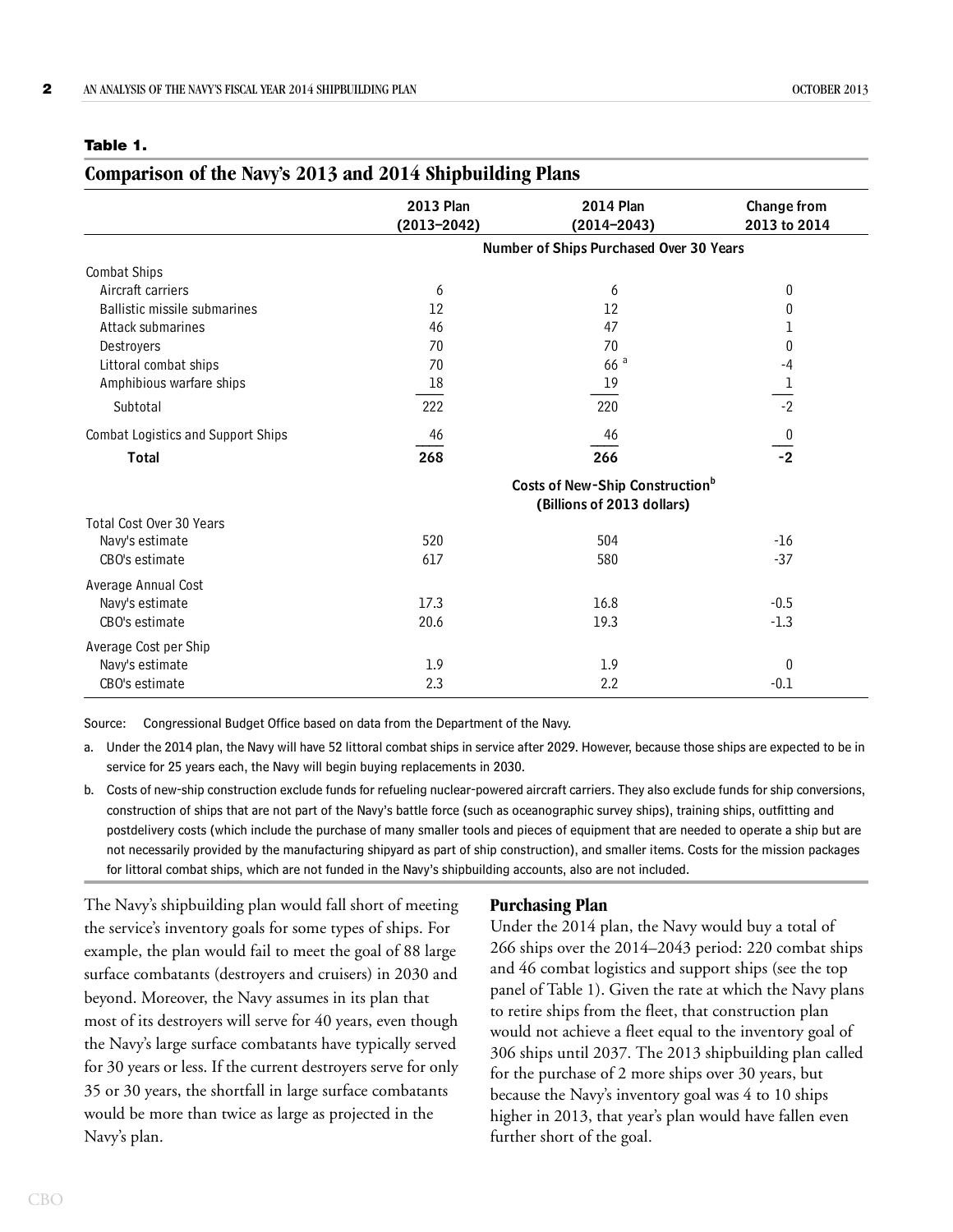#### <span id="page-6-0"></span>**Costs**

The Navy estimates that buying the new ships as specified in the 2014 plan would cost \$504 billion over 30 years, or an average of \$16.8 billion per year (see the bottom panel of [Table 1](#page-5-1)). (Unless otherwise indicated, all dollar amounts in this report reflect budget authority in 2013 dollars.) Those figures are solely for the construction of new ships—the only type of costs reported in the Navy's 30-year shipbuilding plans. Other activities typically funded from the Navy's budget accounts for ship construction—such as refueling nuclear-powered aircraft carriers and outfitting new ships with various small pieces of equipment after the ships have been built and delivered—would, in CBO's estimation, add \$1.9 billion to the Navy's average annual shipbuilding costs under the 2014 plan. (Between 2009 and 2013, the cost of those other activities averaged \$1.9 billion per year.) Including those extra costs, the average cost of the Navy's 2014 plan is \$18.7 billion per year, slightly less than the cost of the 2013 plan.

Using its own models and assumptions, CBO estimates that the cost of new-ship construction in the Navy's 2014 plan would total \$580 billion over 30 years, or an average of \$19.3 billion per year. Generally, CBO estimates the cost of a future ship on the basis of the relationship between the weight and cost of analogous ships. The resulting figure is then adjusted for factors such as the number of ships of the same type being built at a given shipyard; production efficiencies that occur as more ships of the same class are produced simultaneously; and the fact that the costs of labor and materials have generally risen faster in the shipbuilding industry than in the economy as a whole, which generates growth in the inflation-adjusted cost of a given ship over time. Including the costs of refueling aircraft carriers and other items, such as outfitting new ships, raises the overall average cost of the Navy's plan to \$21.2 billion per year, CBO estimates. That figure is slightly less than CBO's estimate of the average annual cost of the Navy's 2013 plan.

CBO's estimate of the cost of new-ship construction in the Navy's 2014 shipbuilding plan is \$76 billion, or 15 percent, higher than the Navy's estimate. Specifically, CBO's estimate is 6 percent higher than the Navy's for the first 10 years of the plan, 14 percent higher for the following decade, and 26 percent higher for the final 10 years. Two factors explain most of the differences between the two estimates. First, the Navy and CBO used different estimating methods and assumptions regarding

the designs and capabilities of future ships. Second, the Navy, in contrast with CBO, does not appear to have accounted for the fact that costs of labor and materials have traditionally grown faster in the shipbuilding industry than in the economy as a whole; that difference produces a widening gap between the two estimates over time.

#### <span id="page-6-1"></span>**Costs of the Plan Compared with Historical Funding**

If the Navy receives the same amount of funding (in constant dollars) for new-ship construction in each of the next 30 years that it has on average over the past three decades, it will not be able to afford all of the purchases in the 2014 plan.<sup>4</sup> CBO's estimate of \$19.3 billion per year for new-ship construction in the Navy's 2014 shipbuilding plan is 38 percent above the historical average funding of \$14.0 billion (see [Figure 1](#page-7-1)). And CBO's estimate of \$21.2 billion per year for the full cost of the plan is 34 percent higher than the \$15.8 billion the Navy has spent on average per year for all items in its shipbuilding accounts over the past 30 years.

#### <span id="page-6-2"></span>**The Effect of the Budget Control Act of 2011 on Navy Ship Programs**

The Navy's 2014 shipbuilding plan, like its 2013 plan, does not address the caps on defense funding from 2014 to 2021 that stem from the Budget Control Act of 2011 (BCA) as amended by the American Taxpayer Relief Act of 2012. Because this report provides CBO's analysis of the costs of the Navy's plan, it also does not incorporate those caps.

If the BCA is left in place, however, it will probably have three effects on the Navy's shipbuilding plan. First, the sequestration of appropriated funds in 2013 required the Navy to slow or alter elements of its shipbuilding programs that were under way. So far, however, the Navy has not canceled any ship purchases because of insufficient funding. Second, the Congress provided authority and some funding to purchase a third destroyer in 2013, one more than in the Navy's 2013 request. The BCA's funding caps may prevent the purchase of that ship if the

<sup>4.</sup> For a broader discussion of historical cost trends in Navy shipbuilding, see the statement of Eric J. Labs, Senior Analyst for Naval Forces and Weapons, Congressional Budget Office, before the Subcommittee on Seapower and Expeditionary Forces of the House Committee on Armed Services, *The Long-Term Outlook for the U.S. Navy's Fleet* (January 20, 2010), [www.cbo.gov/](http://www.cbo.gov/publication/41886) [publication/41886](http://www.cbo.gov/publication/41886).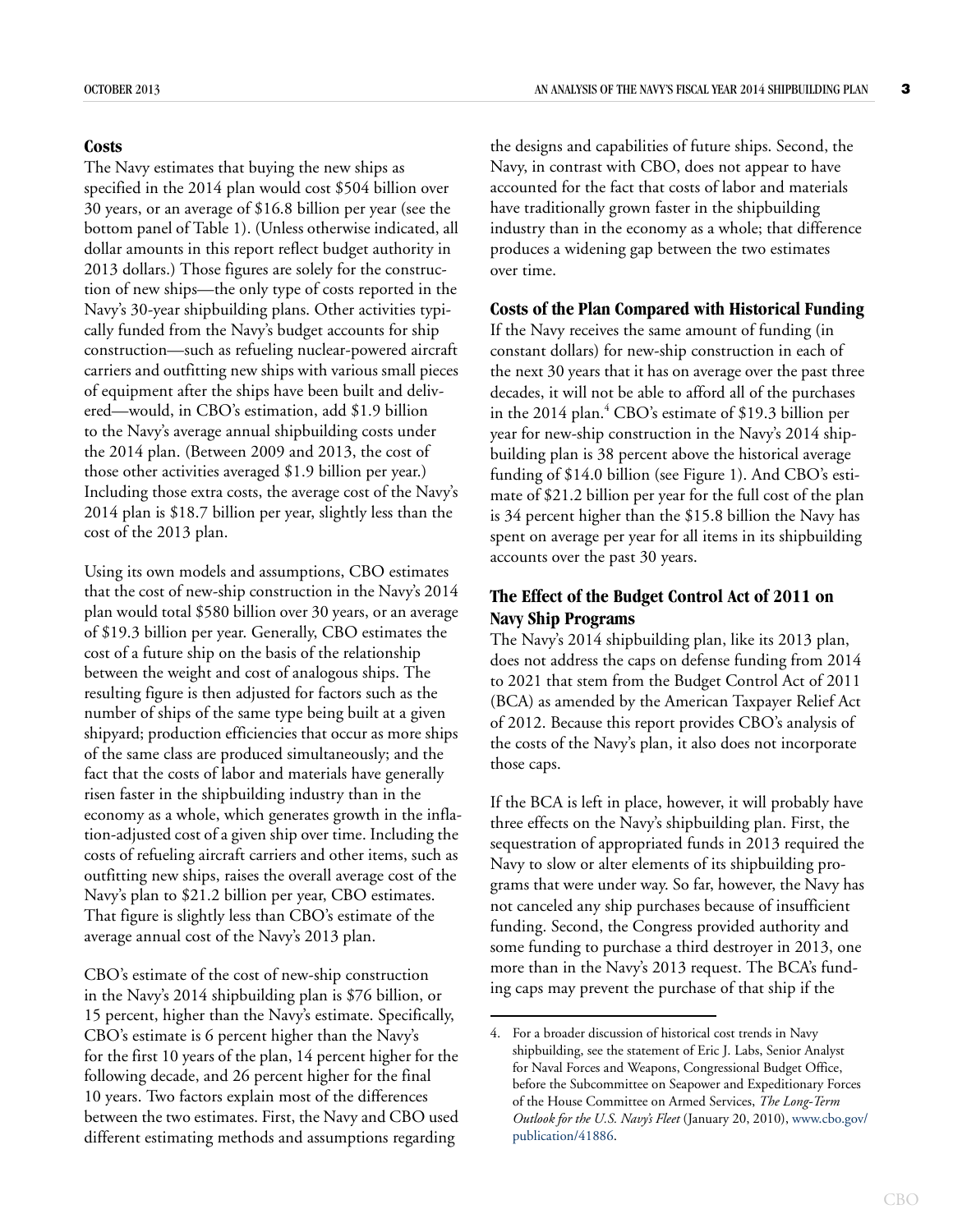#### <span id="page-7-2"></span><span id="page-7-1"></span>**Figure 1.**

#### **Average Annual Costs of New-Ship Construction Under the Navy's 2014 Plan**

(Billions of 2013 dollars)



Source: Congressional Budget Office based on data from the Department of the Navy.

Note: Costs of new-ship construction exclude funds for refueling existing nuclear-powered aircraft carriers. They also exclude funds for ship conversions, construction of ships that are not part of the Navy's battle force (such as oceanographic survey ships), training ships, outfitting and postdelivery costs (which include the purchase of many smaller tools and pieces of equipment needed to operate a ship but not necessarily provided by the manufacturing shipyard as part of ship construction), and smaller items. Costs for the mission packages for littoral combat ships, which are not funded in the Navy's shipbuilding accounts, also are not included.

Navy is unable to secure additional funding for it in 2014. Third, funding for new-ship construction will probably be well below the amounts required for the 2014 shipbuilding plan, unless such funding is protected at the expense of funding for other military activities. Specifically, if the Navy receives the same percentage of DoD's budget during the coming decade and devotes the same percentage of its budget to ship construction as it has historically, the shipbuilding budget would be 30 percent below CBO's estimate of the amount required by the Navy's 2014 shipbuilding plan.

#### <span id="page-7-0"></span>**Changes in Inventory Goals Under the 2014 Plan**

The Navy's 2014 shipbuilding plan was submitted to the Congress by the Secretary of Defense on May 10, 2013. That plan reflects the Navy's new goal of 306 battle force ships—a goal that was first described in a report by the Navy to the Congress in January 2013 and was based on the Navy's 2012 force structure assessment.<sup>5</sup> That goal replaced the 313-ship goal developed in the 2005 force assessment plan and the goal of 310 to 316 ships specified in the 2013 shipbuilding plan. ([Box 1](#page-8-1) discusses the major ships in the Navy's fleet and the roles they play.)

The changes in the Navy's inventory goals from the 2013 plan are as follows:

- The number of ballistic missile submarines was changed from a range of 12–14 to 12 (see [Table 2](#page-9-1)).
- The number of guided missile submarines was changed from a range of zero–4 to zero.
- The number of large surface combatants was lowered from approximately 90 to 88.
- The number of small surface combatants and mine countermeasures ships was reduced from approximately 55 to 52.
- The number of amphibious warfare ships was increased from approximately 32 to 33.

Taken together, those changes amount to a reduction in the overall inventory goal of 4 to 10 ships for the battle force fleet, lowering the previous goal of 310 to 316 ships to 306 ships.

<sup>5.</sup> Department of the Navy, *Report to Congress: Navy Combatant Vessel Force Structure Requirement* (January 2013).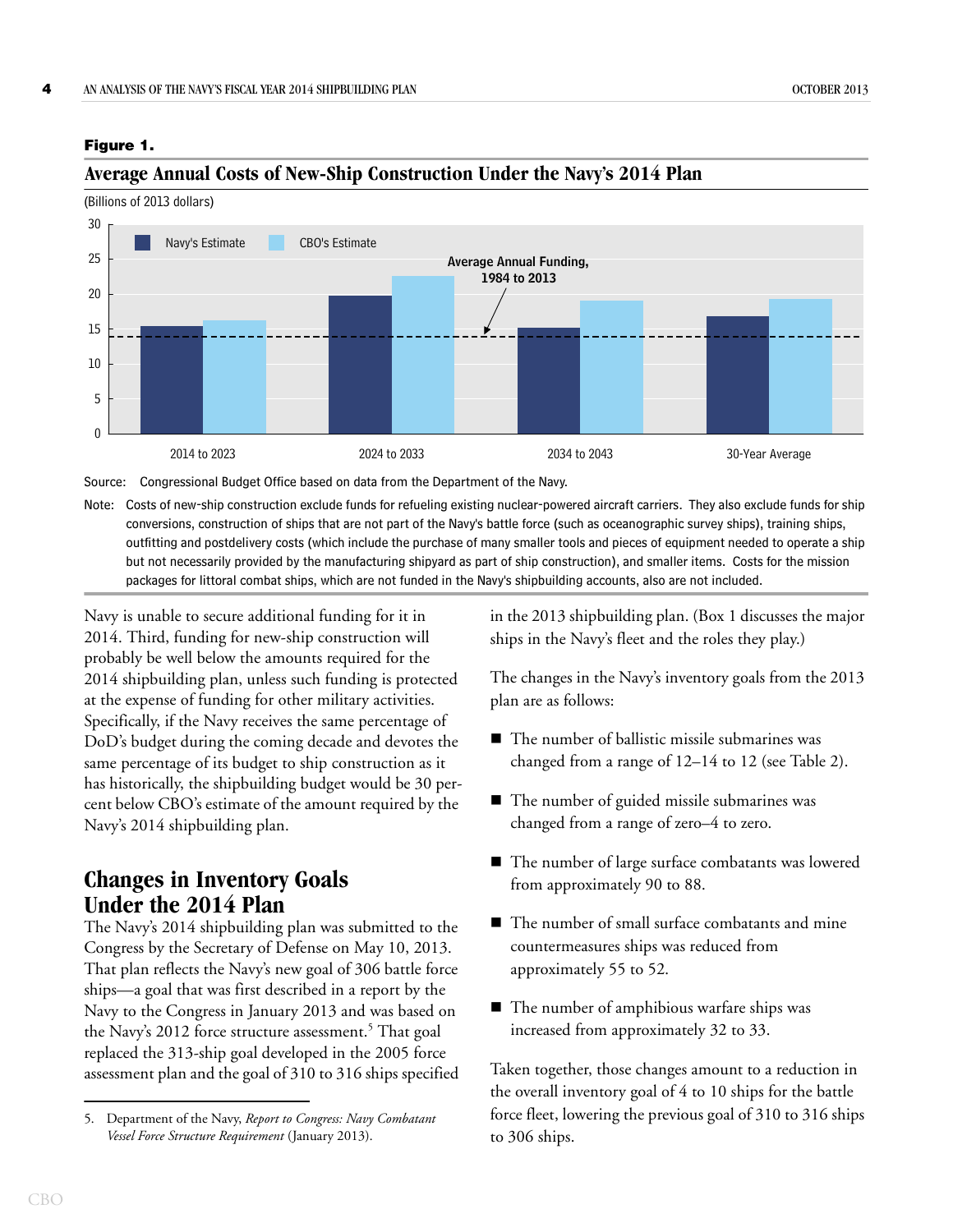#### <span id="page-8-1"></span><span id="page-8-0"></span>**Box 1. The Roles of Major Types of Ships in the Navy's Battle Force Fleet**



The Navy's 10 **aircraft carriers** are the heart of the battle force fleet. Each carries an air wing of about 60 aircraft, which can attack hundreds of targets per day for up to a month before needing to be rested. Carriers are by far the largest ships in the fleet, with a weight (displacement) of about 100,000 tons. All 10 current carriers belong to the Nimitz class.

Strategic **ballistic missile submarines** carry one of the major parts of the U.S. nuclear deterrent, up to 24 Trident missiles with one to eight nuclear warheads apiece. The Navy has 14 Ohio class ballistic missile submarines in that strategic role. In addition, the Navy has converted 4 submarines of that class to a conventional guided missile (SSGN) configuration, each of which displaces about 19,000 tons when submerged. Those SSGNs carry up to 154 Tomahawk missiles as well as special-operations forces.

**Attack submarines** are the Navy's premier undersea warfare and antisubmarine weapon. Since the end of the Cold War, however, they have mainly performed covert intelligencegathering missions. They have also been used to launch Tomahawk missiles at inland targets in the early stages of conflicts. The Navy has 55 attack submarines, 42 of which belong to the Los Angeles class. At 7,000 tons, they are less than half the size of ballistic missile submarines.

**Large surface combatants**, which include cruisers and destroyers, are the workhorses of the fleet. They provide ballistic missile defense for the fleet and for regional areas overseas. They defend the Navy's aircraft carriers and amphibious warfare ships against other surface ships, aircraft, and submarines. They also perform many day-to-day missions, such as patrolling sea lanes, providing an overseas presence, and conducting exercises with allies. In addition, they are capable of striking land targets with Tomahawk missiles. Most of the Navy's surface combatants displace about 9,000 to 10,000 tons.

**Small surface combatants** include frigates and littoral combat ships. Frigates today are used to perform many of the same day-to-day missions as large surface combatants. Littoral combat ships are intended to counter mines, small boats, and diesel electric submarines in the world's coastal regions. More routinely, they will also patrol sea lanes, provide an overseas presence, and conduct exercises with allies. They range in size from 3,000 to 4,000 tons.

The Navy has six classes of **amphibious warfare ships**. Two classes, referred to as **amphibious assault ships** (also known as large-deck amphibious ships or helicopter carriers), are the second-largest ships in the fleet at 40,000 tons. They form the centerpiece of amphibious ready groups, and each can carry about half the troops and equipment of a Marine expeditionary unit. They also carry as many as 30 helicopters and 6 fixed-wing Harrier jump jets, or up to 20 Harriers. The other four classes are divided into two types: **amphibious transport docks** and **dock landing ships.** Two of those ships together provide the remaining transport capacity for a Marine expeditionary unit in an amphibious ready group. They range in size from 16,000 to 25,000 tons.

The many **combat logistics and support ships** in the Navy's fleet provide the means to resupply, repair, salvage, or tow combat ships. The most prominent of those vessels are fast combat support ships, which operate with carrier strike groups to resupply them with fuel, dry cargo (such as food), and ammunition. Logistics and support ships can be as small as 2,000 tons for an oceangoing tug or as large as 50,000 tons for a fully loaded fast combat support ship.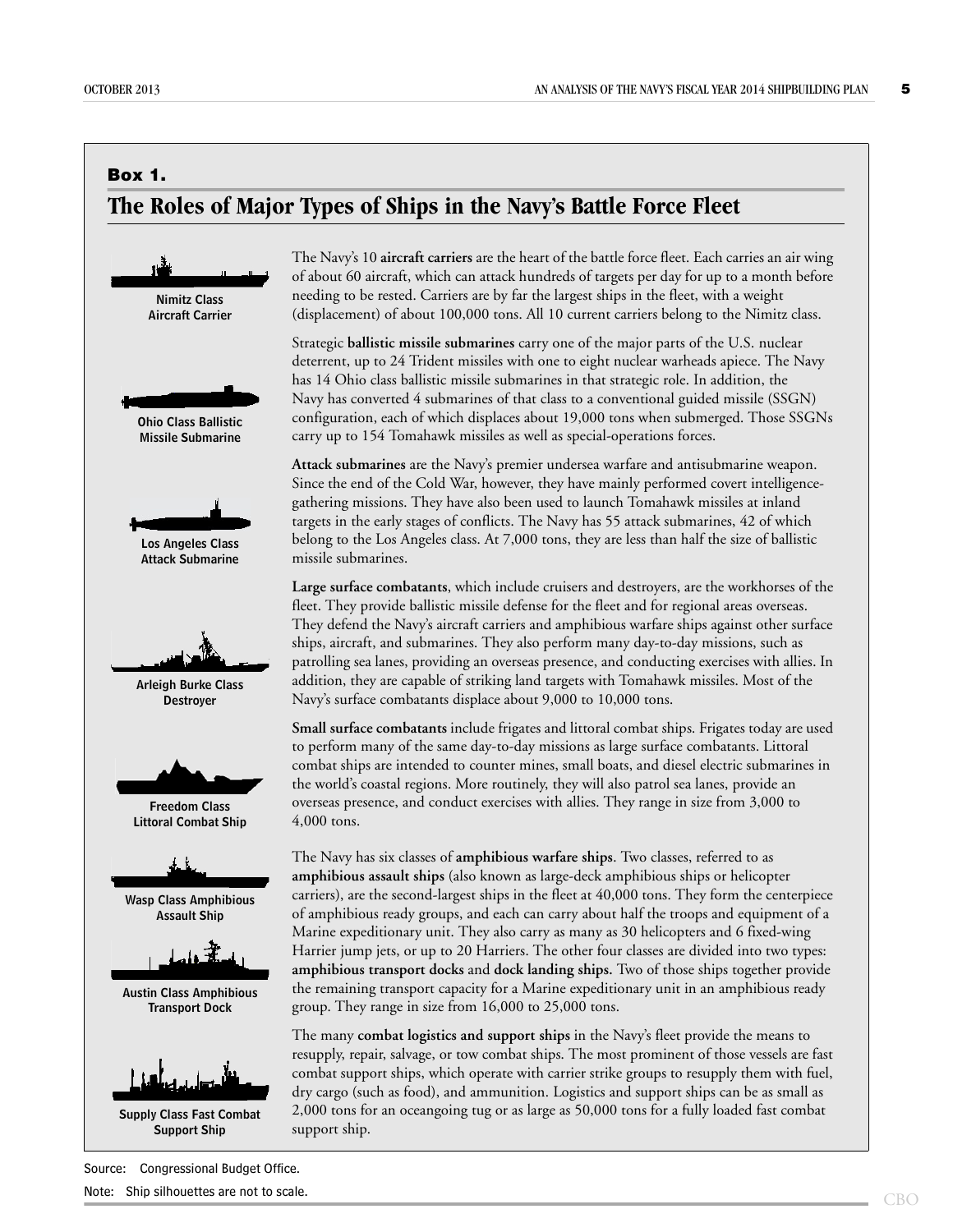<span id="page-9-2"></span>**The Navy's Evolving Goals for Its Force Structure**

|                                                                         | Goals for a 313-Ship<br>Fleet in the Navy's 2005<br><b>Force Structure Assessment</b> | Goals Implied in the Navy's<br>2013 Shipbuilding Plan | Goals for a 306-Ship<br>Fleet in the Navy's 2012<br><b>Force Structure Assessment</b> |
|-------------------------------------------------------------------------|---------------------------------------------------------------------------------------|-------------------------------------------------------|---------------------------------------------------------------------------------------|
| <b>Aircraft Carriers</b>                                                | 11                                                                                    | 11                                                    | 11                                                                                    |
| Submarines<br><b>Ballistic missile</b><br>Attack<br>Guided missile      | 14<br>48<br>4                                                                         | 12 to 14<br>~1<br>$0$ to $4$                          | 12<br>48<br>0                                                                         |
| Large Surface Combatants<br>Destroyers<br>Cruisers                      | 69<br>19                                                                              | ~1<br>$\theta$                                        | 88<br>0                                                                               |
| Small Surface Combatants and<br>Mine Countermeasures Ships <sup>a</sup> | 55                                                                                    | $\sim\!55$                                            | 52                                                                                    |
| Amphibious Warfare Ships                                                | 31                                                                                    | $~1$ - 32                                             | 33                                                                                    |
| MPF(F) Ships                                                            | 12                                                                                    | $\theta$                                              | $\mathbf{0}$                                                                          |
| <b>Combat Logistics Ships</b>                                           | 30                                                                                    | $~1$ -29                                              | 29                                                                                    |
| Support Ships<br>Joint high-speed vessels<br>Other <sup>b</sup>         | 3<br>17                                                                               | 10<br>~1                                              | 10<br>23                                                                              |
| <b>Total</b>                                                            | 313                                                                                   | 310 to 316 $\degree$                                  | 306                                                                                   |

#### <span id="page-9-1"></span>**Table 2.**

Source: Congressional Budget Office based on data from the Department of the Navy.

Note: MPF(F) = Maritime Prepositioning Force (Future);  $\sim$  = approximately.

a. Includes littoral combat ships, Oliver Hazard Perry FFG-7 frigates, and Avenger class mine ships.

- b. Includes command ships, salvage ships, ocean tugs, ocean surveillance ships, and tenders.
- c. The Navy described its total goal in last year's shipbuilding plan as about 300 ships, but the specific numbers included in that plan implied a range of 310 to 316 ships.

This report does not evaluate the validity of the goals identified by the Navy, such as the fleet's ability to fulfill its missions in the national military strategy. Rather, the report assesses the costs of the Navy's 2014 shipbuilding plan, the effects of that plan on the force structure, and the extent to which the plan would satisfy the Navy's goals for major components of the U.S. fleet.

#### <span id="page-9-0"></span>**Ship Purchases and Inventories Under the 2014 Plan**

The Navy intends to buy 8 ships in 2014 and a total of 41 ships between 2014 and 2018—the period covered by DoD's 2014 Future Years Defense Program (FYDP), which is a five-year funding plan that DoD updates annually (see Figures [2](#page-10-0) and [3\)](#page-11-0). Thereafter, the Navy would buy an additional 225 ships through 2043, for a

total of 266 ships over 30 years or an average of about 9 per year. The pace of shipbuilding would be slightly faster, on average, in the near term than later on. The Navy plans to purchase an average of about 10 ships annually between 2014 and 2023, a little more than 9 ships per year between 2024 and 2033, and not quite 8 ships per year between 2034 and 2043. If implemented as described above, the 2014 plan would not achieve the intended force of 306 ships until 2037 (see the bottom panel of [Figure 2\)](#page-10-0).

Altogether, the Navy would buy 2 fewer ships over 30 years under the 2014 plan than it would have under the 2013 plan. The composition of ship purchases particularly, the mix of combat ships and logistics and support vessels—is virtually the same under the 2013 and 2014 plans.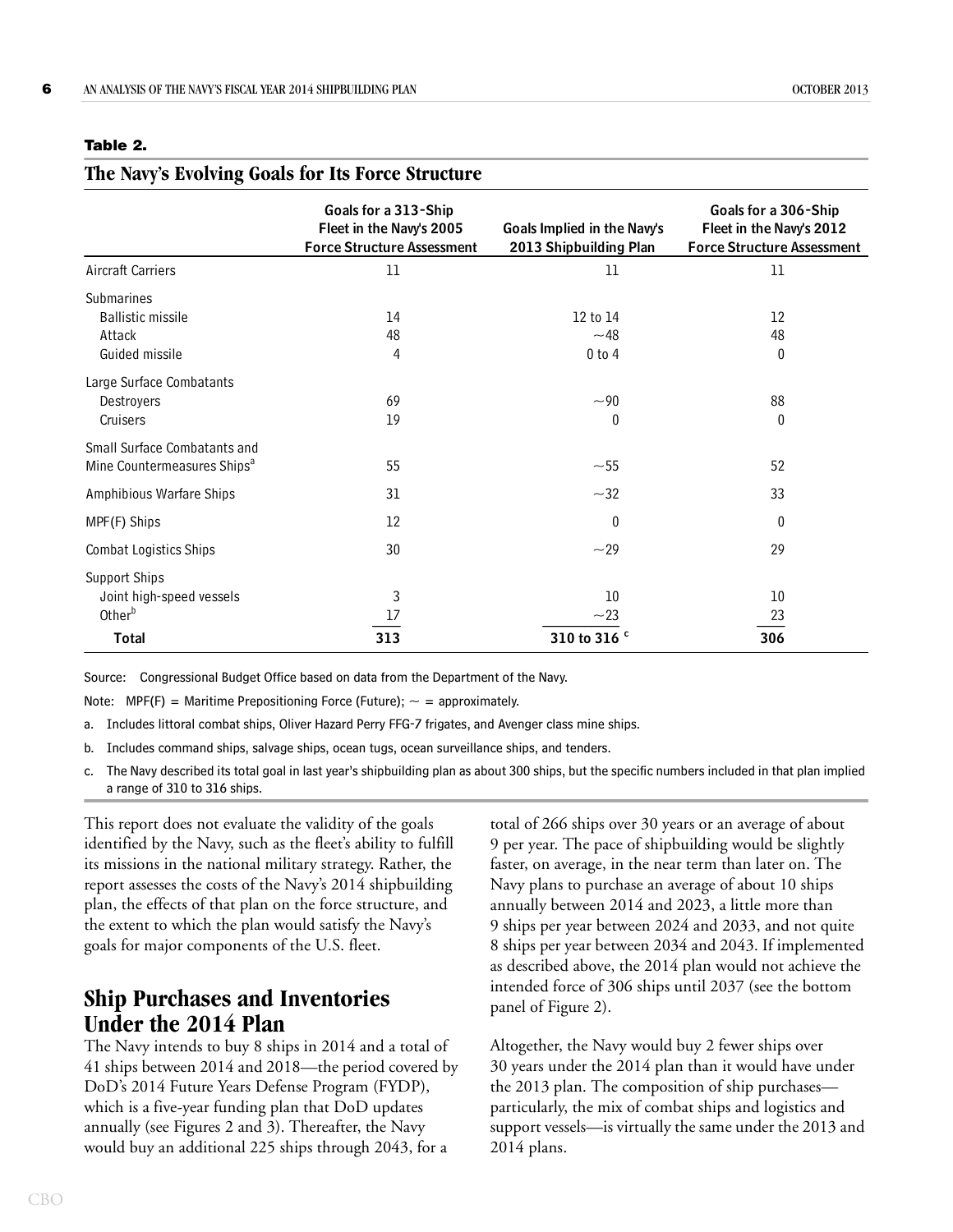#### <span id="page-10-1"></span><span id="page-10-0"></span>**Figure 2.**



### **Annual Ship Purchases and Inventories Under the Navy's 2014 Plan**



Source: Congressional Budget Office based on data from the Department of the Navy.

Notes: Small surface combatants and mine countermeasures ships include littoral combat ships, Oliver Hazard Perry FFG-7 frigates, and Avenger class mine ships.

SSBNs = ballistic missile submarines; SSGNs = guided missile submarines.

a. Although the Navy does not plan to build more SSGNs, four will be in service through the mid-2020s.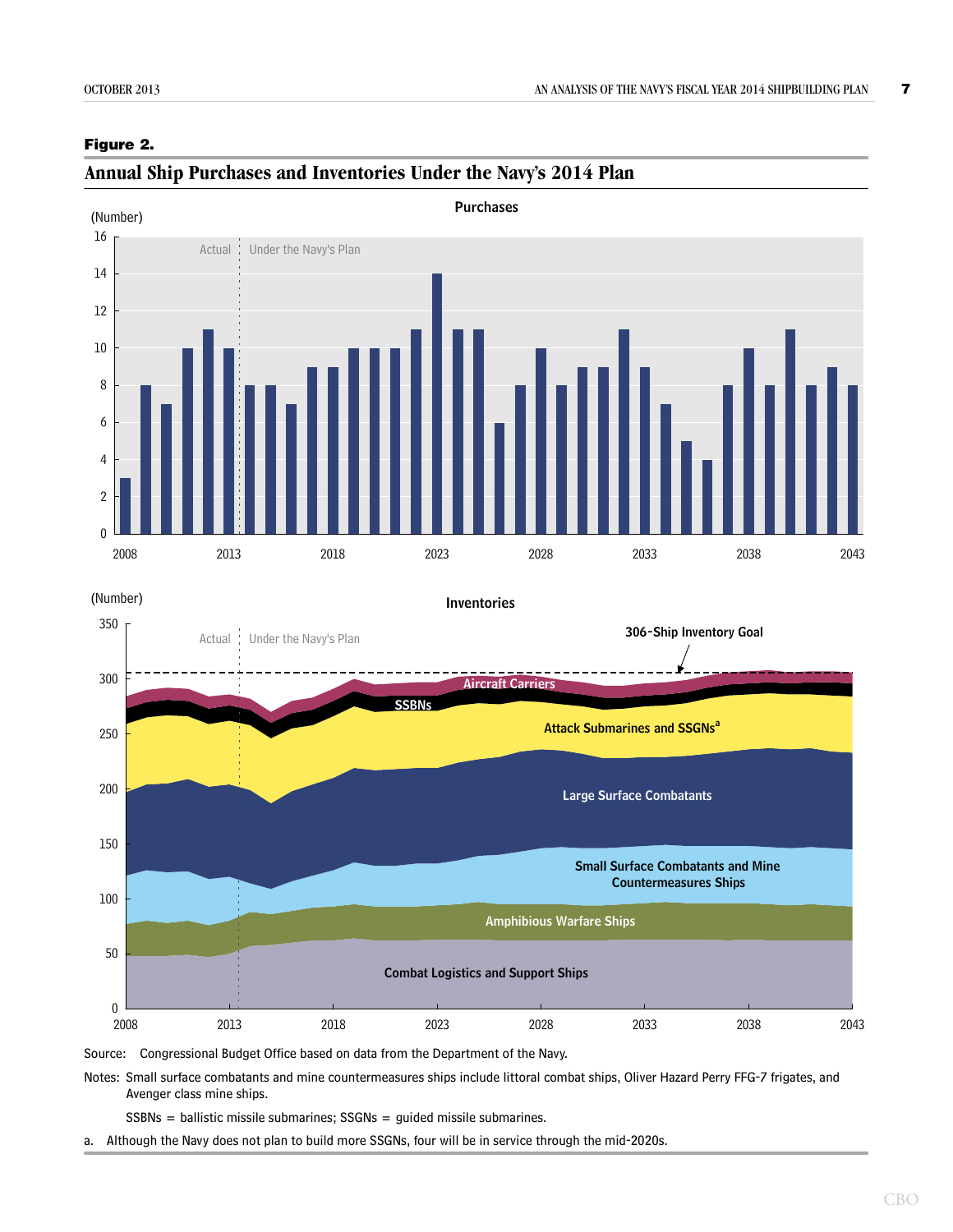

#### <span id="page-11-1"></span><span id="page-11-0"></span>**Figure 3.**

Source: Congressional Budget Office based on data from the Department of the Navy.

Note: SSBNs = ballistic missile submarines.

a. Although SSGNs (guided missile submarines) are included in the Navy's inventory, the service does not plan to build more of them.

b. This figure excludes the additional destroyer authorized by Congress in 2013.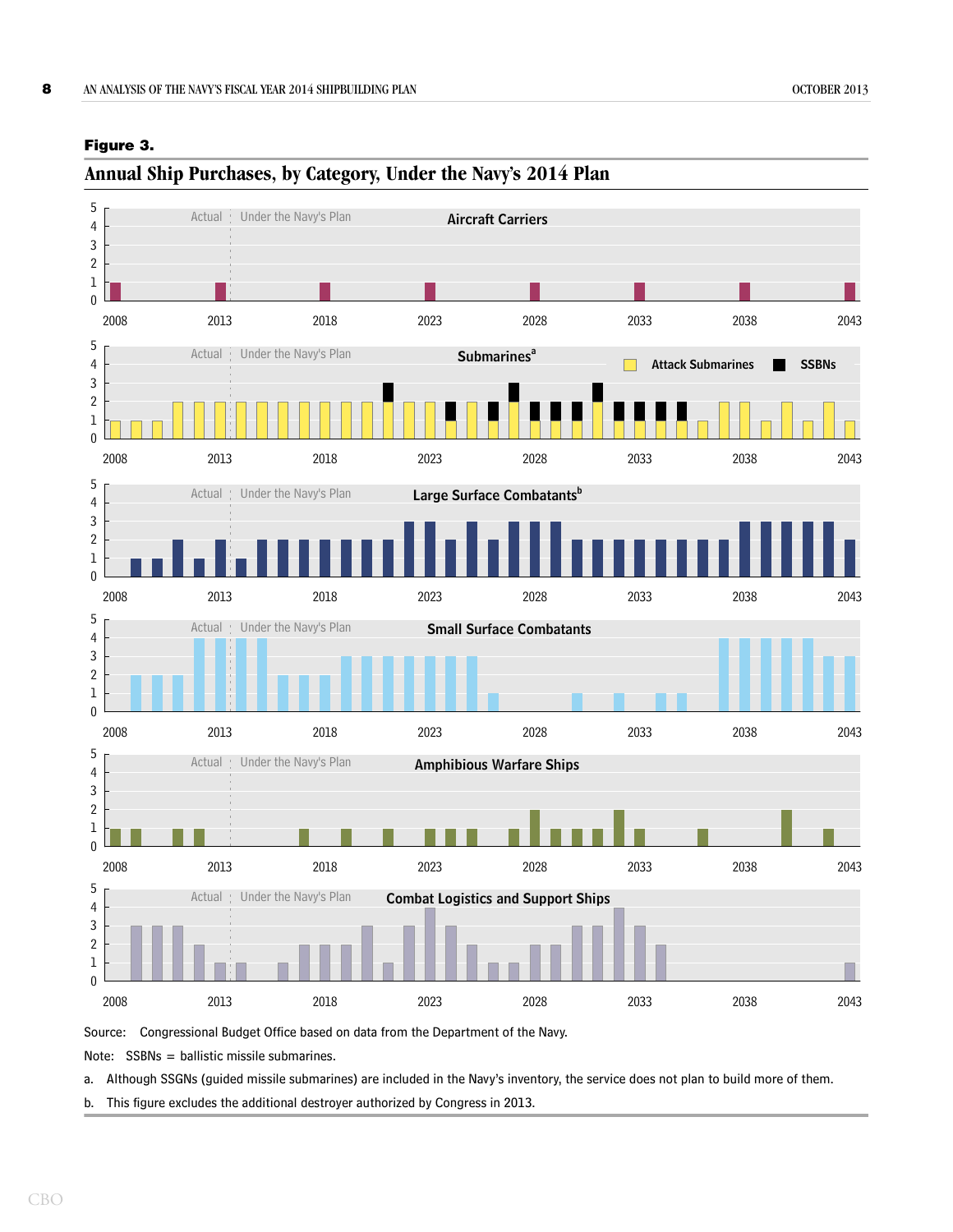#### <span id="page-12-0"></span>**Combat Ships**

Under the 2014 plan, the Navy envisions buying 220 combat ships—aircraft carriers, submarines, large and small surface combatants, and amphibious warfare ships—between 2014 and 2043. That total is 2 fewer ships than under the 2013 plan. Those purchases would still leave the Navy short of its inventory objectives for ballistic missile and attack submarines, large surface combatants, and amphibious warfare ships for significant parts of the 2014–2043 period. The shortfalls are roughly what they were under the 2013 plan. For aircraft carriers, the Navy would meet or exceed its goal of 11 ships throughout the 2014–2043 time frame, except for brief periods from 2013 to 2016 and 2040 to 2043. For small surface combatants, the Navy plans to replace its frigates and mine countermeasures ships with littoral combat ships; it would not reach its new objective of having 52 such ships in the fleet until 2029, the same year the 2013 plan intended to meet the original goal of 55 ships.

**Ballistic Missile Submarines.** The 2014 shipbuilding plan calls for buying the first replacement for the Ohio class ballistic missile submarines, also known as the SSBN(X), in 2021 and for purchasing 12 SSBN(X)s in total (see [Figure 3](#page-11-0)); those boats would begin to enter the fleet in 2030. (The Navy estimates that the lead submarine will take 7 to 8 years to build and that an additional year or more will be needed to complete testing before it is ready for at-sea operations.) However, the retirement of Ohio class submarines as they reach the end of their 42-year service life means that the Navy's inventory of ballistic missile submarines (SSBNs) would fall below the stated goal of 12 by 1 or 2 submarines between 2029 and 2041 (see [Figure 4](#page-13-0)). In particular, between 2032 and 2040, the Navy would have 10 SSBNs.

**Attack Submarines.** Under the 2014 plan, the Navy would purchase 47 attack submarines (SSNs) through 2043, which would not be enough to keep that force up to the stated goal of 48 throughout the next 30 years. The number of attack submarines would decline from 48 in 2024 to a low of 42 in 2029 and then increase to about 50 after 2035. (The Navy will be able to meet the goal of 48 SSNs for 3 more years over the next 30 than assumed in last year's plan because the Congress approved—by providing advance procurement funding in 2013—the planned purchase of an additional submarine in 2014.) The reason for the decline in the number of attack submarines after 2024 is that, in 2014, the Navy expects to begin retiring Los Angeles class attack submarines

(SSN-688s), which were generally built at rates of 3 or 4 per year during the 1970s and 1980s, as they reach the end of their service life. The Navy would replace those submarines with Virginia class attack submarines (SSN-774s) and their successors at rates of generally 1 or 2 per year.

**Large Surface Combatants.** The 2014 shipbuilding plan calls for buying 70 destroyers based on the existing Arleigh Burke class destroyer (DDG-51) design (see [Table 1 on page 2](#page-5-1)). Those purchases would allow the Navy's inventory of large surface combatants to meet the goal of 88 ships for 13 years over the next 30. Specifically, the number of such ships would meet the goal in 2021 and for six years in the mid-2020s, but then would fall to a low of 80 in 2034 before increasing to 88 or more by 2038. As with the attack submarine force, the number of large surface combatants would decline as the Navy began retiring the remainder of its Ticonderoga class cruisers (CG-47s) in the 2020s (after retiring 7 cruisers in 2015) and DDG-51s in the late 2020s at a faster pace than their replacements would be commissioned.<sup>6</sup>

The assumptions about the service life of large surface combatants remain the same under the 2014 plan as under the 2013 plan. The 2013 plan assumed that all 34 Arleigh Burke class destroyers commissioned after 2000 would have a service life of 40 years, and that the 28 destroyers of that class that were commissioned in 2000 and earlier would remain in the fleet for 35 years. Historically, very few cruisers or destroyers have served in the fleet longer than 30 years.<sup>7</sup>

**Amphibious Warfare Ships.** The current shipbuilding plan calls for buying 19 amphibious warfare ships through 2043, which would increase the amphibious force from 31 ships today to the current goal of 33 by 2025. The force would stay at that size or greater through

<sup>6.</sup> Under the 2013 plan, the Navy proposed retiring those 7 cruisers in 2013 and 2014. The Congress, however, wanted the Navy to keep the cruisers for a longer period and provided an additional \$2.4 billion for that purpose in the National Defense Authorization Act for Fiscal Year 2013, creating a special account called the Ship Modernization, Operation and Sustainment Fund (SMOSF). That fund is scheduled to expire at the end of 2014, and, assuming no further funding is provided, the Navy would retire those 7 ships in 2015.

<sup>7.</sup> See Congressional Budget Office, *Resource Implications of the Navy's Fiscal Year 2009 Shipbuilding Plan* (June 9, 2008), p. 25, [www.cbo.gov/publication/41703](http://www.cbo.gov/publication/41703).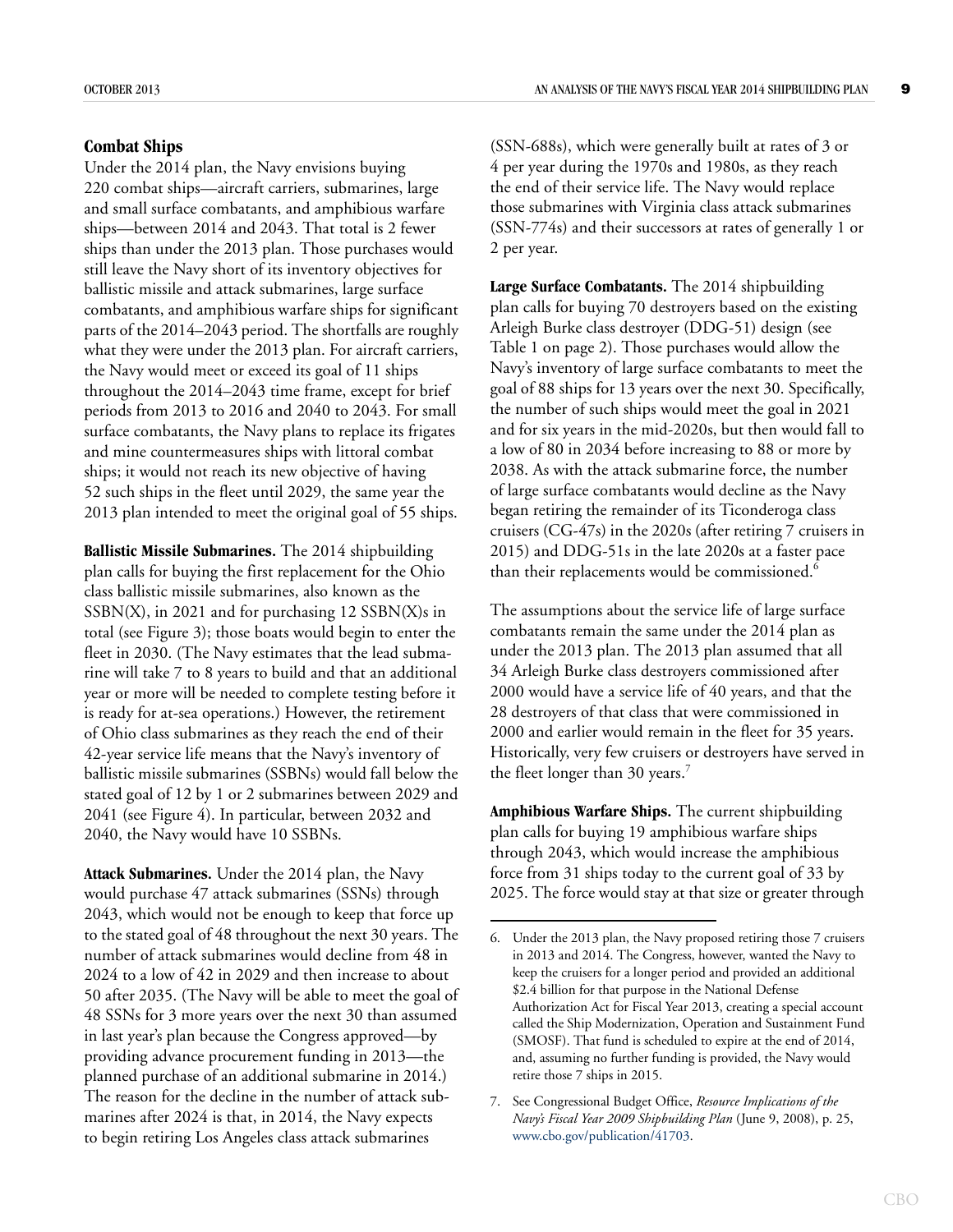

#### <span id="page-13-1"></span><span id="page-13-0"></span>**Figure 4.**

#### **Annual Inventories Versus Goals for Selected Categories of Ships Under the Navy's 2014 Plan**

Source: Congressional Budget Office.

Notes: SSBN = ballistic missile submarine; SSN = attack submarine; DDG = guided missile destroyer; CG = guided missile cruiser; LSD = dock landing ship; LHA and LHD = amphibious assault ship; LPD = amphibious transport dock; LX(R) = amphibious ship replacement.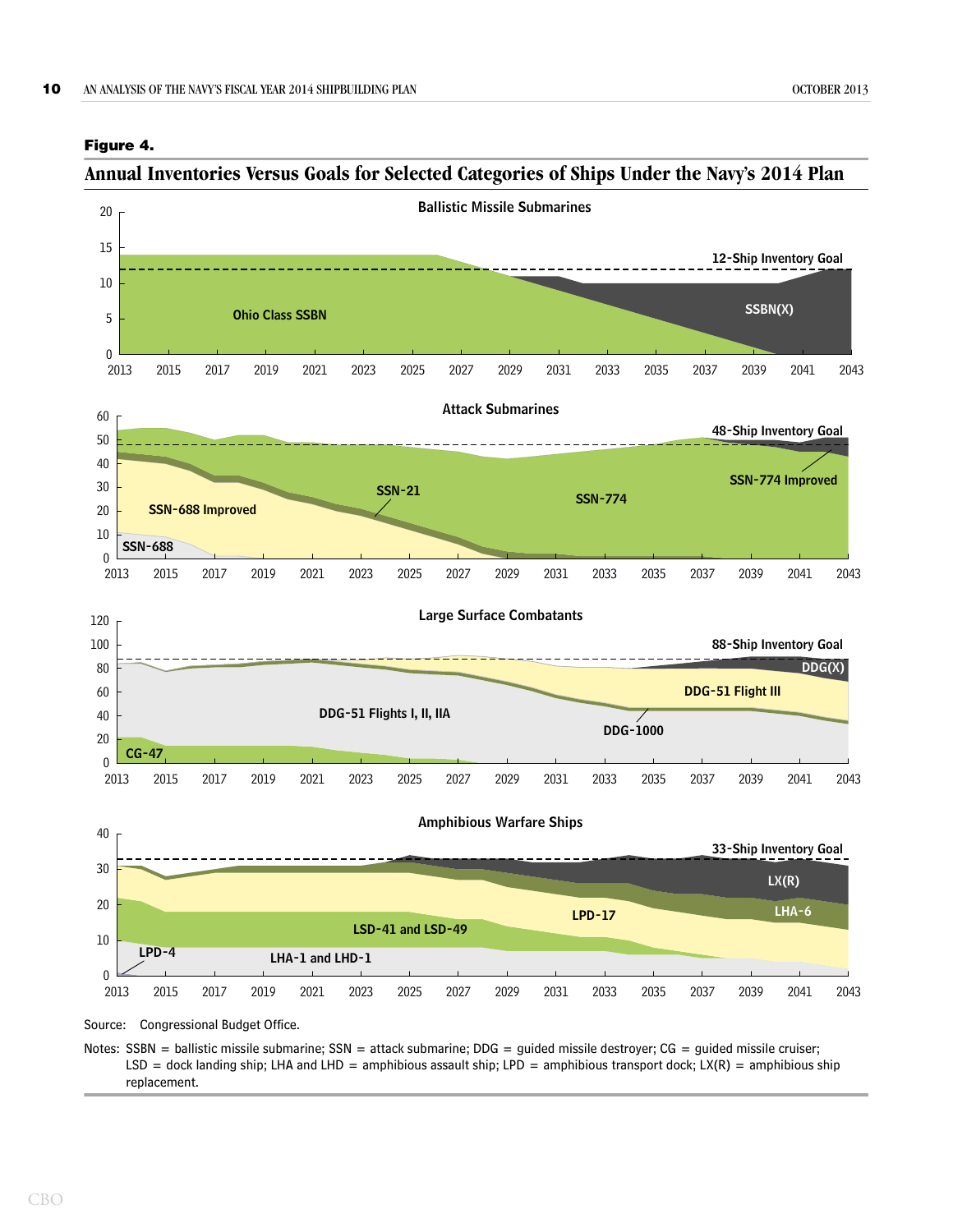2043—except for 2030 to 2032, when the force would fall to 32 ships, and 2040, 2042, and 2043, when the force would have 32, 32, and 31 ships, respectively. The Navy assumes that it would keep its LHD class amphibious assault ships in the fleet for 43 to 45 years, the same as in the 2013 plan but longer than in some earlier plans.

#### <span id="page-14-0"></span>**Combat Logistics and Support Ships**

In its 2014 plan, the Navy envisions buying 46 combat logistics and support ships in the next three decades—the same as in the 2013 plan. Combat logistics ships include T-AKE dry cargo ships, T-AO oilers, and AOE fast combat support ships; they operate with or directly resupply combat ships that are on deployment. Those planned purchases include 17 new oilers (which provide fuel and a few other supplies to ships at sea) at a rate of 1 per year through the 2020s; that program would conclude in 2033. The plan also includes the purchase of 1 replacement T-AKE dry cargo and ammunition ship in 2043.

Support ship purchases in the Navy's plan include 10 joint high speed vessels (JHSVs), 4 salvage ships, 5 surveillance ships, 2 tenders, 4 fleet tugs, 2 command ships to replace ones in the existing fleet that will retire over the next 30 years, and 1 new afloat forward staging base, a variant of the Navy's mobile landing platform ships.<sup>8</sup>

The only significant change from the Navy's 2013 plan in this category is the decision to retire 2 of the existing AOEs in 2014 and 2015; the 2013 plan would have retired those ships in 2033 and 2034. The Navy now plans to retire those ships early because of a determination in the 2012 force structure assessment that 2 fewer combat logistics ships would be needed in the future. The AOEs were chosen because they are more expensive to operate than other Navy logistics ships that can perform the same missions.

#### <span id="page-14-1"></span>**Shipbuilding Costs Under the 2014 Plan**

According to the Navy's estimates, carrying out its planned purchases of new ships would cost an average of \$16.8 billion per year through 2043—3 percent less than the \$17.3 billion average under its 2013 plan (in 2013 dollars). In making its estimates, the Navy divided the time frame of the 2014 plan into three periods: the near term (2014 to 2023), the midterm (2024 to 2033), and the far term (2034 to 2043). CBO also estimated the costs of the Navy's 2014 plan; to price the Navy's ships, it used its own cost models and assumptions, which are explained in detail later in this report. Overall, CBO's estimates are \$2.5 billion per year, or 15 percent, higher than the Navy's, but the differences are smaller for the near term, larger for the midterm, and much larger for the far term (see [Figure 5\)](#page-15-0). Including other items that the Navy would need to fund from its budget accounts for ship construction would raise both the Navy's estimates and CBO's estimates by about \$2 billion per year, leaving CBO's estimates of that full cost 13 percent above the Navy's corresponding figures.<sup>9</sup>

#### <span id="page-14-2"></span>**The Navy's Estimates**

The Navy's 2014 report offers a frank discussion of the difficulties in estimating the capabilities that the Navy will want ships to have—and thus the cost of those ships—over the three planning periods. For the near term, the report explained, "the projections in the period are based on our most accurate understanding of required combat capabilities, future defense budget toplines, and shipbuilding costs based on actual procurements in progress. The cost estimates for this period are the most accurate of the three planning periods." For the midterm, "the accuracy of cost estimates diminishes in this time frame." And for the far term, "since the strategic environment and state of technology 20–30 years hence are both sure to be much different than they are today, the precision and accuracy of the ship types and cost projections in this period are much more speculative."10

**New-Ship Construction Costs.** According to this year's plan, in the near term, building new ships will cost an average of \$15.4 billion per year (see the top row of [Table 3](#page-16-0)). That number excludes \$1.4 billion in cost overruns for ships that were funded before 2014 but that will

<sup>8.</sup> The afloat forward staging base is a ship designed to remain on station overseas for long periods of time, providing support to other naval forces, such as special operations units, patrol craft, or minesweepers.

<sup>9.</sup> The Navy funds shipbuilding through two accounts: Ship Construction, Navy (commonly called the SCN account); and the National Defense Sealift Fund, which includes, among other things, funding for the procurement of some types of logistics ships.

<sup>10.</sup> Department of the Navy, *Report to Congress on the Annual Long-Range Plan for Construction of Naval Vessels for FY 2014* (May 2013), pp. 12–13.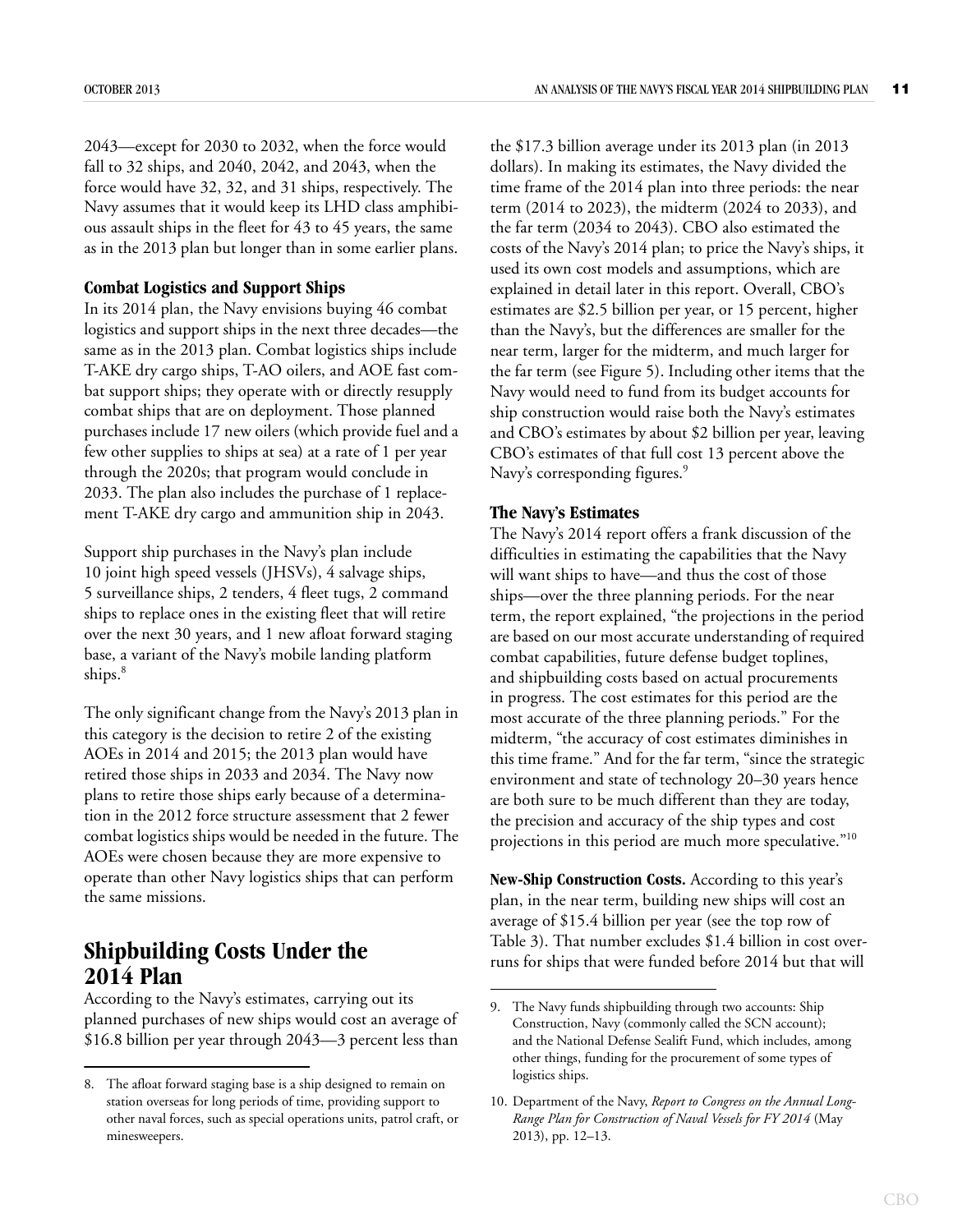#### <span id="page-15-1"></span><span id="page-15-0"></span>**Figure 5.**

#### **Average Annual Costs of New-Ship Construction Under the Navy's 2013 and 2014 Plans**

(Billions of 2013 dollars)



Source: Congressional Budget Office based on data from the Department of the Navy.

Note: Costs of new-ship construction exclude funds for refueling nuclear-powered aircraft carriers. They also exclude funds for ship conversions, construction of ships that are not part of the Navy's battle force (such as oceanographic survey ships), training ships, outfitting and postdelivery costs (which include the purchase of many smaller tools and pieces of equipment that are needed to operate a ship but are not necessarily provided by the manufacturing shipyard as part of ship construction), and smaller items. Costs for the mission packages for littoral combat ships, which are not funded in the Navy's shipbuilding accounts, also are not included.

require additional funds to be paid out in 2014 and 2015. In the midterm, replacing the Navy's current Ohio class ballistic missile submarines drives up the average cost of new-ship construction to \$19.8 billion per year. According to the Navy's estimates, building the SSBN(X) will cost \$5.5 billion per year in the middle decade of their plan. In the far term, the Navy's estimated costs fall to an average of \$15.2 billion.

Although the Navy's shipbuilding plan suggests that the midterm will be its most challenging fiscal period, the latter half of the near term (2019 to 2023) would require shipbuilding budgets that are almost as large as the middle decade. According to the Navy's estimates, the average budget for new-ship construction rises from \$12.7 billion per year for the 2014–2018 period to \$18.2 billion per year for the 2019–2023 period and then to \$19.8 billion per year for the following decade (see [Figure 6\)](#page-17-2).

**Total Shipbuilding Costs.** As in previous shipbuilding plans, the Navy's latest estimates exclude other costs that it would have to pay out of its budget accounts for ship construction. Specifically:

- Costs of refueling nuclear-powered aircraft carriers, whose reactors are replaced midway through the ships' service lives;<sup>11</sup> and
- Other costs, such as those for ship conversions, construction of ships that are not part of the Navy's battle force (such as oceanographic survey ships), training ships; outfitting and postdelivery costs (which include the purchase of many smaller tools and pieces of equipment that are needed to operate a ship but are not necessarily provided by the shipyard when the ship is built), and smaller items.

Including the costs of refueling carriers, as estimated by CBO, would increase the Navy's estimate for the cost of the 2014 shipbuilding plan by roughly \$1 billion per year to an average of \$17.8 billion a year through 2043.

<sup>11.</sup> In 2010, the Navy transferred funding for refueling nuclearpowered submarines to other accounts (Other Procurement, Navy; Operation and Maintenance, Navy; and Weapons Procurement, Navy) that are not used to purchase ships. Thus, CBO did not include the refueling costs for submarines in its estimates of future shipbuilding costs.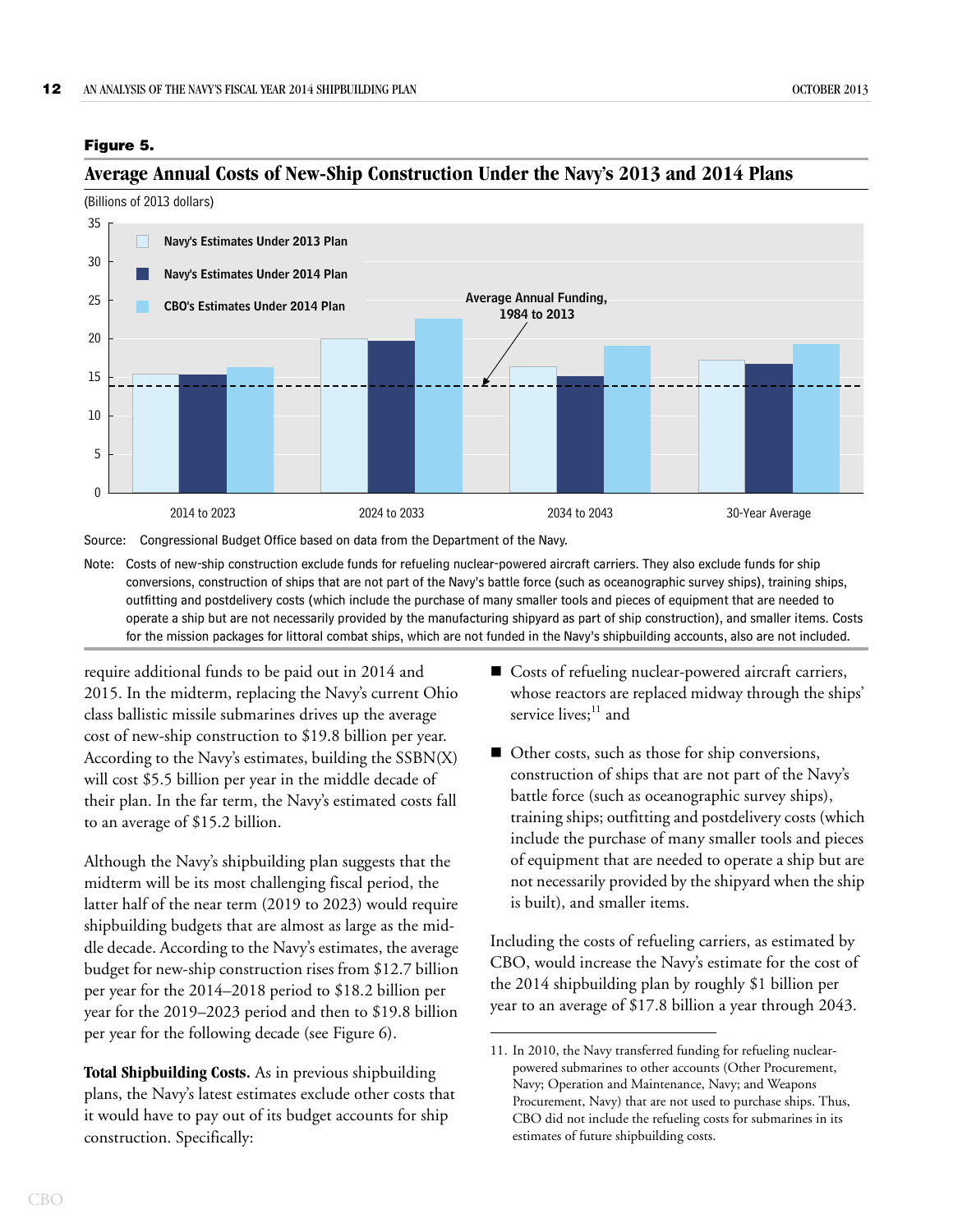#### <span id="page-16-0"></span>**Table 3.**

#### <span id="page-16-1"></span>**Average Annual Shipbuilding Costs Under the Navy's 2014 Plan, by Decade**

|                                                                                                        | <b>Near Term</b><br>(2014-2023) | <b>Midterm</b><br>$(2024 - 2033)$                            | Far Term<br>$(2034 - 2043)$ | <b>Total</b><br>$(2014 - 2043)$ |
|--------------------------------------------------------------------------------------------------------|---------------------------------|--------------------------------------------------------------|-----------------------------|---------------------------------|
|                                                                                                        |                                 | Navy's Estimates (Billions of 2013 dollars)                  |                             |                                 |
| New-Ship Construction                                                                                  | 15.4                            | 19.8                                                         | 15.2                        | 16.8                            |
| New-Ship Construction and Refueling of Nuclear-Powered<br>Aircraft Carriers <sup>a</sup>               | 16.6                            | 20.9                                                         | 16.0                        | 17.8                            |
| New-Ship Construction, Refueling of Nuclear-Powered<br>Aircraft Carriers, and Other Items <sup>b</sup> | 17.6                            | 21.8                                                         | 16.6                        | 18.7                            |
|                                                                                                        |                                 | CBO's Estimates (Billions of 2013 dollars)                   |                             |                                 |
| New-Ship Construction                                                                                  | 16.3                            | 22.6                                                         | 19.1                        | 19.3                            |
| New-Ship Construction and Refueling of Nuclear-Powered<br><b>Aircraft Carriers</b>                     | 17.5                            | 23.7                                                         | 19.9                        | 20.4                            |
| New-Ship Construction, Refueling of Nuclear-Powered<br>Aircraft Carriers, and Other Items              | 18.5                            | 24.5                                                         | 20.5                        | 21.2                            |
|                                                                                                        |                                 | Percentage Difference Between the Navy's and CBO's Estimates |                             |                                 |
| New-Ship Construction                                                                                  | 6                               | 14                                                           | 26                          | 15                              |
| New-Ship Construction and Refueling of Nuclear-Powered<br><b>Aircraft Carriers</b>                     | 5                               | 13                                                           | 24                          | 14                              |
| New-Ship Construction, Refueling of Nuclear-Powered<br>Aircraft Carriers, and Other Items              | 5                               | 13                                                           | 23                          | 13                              |
| Memorandum (Billions of 2013 dollars):<br>CBO's Estimate of the Costs of Reaching the Navy's           |                                 |                                                              |                             |                                 |
| Goal of a Fleet of 306 Ships <sup>c</sup>                                                              | 18.5                            | 21.2                                                         | 17.7                        | 19.1                            |
| Costs of Mission Packages for Littoral Combat Ships                                                    | 0.4                             | 0.1                                                          | 0.3                         | 0.3                             |

Source: Congressional Budget Office based on data from the Department of the Navy.

Note: Other items include construction of non–battle force ships (such as oceanographic survey ships), training ships, outfitting and postdelivery costs (which include the purchase of many smaller tools and pieces of equipment needed to operate a ship but not necessarily provided by the manufacturing shipyard as part of ship construction), and other small items. Actual costs for the Navy's shipbuilding accounts over the past 30 years averaged about \$16 billion per year for all items.

a. These numbers represent the Navy's estimate for new-ship construction and CBO's estimate for the refueling of nuclear-powered aircraft carriers.

b. These numbers represent the Navy's estimate for new-ship construction, its estimates for cost-to-complete funding for ships purchased in prior years, and CBO's estimate for the refueling of nuclear-powered aircraft carriers and other items.

c. Includes new-ship construction only.

Adding the \$1.4 billion in cost-to-complete funding that will be spent in 2014 and 2015 and the costs for other items listed above would boost the Navy's estimate for the full cost of the 2014 shipbuilding plan to \$18.7 billion per year, or \$1.9 billion more than the Navy's estimate for new ship construction alone. That figure is 18 percent higher than the average funding for total shipbuilding the Navy has received in the past three decades— \$15.8 billion per year.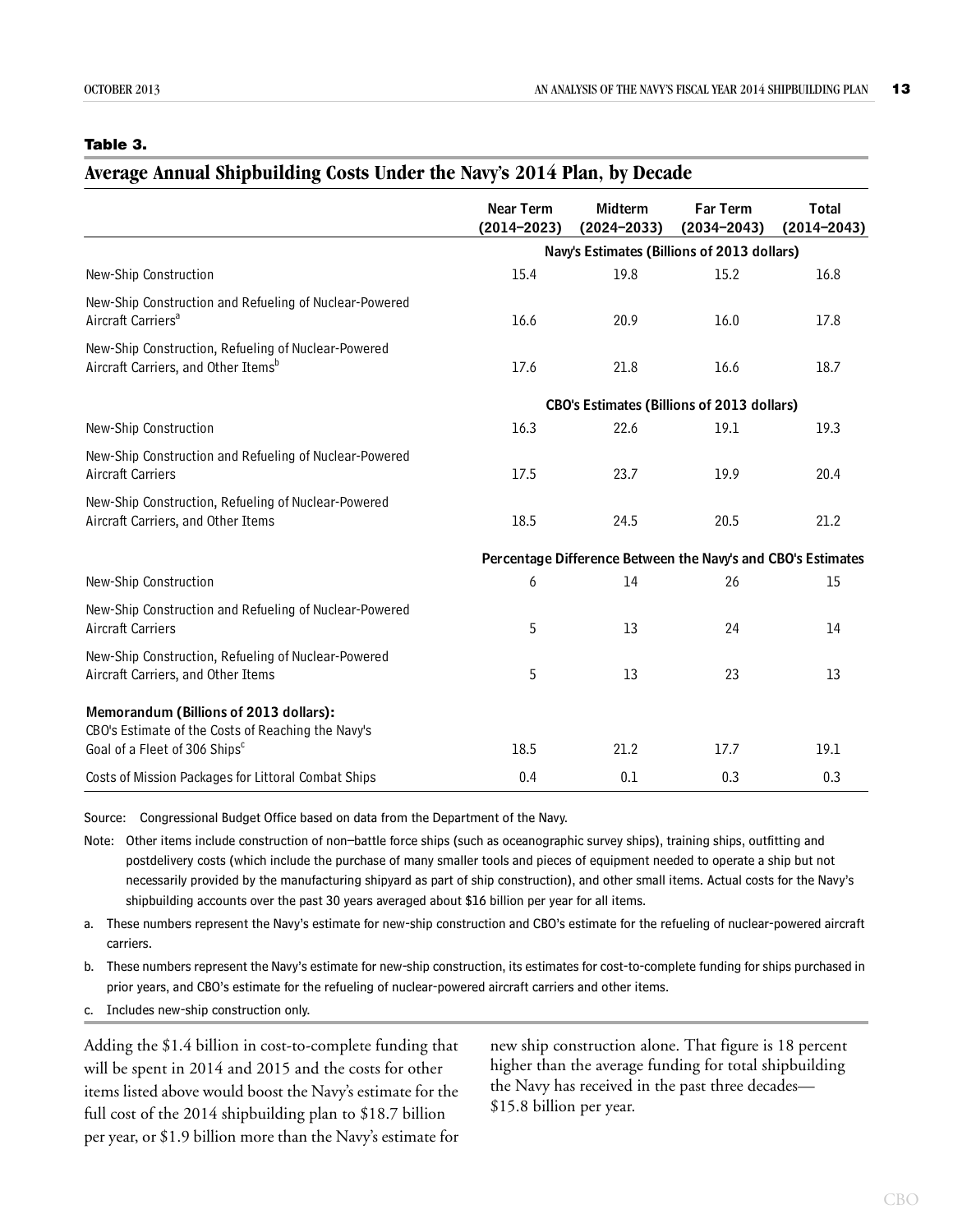#### <span id="page-17-3"></span><span id="page-17-2"></span>**Figure 6.**



#### **The Navy's Estimates of New-Ship Construction, 2014 to 2023**

(Billions of 2013 dollars)

Source: Congressional Budget Office based on data from the Department of the Navy.

Note: Costs of new-ship construction exclude funds for refueling nuclear-powered aircraft carriers. They also exclude funds for ship conversions, construction of ships that are not part of the Navy's battle force (such as oceanographic survey ships), training ships, outfitting and postdelivery costs (which include the purchase of many smaller tools and pieces of equipment that are needed to operate a ship but are not necessarily provided by the manufacturing shipyard as part of ship construction), and smaller items. Costs for the mission packages for littoral combat ships, which are not funded in the Navy's shipbuilding accounts, also are not included.

#### <span id="page-17-0"></span>**CBO's Estimates**

In CBO's estimation, the full annual cost of the 2014 shipbuilding plan would average \$21.2 billion over the 2014–2043 period—13 percent more than the Navy's estimate of \$18.7 billion and 34 percent more than the average funding the Navy has received in the past three decades. CBO's estimates are only 5 percent higher than the Navy's for the first 10 years of the plan but are 23 percent higher for the last 10 years. The full costs have a fair amount of yearly variation but trend upward for the first two decades of the plan (see [Figure 7](#page-18-0)). Looking at the 30-year period as a whole, CBO estimated that:

- Gosts for new-ship construction alone would average \$19.3 billion per year, 15 percent more than the Navy's figure of \$16.8 billion (see [Table 3 on page 13\)](#page-16-0);
- New-ship construction plus refueling of nuclearpowered aircraft carriers would cost an average of \$20.4 billion per year, 14 percent more than the Navy's figure of \$17.8 billion; and
- All other items would add annual costs of about \$900 million, raising CBO's estimate to an average of \$21.2 billion per year through 2043, 13 percent more than the Navy's figure of \$18.7 billion.

For the near term, CBO's and the Navy's cost estimates are similar because most of the ships that the Navy plans to buy are already under construction and their costs are reasonably well known. For the midterm and far terms however, CBO and the Navy made different assumptions about the size and capabilities of future ships that led to different cost estimates. In addition, CBO incorporated into its estimates (which are in constant 2013 dollars) the fact that costs for labor and materials would probably continue to grow faster in the shipbuilding industry than in the economy as a whole, as they have for the past several decades. The Navy does not allow for such faster growth in its estimates (see [Box 2](#page-19-1)). That difference is much more pronounced in the last decade of the plan, after 20 or more years of compounded growth, than in the early years.

#### <span id="page-17-1"></span>**Costs of Reaching the Navy's Goal of a Fleet of 306 Ships**

Under its 2014 shipbuilding plan, the Navy would not build enough ships at the right times to meet the service's inventory goal of 306 battle force ships until 2037. In particular, the plan would lead to temporary shortfalls relative to the Navy's goals for ballistic missile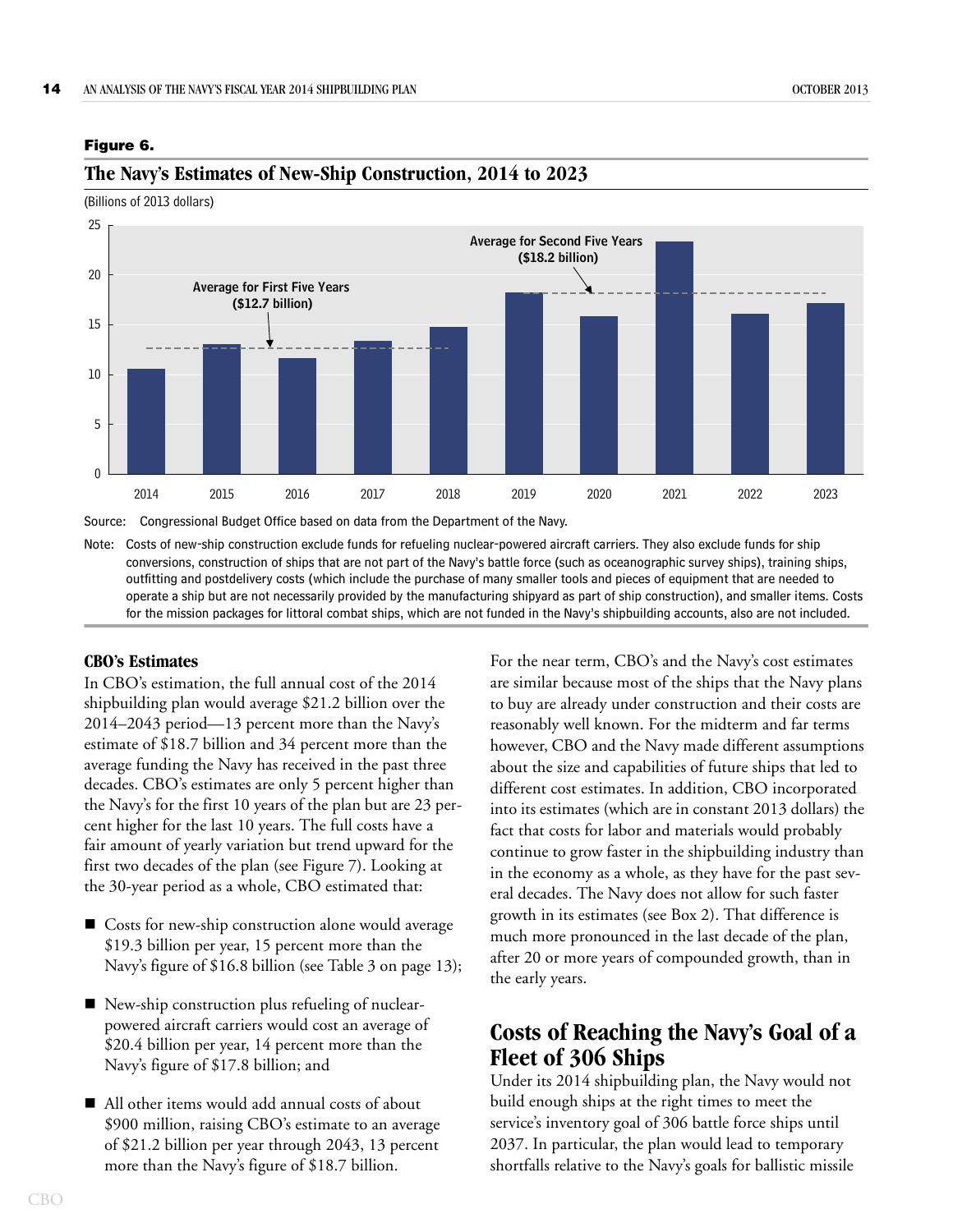#### <span id="page-18-1"></span><span id="page-18-0"></span>**Figure 7.**



#### **CBO's Estimates of Annual Shipbuilding Costs Under the Navy's 2014 Plan**

Source: Congressional Budget Office based on data from the Department of the Navy.

Note:  $LCSs =$  littoral combat ships; SSNs = attack submarines; SSBNs = ballistic missile submarines.

- a. Other items include funds for ship conversions, construction of ships that are not part of the Navy's battle force (such as oceanographic survey ships), training ships, outfitting and postdelivery costs (which include the purchase of many smaller tools and pieces of equipment needed to operate a ship but not necessarily provided by the manufacturing shipyard as part of ship construction), and smaller items.
- b. Costs for the mission packages for littoral combat ships, which are not funded in the Navy's shipbuilding accounts, are not included.

submarines, attack submarines, large surface combatants, and amphibious warfare ships (see [Figure 4 on page 10\)](#page-13-0).

The shortfalls could be avoided or reduced by lowering the inventory goals for the various types of ships or, in many cases, by accelerating or increasing ship purchases beyond those specified in the 2014 shipbuilding plan. To meet the existing goals, the Navy could make several changes to the current shipbuilding plan:

- To prevent the ballistic missile submarine force from falling below the inventory goal of 12 submarines, the Navy could purchase the second new submarine in 2023 instead of 2024 and build 1 per year thereafter. All 12 boats would then be purchased by 2033, rather than 2035 as in the Navy's 2013 and 2014 plans. However, building a new class of large, technically complex submarines faster than the Navy plans would increase the technical risks.
- To prevent the attack submarine force from falling below the inventory goal of 48 submarines, the Navy could accelerate the purchase of 6 submarines.

Specifically, it could purchase 6 additional submarines from 2019 through 2024, increasing the production rate to 3 submarines per year for most of those years. If that increase occurred, the Navy could buy 6 fewer attack submarines between 2025 and 2034 than are called for under the 2014 plan and still maintain the desired inventory level.

- To meet its goal of 88 large surface combatants, the Navy could purchase 8 additional destroyers between 2020 and 2029, increasing the production rate to 3 or 4 ships per year. If that increase occurred, the Navy could buy 7 fewer destroyers between 2030 and 2035 and still maintain the desired inventory level.
- The only way to prevent a shortfall in amphibious warfare ships relative to the Navy's goal in the first few years of the 2014 plan would be to not retire existing amphibious ships. Because ships of this sort take four to five years to build, construction of additional ships would not solve the shortfall over the next five years but would allow the Navy to meet its inventory goal of 33 ships after 2017.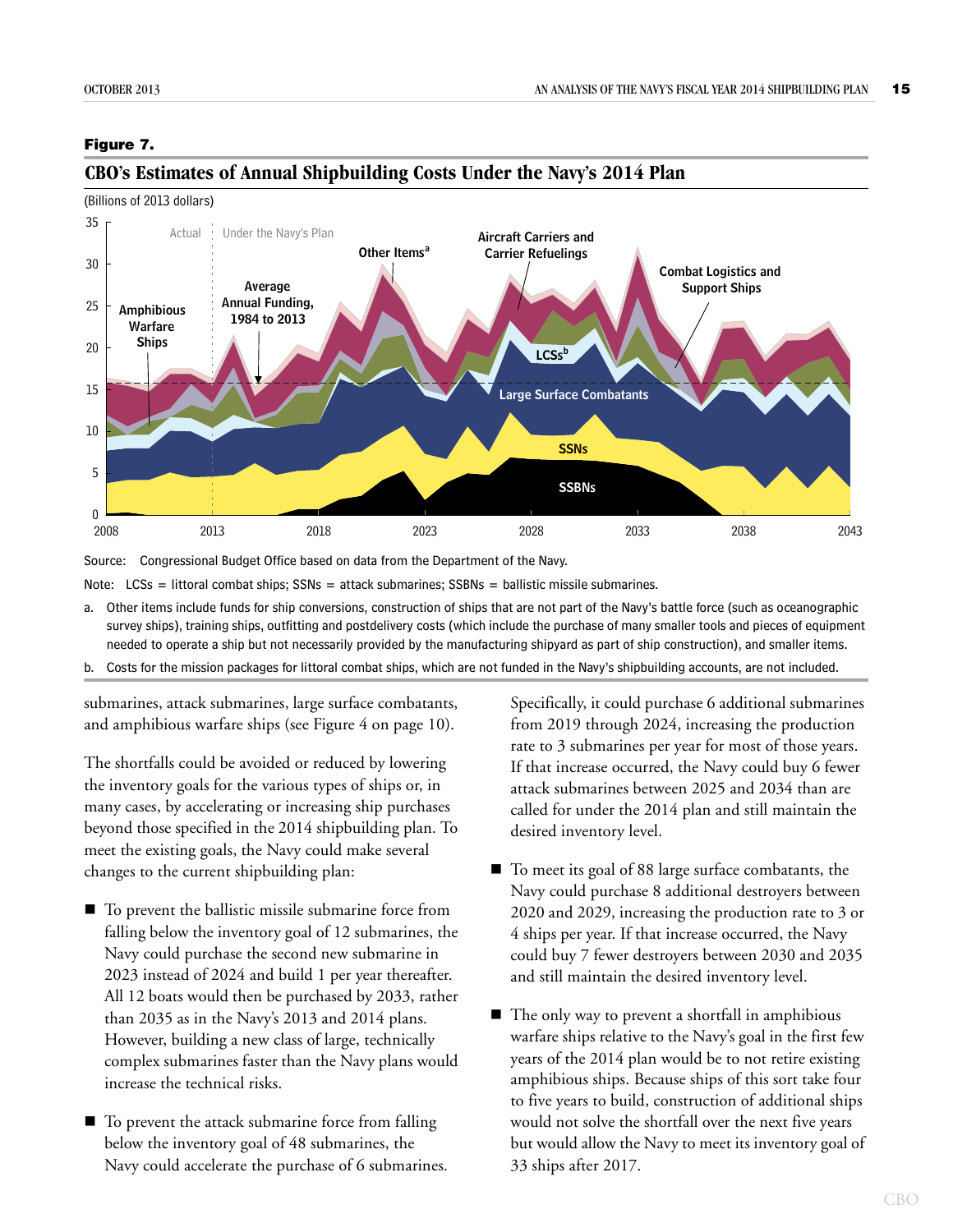#### <span id="page-19-1"></span><span id="page-19-0"></span>**Box 2. Inflation in Shipbuilding**

The costs of building future ships depends on the sizes and capabilities of those ships as well as on the evolution of the cost of building a ship of any given size and capability. The differences between the Navy's and the Congressional Budget Office's (CBO's) estimates of the cost of the Navy's shipbuilding plans arise in part because of differences in the projected future cost of building a ship of any given size and capability.

The Navy provided CBO with a historical index of shipbuilding costs between 1960 and 2012; that index measures the historical growth in the costs of labor and materials used in shipbuilding. To project the increase in those costs for 2013 through 2019, the service extrapolated from that historical experience and also incorporated information from advance pricing agreements, vendor surveys, and projections of the cost of materials from the Bureau of Labor Statistics. For those years, the Navy projects that the index of shipbuilding costs will increase at an average annual rate of 2.9 percent. By comparison, CBO projects that the gross domestic product (GDP) price index, which measures the prices of all final goods and services produced in the economy, will increase at an average annual rate of 2.0 percent during those years. Thus, CBO estimates that the cost of building a given ship will increase between 2013 and 2019 at a rate that is 0.9 percentage points faster per year, on average, than inflation for the economy as a whole.

According to CBO's estimates, incorporating those changes into the Navy's 2014 plan would raise costs in the first decade of the plan and lower costs in the second and third decades. The cost of new-ship construction would average \$18.5 billion between 2014 and 2023 (instead of \$16.3 billion, as under CBO's estimate of the Navy's plan), \$21.2 billion between 2024 and 2033 (instead of \$22.6 billion), and \$17.7 billion between 2034 and 2043 (instead of \$19.1 billion). Over the entire 30-year period, new-ship construction would average \$19.1 billion per year—virtually the same as CBO's

That difference in projected inflation rates is smaller than the 1.3 percentage point difference when CBO published its analysis of the Navy's 2013 plan. Since 1983, the difference between the rate of increase in the Navy's shipbuilding cost index and the GDP price index has averaged about 1.3 percentage points per year (see the figure to the right).

The Navy incorporated that 2.9 percent per year projected increase in shipbuilding costs into its budget request for 2014 and into the associated Future Years Defense Program; both of those documents express costs in nominal dollars. However, in projecting the constant-dollar costs for its 2014 shipbuilding plan, the Navy did not allow for a difference between shipbuilding inflation and overall inflation. Instead, the 2014 shipbuilding plan incorporates the view that a ship that costs \$2.5 billion to build in 2013 would cost the same (in 2013 dollars) to build in 2030 or 2040.

In contrast, CBO projects that inflation in shipbuilding will exceed overall inflation for the next 30 years—partly because cost growth in the shipbuilding industry has exceeded general inflation for most of the past three decades and partly because CBO lacks an analytic basis for determining when and to what extent the difference between the two growth rates might narrow. CBO projects that shipbuilding inflation will outpace inflation as measured

#### **Continued**

estimate of the Navy's plan, although greater frontloading of those costs raises their present value.<sup>12</sup>

Other approaches to prevent falling short of the inventory goal of 306 ships could have different costs. For example, if the Navy was able to extend the service life of

<sup>12.</sup> Present value is a single number that expresses a flow of current and future income (or payments) in terms of an equivalent lump sum received (or paid) today. The present value depends on the rate of interest, known as the discount rate, that is used to translate future cash flows into current dollars.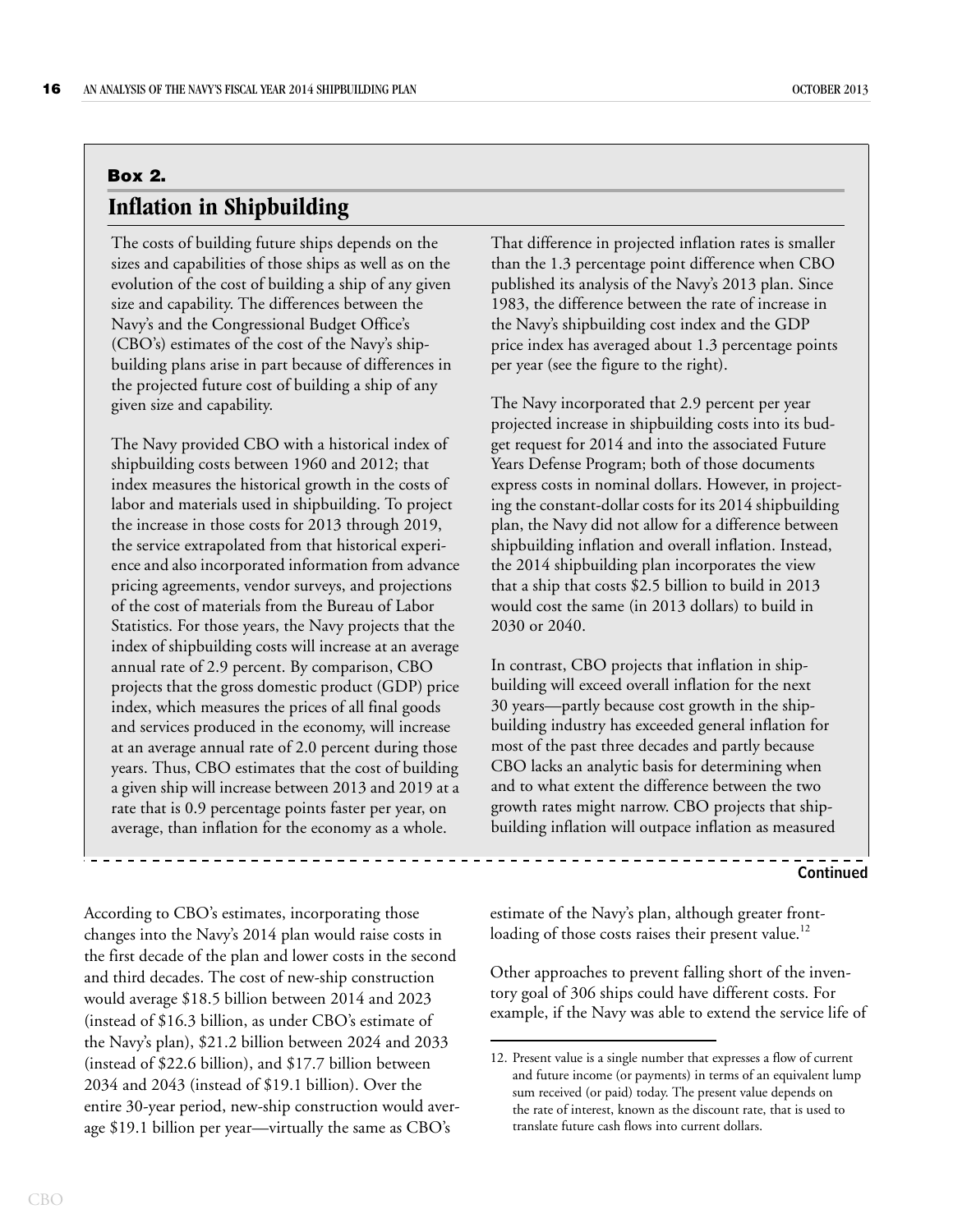

by the GDP price index by 0.9 percentage points per year between 2013 and 2019 and by 1.3 percentage points per year—the 30-year historical average thereafter. That difference represents projected growth in the cost of a future ship of any given size and capability relative to prices for the average good or service in the economy.<sup>1</sup> For example, CBO estimates that a ship costing \$2.5 billion to build in 2013 would cost \$3.1 billion (in 2013 dollars) to build in 2030. Nevertheless, shipbuilding costs

some existing ships, it would need fewer new ships, thus

lowering procurement costs but possibly increasing operation and maintenance costs because older ships tend to be more expensive to operate than newer ships. However, the Navy's plan already assumes that most destroyers will be in service for 40 years, while historically very few have served longer than 30 years. Consequently, CBO does not expect that those ships could serve for an even longer period in order to prevent the shortfall in large surface combatants.

cannot continue indefinitely to grow faster than the costs of goods and services in the economy as a whole. If that were to happen, the price of ships would eventually outstrip the Navy's ability to pay for them, even in very small numbers.

1. Including the historical difference between shipbuilding costs and overall inflation in the economy is necessary to ensure that the historical growth in shipbuilding costs is fully accounted for in CBO's estimates.

#### <span id="page-20-0"></span>**Shipbuilding Given Historical Average Funding Amounts**

CBO's estimate of \$21.2 billion per year for the full cost of the Navy's 2014 shipbuilding plan is 34 percent higher than the \$15.8 billion the Navy has spent on average per year for all items in its shipbuilding accounts over the past 30 years. If the Navy's future funding for shipbuilding is in line with its past funding, the Navy would need to reduce substantially the number of ships it purchased compared with its 2014 plan. To illustrate how much smaller the fleet of battle force ships would be under that scenario, CBO constructed an alternative shipbuilding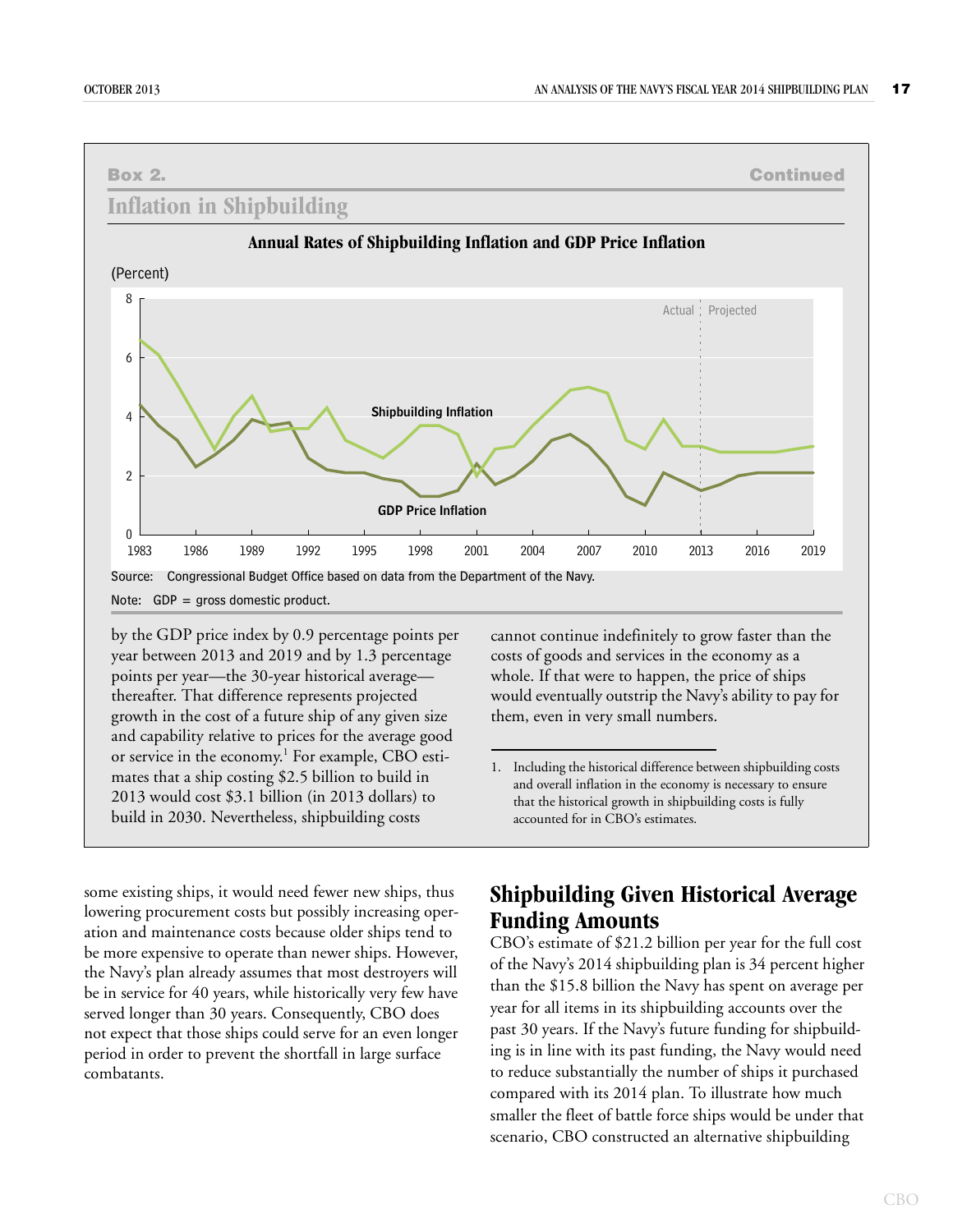plan to meet two criteria. First, the purchase of specific types of ships would be reduced relative to the 2014 plan in rough proportion, so the distribution of the fleet in 2043 among types of ships would be about the same as it would be in the 2014 plan, although the number of ships of each type would be smaller. Second, spending would be fairly similar during the near term, midterm, and far term planning periods. That alternative plan is not a recommendation by CBO but simply an illustration of the possible consequences of continuing funding for shipbuilding at its historical average amount rather than increasing it, as would be required under the Navy's 2014 plan.

Purchases under that alternative plan would number 193 ships (versus 266 in the Navy's plan), including 157 combat ships and 36 support ships. The purchases of combat ships would include:

- 5 aircraft carriers (compared with 6 in the Navy's plan),
- 9 ballistic missile submarines (compared with 12 in the Navy's plan),
- 35 attack submarines (compared with 47 in the Navy's plan),
- 51 destroyers (compared with 70 in the Navy's plan),
- 46 littoral combat ships (compared with 66 in the Navy's plan), and
- 11 amphibious ships (compared with 19 in the Navy's plan).

Under that alternative plan, the battle force fleet in 2023 would be about the same size as in the Navy's plan but by 2043 would number 243 ships, as opposed to the 306 ships in the Navy's plan. The inventory in 2043 would include:

■ 8 aircraft carriers (compared with 10 in the Navy's  $plan)$ ,<sup>13</sup>

- 41 attack submarines (compared with 51 in the Navy's plan),
- 73 destroyers (compared with 88 in the Navy's plan),
- 33 littoral combat ships (compared with 52 in the Navy's plan),
- 27 amphibious ships (compared with 29 in the Navy's plan), and
- 52 support ships (compared with 62 in the Navy's plan).

Other approaches to staying within historical funding amounts could have very different results. If the Navy reduced the number of larger and more expensive ships more sharply than in the alternative plan described above, then the overall fleet would be larger. Conversely, if the Navy preserved the programs of more expensive ships, then the overall fleet would be smaller. Ultimately, decisions about which ships to build would depend on the priorities that policymakers established for certain naval missions relative to others. For example, stressing strategic deterrence as the Navy's top priority, as the Chief of Naval Operations did in recent testimony before the Congress, could lead to the Navy's buying the entire force of 12 new ballistic missile submarines envisioned in the 2014 plan, even if shortfalls in funding required substantial cuts in other shipbuilding relative to that plan.

#### <span id="page-21-0"></span>**Shipbuilding Under the Budget Control Act of 2011**

The BCA imposed caps on annual appropriations for defense from 2013 through 2021; it also established procedures that led to automatic spending reductions, including a lowering of the caps on defense funding for 2014 through 2021. Under those lower caps, the Department of Defense will receive funding for its base budget—which excludes the cost of overseas contingency operations, such as the war in Afghanistan—that is substantially lower in real terms than the funding it received in 2010, when such funding reached its peak. Specifically, 13. The alternative plan would also fund one fewer carrier refueling.<br>DoD's base budget (after adjusting for inflation) will fall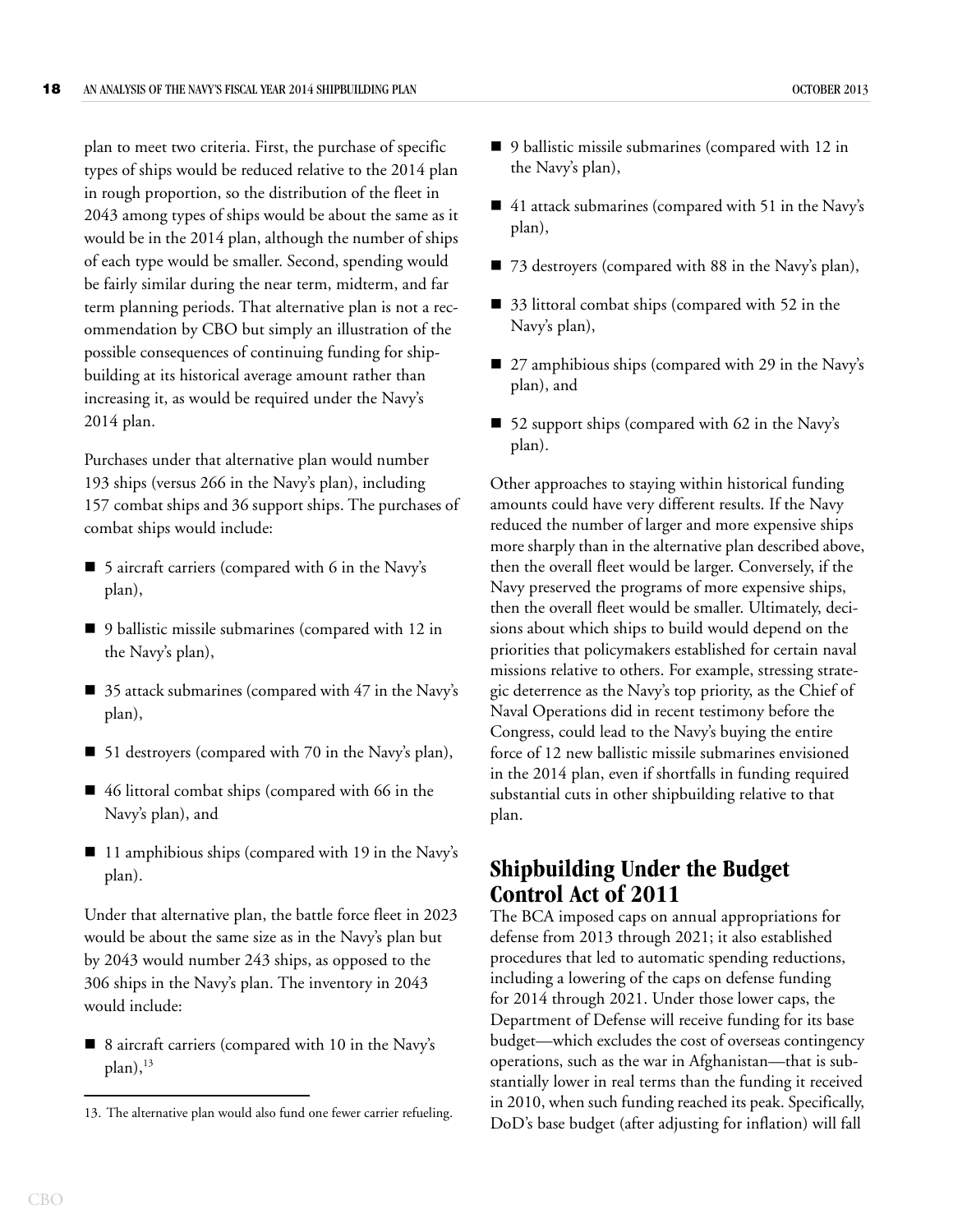in 2014 to about the amount that the department received in 2007 and will then remain essentially flat through  $2021.<sup>14</sup>$ 

During the past 15 years, the Department of the Navy has received about 30 percent of DoD's base budget, and it has devoted about 10 percent of its funding to shipbuilding. If the Navy receives the same percentage of DoD's budget during the coming decade and devotes the same percentage of its budget to ship construction that it has historically, the shipbuilding budget would be a little less than \$13 billion per year from 2014 through 2021. That amount would be \$5.5 billion per year—or 30 percent—below CBO's estimate of the amount required by the Navy's 2014 shipbuilding plan. Whether DoD funding would be allocated in that proportional manner is unclear, although the department's recently completed Strategic Choices Management Review (SCMR) indicated that substantial cuts to military forces, including battle force ships, would be likely if DoD received the amounts specified in the BCA.<sup>15</sup>

#### <span id="page-22-0"></span>**Outlook for Specific Ship Programs**

To estimate the costs of implementing the Navy's 2014 shipbuilding plan, CBO calculated the cost of each of the 266 ships that the Navy intends to purchase from 2014 through 2043. For ships under construction, the estimates were based in part on data for actual costs from the Navy; for ships yet to be built, the estimates were based on relationships between the cost and weight of similar ships in the past. Specifically, CBO used the cost per thousand tons of lightship displacement—the weight of the ship itself without its crew, materiel, weapons, or fuel. CBO then adjusted its estimates to incorporate the effects of "rate" (the reduction in average overhead costs that occurs when a shipyard builds more than one of the same type of ship at a time) and "learning" (the efficiencies that shipyards gain as they produce additional units of a given type of ship). The effects of rate and learning were

applied to the estimated cost of the first ship of a class (the lead ship) to determine the estimated costs for all subsequent ships of that class. Thus, CBO's estimate of the cost of the lead ship in a class drove its estimate of the costs of subsequent ships of that class. To estimate the costs of ships for which the Navy has yet to develop even notional designs, CBO had to make assumptions about the size and capabilities of those ships. All costs of individual ships described in this section exclude outfitting and postdelivery costs, which typically add about 3 percent to the cost of a ship.

A source of uncertainty in estimating the cost of major ship programs is how competition among shipbuilders will affect costs. The effects of past competition on ship costs—for example, in the littoral combat ship program—are reflected in the historical cost information that are the basis of the Navy's and CBO's estimates of the cost of future ships. However, competition among shipbuilders may have a larger effect on ship costs in the future because the Navy plans to open up more shipbuilding programs to head-to-head competition. According to the Navy, recent competitions for the two blocks of 10 littoral combat ships purchased in 2010 and for multiyear procurement contracts for destroyers resulted in savings of 15 to 30 percent compared with prices that might have been offered in an uncompetitive, sole-source procurement. If future competitions generate similar savings, the costs of some of the ships discussed in this section would be lower than what the Navy and CBO estimate.

#### <span id="page-22-1"></span>**Aircraft Carriers**

The 2014 shipbuilding plan states that the Navy's goal is to have 11 aircraft carriers. The Navy intends to buy 6 CVN-78 Gerald R. Ford class aircraft carriers over the 2014–2043 period. Building 1 carrier every five years (referred to as five-year centers) will enable the Navy to have a force of at least 11 carriers almost continuously through 2043, with two exceptions. One exception will be from 2013 to 2016, when the number of carriers drops to 10. That temporary decline would occur because the *Enterprise* (CVN-65) retired in early 2013 after 52 years of service, and the next new carrier, the *Gerald R. Ford* (CVN-78), will not be commissioned until 2016. Any delays in completing that new carrier would extend the period during which the Navy had only 10 carriers. The other exception would be from 2040 to 2043 and beyond; because carriers would be built every five years

<sup>14.</sup> For a more thorough discussion of the Budget Control Act and its effect on the Department of Defense, see Congressional Budget Office, *Approaches for Scaling Back the Defense Department's Budget Plans* (March 2013), [www.cbo.gov/publication/43997](http://www.cbo.gov/publication/43997).

<sup>15.</sup> Deputy Secretary of Defense Ashton B. Carter and Vice Chairman of the Joint Chiefs of Staff James A. Winnefeld, Jr., Prepared Testimony, House Armed Services Committee, August 1, 2013,<http://go.usa.gov/DMaH> (PDF, 2 MB).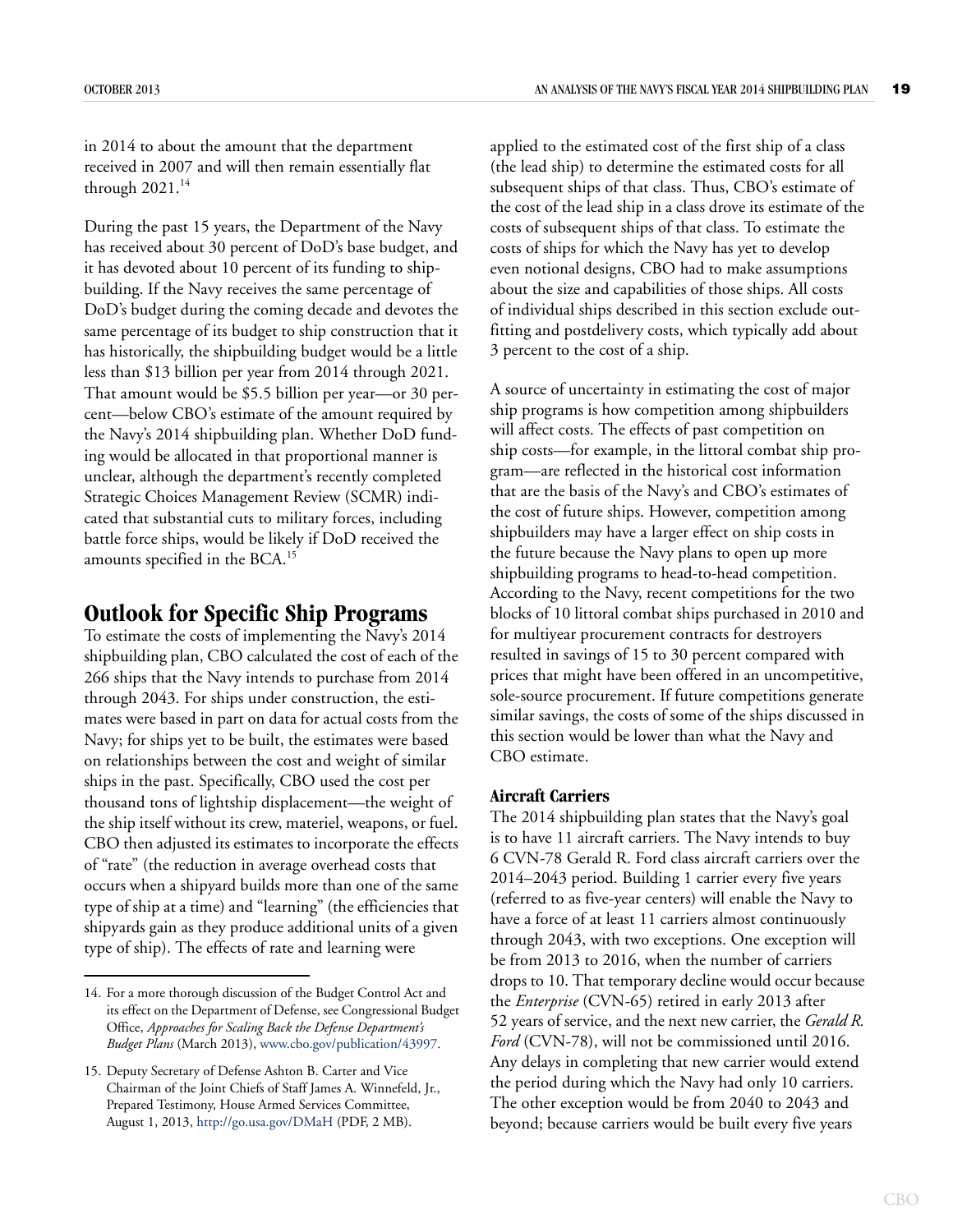and serve for 50 years, the Navy's carrier force would fall to 10 in 2040.

The Navy currently projects that the cost of the lead ship of the CVN-78 class will be \$12.8 billion in nominal dollars (which is just below the new Congressional cost cap of \$12.9 billion.) Using the Navy's inflation index for naval shipbuilding, CBO converted that figure to \$13.9 billion in 2013 dollars.<sup>16</sup> That amount is 22 percent more than the President's budget requested in 2008 when the ship was authorized. The Navy's estimate does not include \$4.7 billion in research and development costs that apply to the entire class. In its 2014 budget request, the Navy requested an extra \$506 million in nominal dollars in 2014 and 2015 (\$483 million in 2013 dollars) to cover additional cost growth and additional tooling and vendor services; that amount is included in the Navy's estimate.

CBO estimates that the cost of the lead ship of the CVN-78 class will be \$13.5 billion in nominal dollars and \$14.5 billion in 2013 dollars. To generate that estimate, CBO used the actual costs of the previous carrier the CVN-77—and adjusted them for the higher costs of government-furnished equipment and for more than \$3 billion in costs for nonrecurring engineering and detail design (the plans, drawings, and other one-time items associated with the first ship of a new class). Subsequent ships of the CVN-78 class will not require as much funding for one-time items, although they will incur the same costs for government-furnished equipment. Altogether, CBO estimates the average cost of the 6 carriers in the 2014 plan at \$12.7 billion, compared with the Navy's estimate of \$12.5 billion (see [Table 4\)](#page-24-1).

The final cost of the CVN-78 could be higher or lower than CBO's estimate. Possible reasons for a higher cost include the following:

- $\blacksquare$  The costs of many lead ships built in the past 20 years have increased more than 30 percent from the original budgeted estimate. CBO's estimate of the cost of the CVN-78 incorporates an amount of growth that falls within the range of historical cost growth for lead ships. However, construction of the ship is only about 60 percent complete, and costs have tended to rise more in the latter stages of ship construction, when systems are being installed and integrated.
- The Navy has stated that there is a 50 percent probability that the cost of the CVN-78 will exceed its estimate. Specifically, in its most recent Selected Acquisition Report, the Navy stated that it has budgeted an amount for the CVN-78 that covers up to the 50th percentile of possible cost outcomes. By comparison, in a written response to CBO and the Congressional Research Service last year, the Navy stated that it had budgeted an amount "greater than [the] 50th percentile" (though without specifying how much greater).
- The Navy has stated that the test program for the carrier could reveal one or more major, possibly expensive, problems.

Possible reasons for a lower cost than CBO's estimate include the following:

- The Navy and the builder of the CVN-78 recognize that cost growth for lead ships is a significant concern, and they are actively managing the CVN-78 program to restrain costs.
- All of the materials for the CVN-78 have been purchased, and much of the equipment for the vessel is being purchased under fixed-price contracts—which essentially eliminates the risk of further cost growth for about half of the projected cost of the carrier.
- A successful test program that revealed only minor problems would likely limit additional costs to less than \$100 million.<sup>17</sup>

The next carrier following the CVN-78 will be the CVN-79, the *John F. Kennedy*. Funding for that ship

<sup>16.</sup> Using a different method, the Navy estimated that the \$12.8 billion cost in nominal dollars for the lead ship would be a little over \$15 billion in constant 2013 dollars. The Navy's calculation is based on a unique method that is not comparable to CBO's method for estimating costs in constant dollars and is not used by the Navy to estimate costs in constant dollars for any other shipbuilding program. If CBO used the Navy's unique method to convert its own estimate for the carrier program (which involves using different carrier-specific inflation indexes for different cost components of the ship) from nominal dollars to constant dollars, CBO's estimate for the CVN-78 would still be about \$600 million more than the Navy's.

<sup>17.</sup> A successful test program that revealed only minor problems could still cost more than the Navy estimates but would likely be lower CBO's estimate.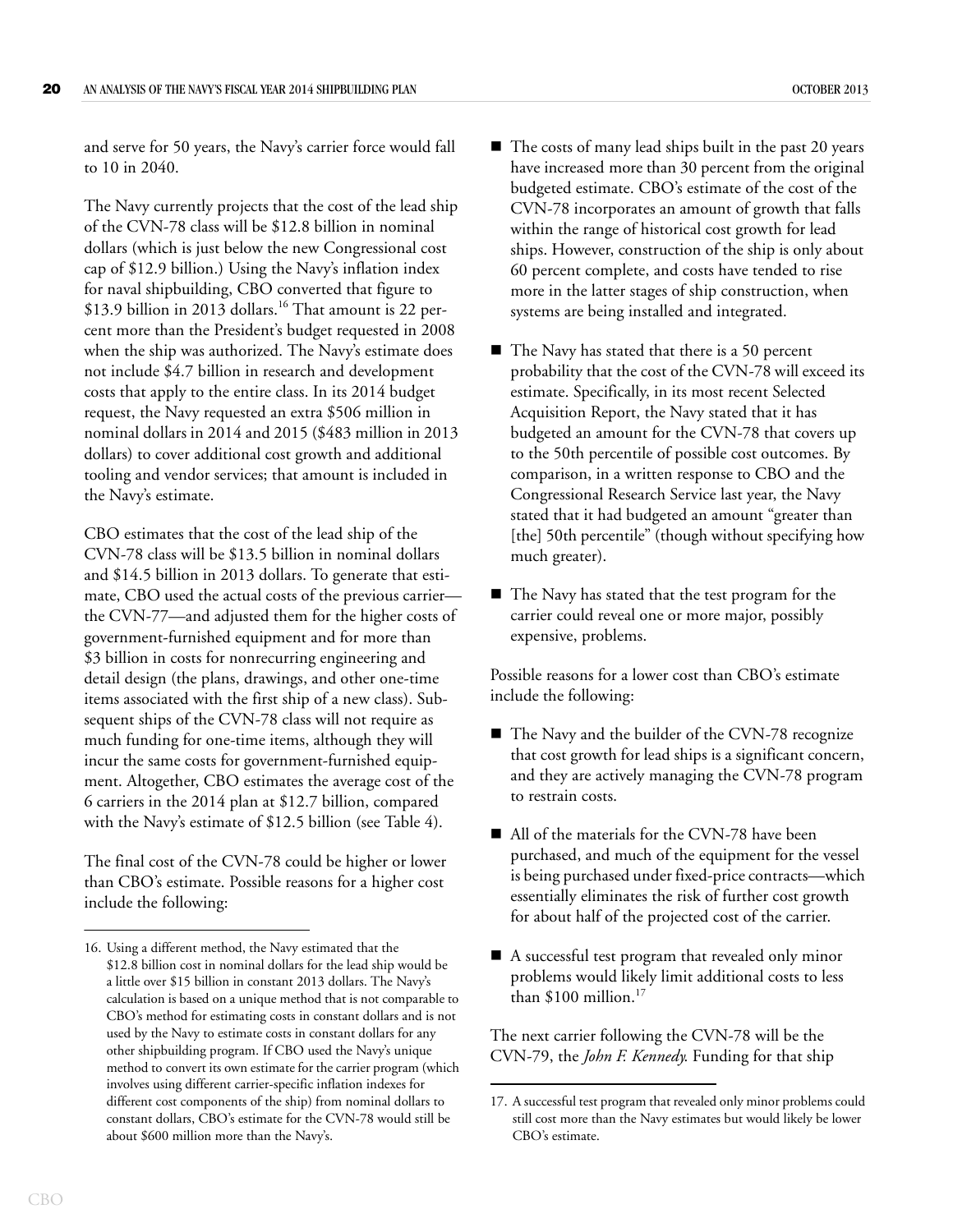#### <span id="page-24-1"></span>**Table 4.**

#### **Comparison of the Navy's and CBO's Estimates of the Cost of Construction of Major New Ships Under the Navy's 2014 Plan**

| (Billions of 2013 dollars)                                                            |                                               |                                                                     |                                     |                                                               |                                     |                                                                     |                           |
|---------------------------------------------------------------------------------------|-----------------------------------------------|---------------------------------------------------------------------|-------------------------------------|---------------------------------------------------------------|-------------------------------------|---------------------------------------------------------------------|---------------------------|
|                                                                                       | <b>Number</b><br>of Ships<br><b>Purchased</b> | <b>Total Costs per</b><br><b>Class Over the</b><br>2014-2043 Period |                                     | <b>Average Costs per</b><br>Ship Over the<br>2014-2043 Period |                                     | Memorandum:<br><b>Average Costs per Ship</b><br>Under the 2013 Plan |                           |
|                                                                                       | <b>Under the</b><br><b>2014 Plan</b>          | Navy's                                                              | CBO's<br><b>Estimates Estimates</b> | Navy's                                                        | CBO's<br><b>Estimates Estimates</b> | Navy's<br><b>Estimates</b>                                          | CBO's<br><b>Estimates</b> |
| CVN-78 Gerald R. Ford Class Aircraft Carriers                                         | 6                                             | 73 <sup>a</sup>                                                     | 75a                                 | 12.5 <sup>a</sup>                                             | 12.7 <sup>a</sup>                   | 11.2                                                                | 13.4                      |
| SSBN(X) Ballistic Missile Submarines (Replacements for<br>Ohio class)                 | 12                                            | 77                                                                  | 87                                  | 6.4                                                           | 7.2                                 | 6.7                                                                 | 7.7                       |
| Virginia Class Attack Submarines                                                      | 33                                            | 90                                                                  | 89                                  | 2.7                                                           | 2.7                                 | 2.8                                                                 | 2.8                       |
| <b>Improved Virginia Class Attack Submarines</b><br>(Replacements for Virginia class) | 14                                            | 45                                                                  | 43                                  | 3.2                                                           | 3.1                                 | 3.0                                                                 | 3.3                       |
| DDG-51 Arleigh Burke Class Destroyers<br>Flight IIA<br>Flight III                     | 4<br>33                                       | 6<br>58                                                             | 6<br>63                             | 1.5<br>1.8                                                    | 1.6<br>1.9                          | $1.6\phantom{0}$<br>2.2                                             | 1.8<br>2.5                |
| DDG(X) Destroyers (Replacements for Arleigh Burke class)                              | 33                                            | 64                                                                  | 108                                 | 2.0                                                           | 3.3                                 | 2.3                                                                 | 3.4                       |
| <b>Littoral Combat Ships</b>                                                          | 36                                            | 16                                                                  | 19                                  | 0.4 <sup>b</sup>                                              | 0.5                                 | 0.5                                                                 | 0.5                       |
| LCS(X)s (Replacements for littoral combat ships)                                      | 30                                            | 13                                                                  | 18                                  | 0.4 <sup>b</sup>                                              | 0.6                                 | 0.4                                                                 | 0.6                       |
| LX(R)s (Replacements for amphibious dock landing ships)                               | 11                                            | 15                                                                  | 18                                  | 1.4                                                           | $1.6\phantom{0}$                    | $1.4$ <sup>c</sup>                                                  | $1.8$ $c$                 |
| LHA-6 Amphibious Assault Ships                                                        | 6                                             | 22                                                                  | 26                                  | 3.6                                                           | 4.3                                 | 3.7                                                                 | 4.4                       |
| T-AO(X) Oilers                                                                        | 17                                            | 8                                                                   | 9                                   | 0.5                                                           | 0.5                                 | 0.5                                                                 | 0.5                       |

Source: Congressional Budget Office based on data from the Department of the Navy.

Notes: The costs in this table exclude funding for research and development for these ships.

Relative to Table 1, this table excludes 2 LPD-17 replacement amphibious warfare ships and 29 support ships of various types.

- a. Funding for aircraft carriers is spread out over a six-year period. Thus, in CBO's and the Navy's estimates for aircraft carriers, total costs per class include funds for the CVN-78 and CVN-79 that would be appropriated in 2014 or later, even though those ships were authorized in 2008 and 2013, respectively. Total costs per class also include funds that would be appropriated in 2043 and prior years for the aircraft carrier the Navy plans to buy in 2043, but does not include funds that would be appropriated for that ship after 2043. CBO's and the Navy's estimates of the average cost per ship include all funds for the construction of the 6 ships the Navy plans to purchase over the 2014–2043 period, regardless of the years in which the funds are appropriated.
- b. The Navy's estimate for the littoral combat ships (LCSs) is \$446 million per ship, and its estimate for the LCS(X)—the replacement ship is \$433 million. Those costs exclude the cost of LCS mission packages, which CBO also excluded from its estimates.
- c. Under the 2013 plan, this ship was designated as the LSD(X) amphibious dock landing ship.

began in 2007, the Congress officially authorized its construction in 2013, and appropriations for it are expected to be complete by 2018. The Navy estimates that the ship will cost \$10.2 billion in 2013 dollars, or \$11.3 billion in nominal dollars. In its new Selected Acquisition Report on the CVN-79, the Navy describes its cost estimate as an "aggressive but achievable target." In contrast, CBO estimates that the cost of the ship will be \$11.3 billion in

2013 dollars, or about 10 percent more than the Navy's estimate, and \$12.0 billion in nominal dollars.

#### <span id="page-24-0"></span>**Submarines**

Under the 2014 shipbuilding plan, submarines would overtake surface combatants as the largest source of demand for shipbuilding funds over the next 20 years (see [Table 5](#page-25-0)). The Navy currently operates 14 Ohio class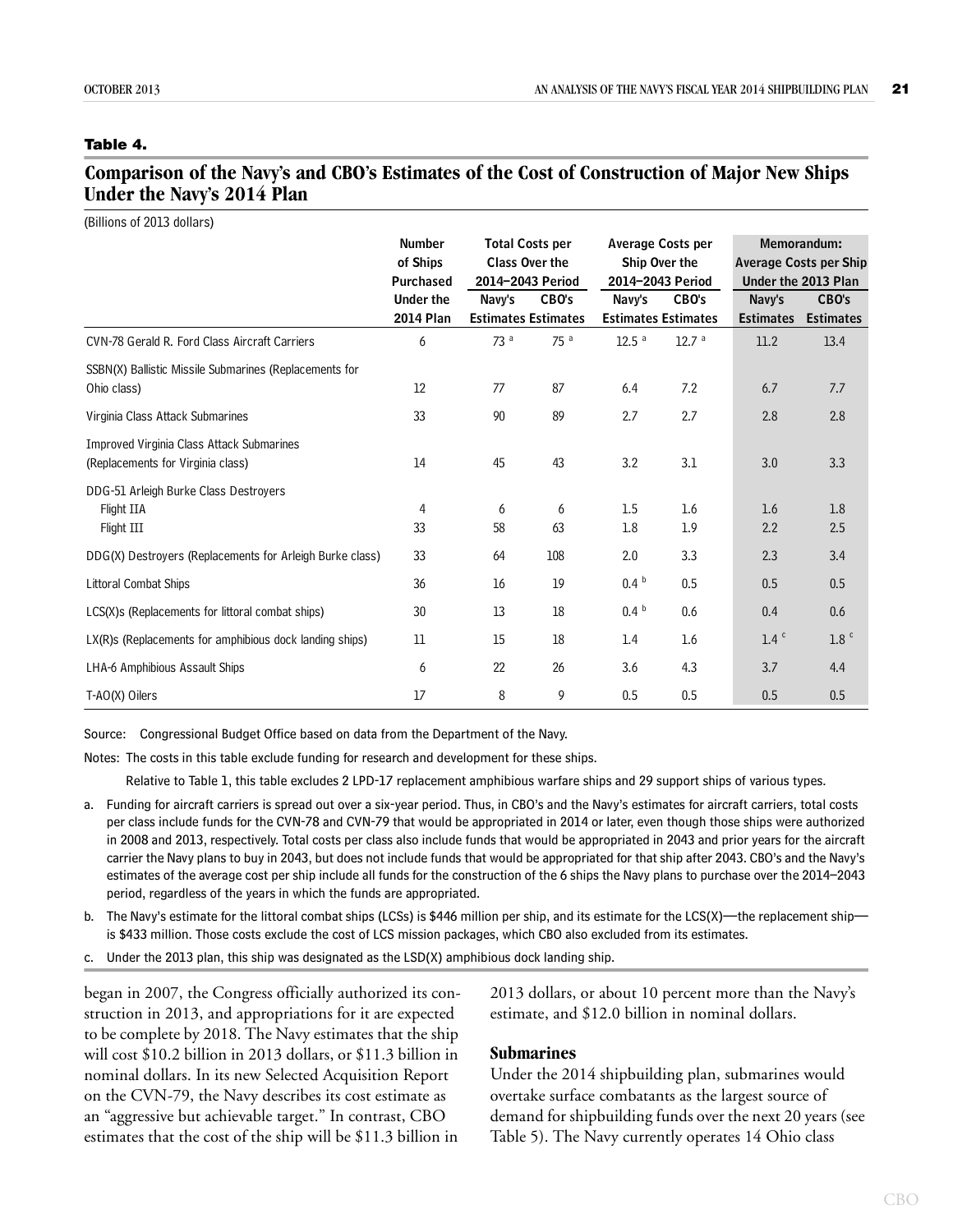<span id="page-25-0"></span>

| ۰.<br>۰.<br>۰.<br>×<br>v. |  |
|---------------------------|--|
|---------------------------|--|

<span id="page-25-1"></span>

|                              | <b>Historical</b> |               |          | CBO's Estimates Under the Navy's 2014 Plan      |                |               |            |                |
|------------------------------|-------------------|---------------|----------|-------------------------------------------------|----------------|---------------|------------|----------------|
|                              | 1984-             | 1994-         | $2004 -$ | 1984-                                           | $2014 -$       | $2024 -$      | $2034 -$   | $2014 -$       |
|                              | 1993              | 2003          | 2013     | 2013                                            | 2023           | 2033          | 2043       | 2043           |
|                              |                   |               |          | Average Annual Costs (Billions of 2013 dollars) |                |               |            |                |
| New-Ship Construction        |                   |               |          |                                                 |                |               |            |                |
| Aircraft carriers            | 1.5               | 1.6           | 1.8      | 1.6                                             | 2.4            | 2.4           | 2.7        | 2.5            |
| Submarines                   | 6.9               | 2.2           | 3.8      | 4.3                                             | 6.8            | 9.6           | 5.4        | 7.3            |
| Surface combatants           | 7.6               | 4.6           | 4.1      | 5.4                                             | 5.4            | 6.7           | 9.3        | 7.1            |
| Amphibious ships             | 1.6               | 1.4           | 1.9      | 1.6                                             | 1.0            | 2.5           | 1.3        | 1.6            |
| Logistics and support ships  | 1.9               | 0.3           | 0.8      | 1.0                                             | 0.8            | 1.2           | 0.3        | 0.8            |
| Subtotal                     | 19.5              | 10.1          | 12.4     | 14.0                                            | 16.3           | 22.6          | 19.1       | 19.3           |
| <b>Carrier and Submarine</b> |                   |               |          |                                                 |                |               |            |                |
| Refuelings <sup>a</sup>      | 0.4               | 0.8           | 1.2      | 0.8                                             | 1.2            | 1.1           | 0.8        | 1.0            |
| Other Items                  | 1.1               | 1.2           | 0.6      | 1.0                                             | 1.0            | 0.8           | 0.6        | 0.8            |
| <b>Total</b>                 | 21.0              | 12.1          | 14.2     | 15.8                                            | 18.5           | 24.5          | 20.5       | 21.2           |
|                              |                   |               |          | Percentage of Average Annual Costs              |                |               |            |                |
| New-Ship Construction        |                   |               |          |                                                 |                |               |            |                |
| Aircraft carriers            | 8                 | 16            | 14       | 12                                              | 13             | 10            | 13         | 12             |
| Submarines                   | 36                | 22            | 30       | 31                                              | 37             | 39            | 26         | 34             |
| Surface combatants           | 39                | 46            | 33       | 39                                              | 29             | 27            | 46         | 34             |
| Amphibious ships             | 8                 | 14            | 15       | 12                                              | 5              | 10            | 6          | $\, 8$         |
| Logistics and support ships  | 10                | $\frac{3}{2}$ | 6        | $\overline{7}$                                  | $\overline{4}$ | $\frac{5}{1}$ | $\sqrt{2}$ | $\overline{4}$ |
| Subtotal                     | 93                | 84            | 87       | 89                                              | 88             | 92            | 93         | 91             |
| <b>Carrier and Submarine</b> |                   |               |          |                                                 |                |               |            |                |
| Refuelings <sup>a</sup>      | $\overline{2}$    | 6             | 9        | 5                                               | 6              | 5             | 4          | 5              |
| Other Items                  | 5                 | 10            | 4        | 6                                               | 5              | 3             | 3          | 4              |
| <b>Total</b>                 | 100               | 100           | 100      | 100                                             | 100            | 100           | 100        | 100            |

Source: Congressional Budget Office.

Note: Costs of new-ship construction exclude funds for refueling nuclear-powered aircraft carriers. They also exclude funds for ship conversions, construction of ships that are not part of the Navy's battle force (such as oceanographic survey ships), training ships, outfitting and postdelivery costs (which include the purchase of many smaller tools and pieces of equipment that are needed to operate a ship but are not necessarily provided by the manufacturing shipyard as part of ship construction), and smaller items. Costs for the mission packages for littoral combat ships, which are not funded in the Navy's shipbuilding accounts, also are not included.

a. CBO's estimates under the Navy's 2014 plan reflect only the costs of refueling aircraft carriers. Historically, the refueling of nuclearpowered submarines was also included in the Navy's shipbuilding accounts. In 2010, however, the Navy transferred the funding for those refuelings to other accounts.

ballistic missile submarines (SSBNs), 4 Ohio class guided missile submarines (SSGNs) modified from the SSBN version, and 55 attack submarines (SSNs) of several classes. Over the next three decades, the Navy plans to buy 12 new SSBNs starting in 2021; 33 Virginia class attack submarines at a rate of mostly 2 per year through 2033; and 14 submarines based on a redesign and improvement of the Virginia class, with production of the

new version to start in 2034. The Navy does not plan to replace its 4 SSGNs when they are retired in the mid- to late 2020s.

#### **SSBN(X) Ohio Replacement Ballistic Missile Submarines.**

SSBNs carry Trident ballistic missiles and are the sea-based leg of the United States' strategic triad for delivering nuclear weapons. (The other two legs are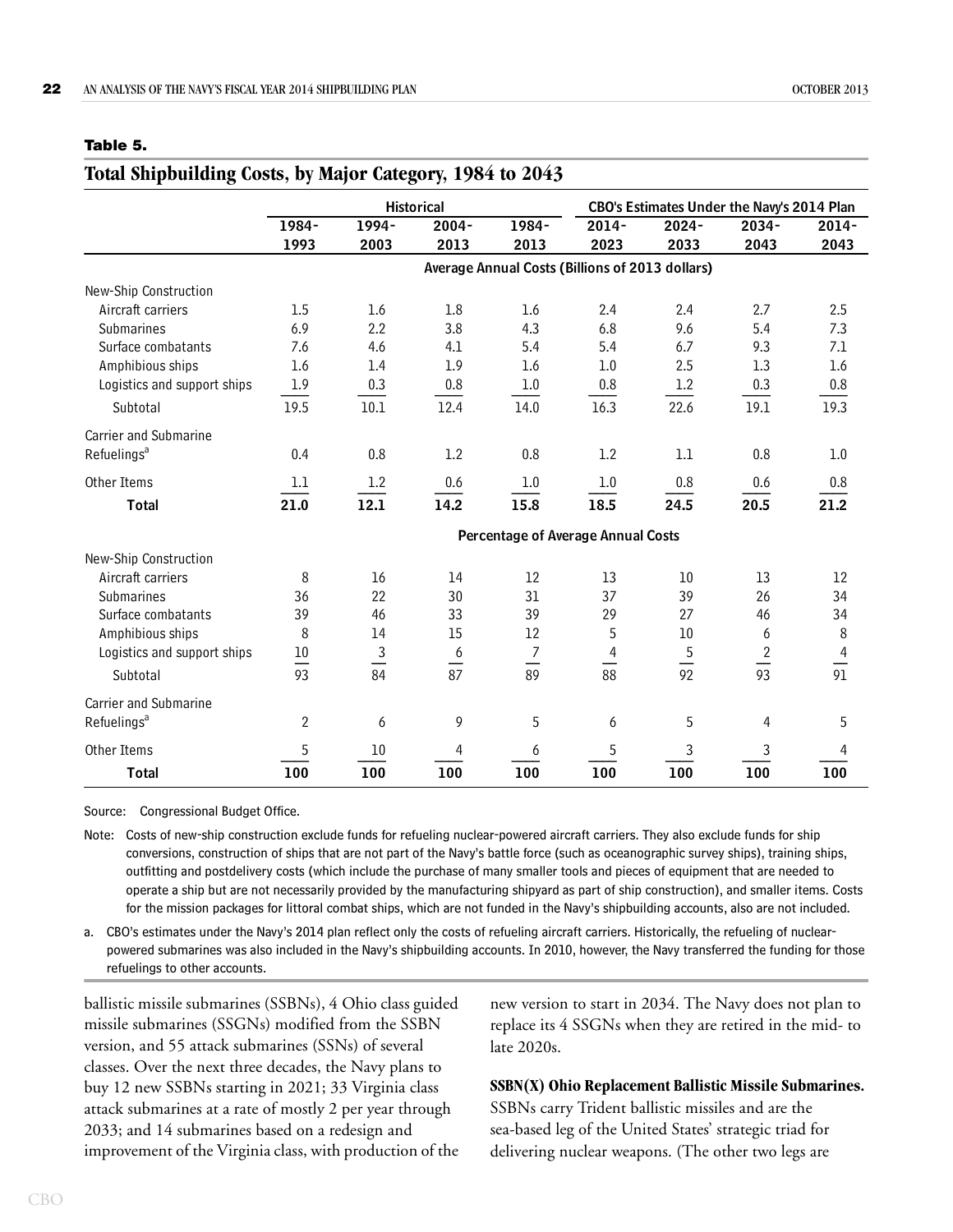land-based intercontinental ballistic missiles and manned strategic bombers.) The design, cost, and capabilities of the SSBN(X)—the submarine class slated to replace the Ohio class—are among the most significant uncertainties in the Navy's and CBO's analyses of the cost of future shipbuilding. Under the 2014 plan, the first SSBN(X) would be purchased in 2021, although advance procurement funds would be needed starting in 2017 for items with long lead times. The second submarine would be purchased in 2024, followed by 1 per year from 2026 to 2035 (see [Figure 3 on page 8](#page-11-0)).

The recent history of cost estimates for the SSBN(X) illustrates both the high expected costs of the program and the uncertainty regarding those costs. The Navy's 2007 and 2008 shipbuilding plans included a projection that the SSBN(X) would cost an average of \$3.8 billion (in 2013 dollars) per ship. The 2011 plan estimated the costs of the SSBN(X) class at an average of \$7.9 billion apiece, while under the 2012 plan, the cost was lowered to \$6.7 billion.<sup>18</sup> The Navy currently estimates the cost of the lead SSBN(X) at \$12.0 billion. The estimated average cost of follow-on ships is now \$5.9 billion, and the Navy has stated an objective of reducing that cost to \$5.4 billion in 2013 dollars.<sup>19</sup> All told, the Navy estimates that building 12 submarines will cost \$77 billion, an average of \$6.4 billion each.

Between the 2011 and 2012 plans, the Navy redefined its SSBN(X) design with the primary goal of reducing the cost. The Navy's cost estimate in the 2011 plan was based on a design similar in size to the Ohio class and on the cost of building Ohio class submarines using contemporary technology and under current conditions of the shipbuilding industry (such as the number of shipbuilders and vendors and the amount of other business in the shipyards). The Navy states that it was able to reduce the estimated cost of the SSBN(X) to the current projection by making the following changes:

- Using a less expensive and more specific basic design (eliminating some costs in the estimate for the 2011 plan that were associated with uncertainty);
- Reducing the number of missile tubes from 20 to 16;
- Reducing the diameter of the missile tubes from 97 inches to 87 inches, which is the minimum needed to launch the Trident D-5 submarine-launched ballistic missile;
- Reducing the capability of the torpedo room and various sensor arrays and reducing the size of the sail mast;
- $\blacksquare$  Increasing the use of components from the Virginia class attack submarines; and
- Simplifying many small elements in the design of the new submarine.<sup>20</sup>

While the Navy estimates that the lead SSBN(X) will cost \$12.0 billion, CBO estimates that it will cost \$13.0 billion. Estimating the cost of the first submarine of a class is particularly difficult because it is not clear how much the Navy will spend on nonrecurring engineering and detailed design. The Navy spent about \$2 billion on those items for the lead Virginia class attack submarine. The historical record for the lead ship of new classes of submarines in the 1970s and 1980s indicates that there is little difference in those items on a per-ton basis between a lead attack submarine and a lead SSBN. Therefore, CBO projects that the cost of nonrecurring engineering and detailed design is proportional to the weight of submarines, which implies that nonrecurring items would cost about \$5 billion for the lead SSBN(X)—a submarine that will be somewhat larger than an Ohio class submarine and about 2½ times the size of a Virginia class submarine. The Navy's estimate for the lead SSBN(X) takes into account nonrecurring costs of an estimated

<sup>18.</sup> The Navy's 2009 plan did not include a cost estimate for the \$4.5 billion. SSBN(X), and the Navy did not submit a plan for fiscal year 2010.

<sup>19.</sup> Briefing by the Navy to the staff of the House Committee on Armed Services, CBO, and the Congressional Research Service, February 28, 2011. The Navy's numbers in that briefing, expressed in 2010 dollars, were \$5.6 billion for the average followon submarine with an objective of reducing it to \$4.9 billion. Although the Navy's 2014 plan does not yet reflect it, the Navy's Ohio Replacement program office currently estimates that it has reduced the cost to \$5.4 billion in 2010 dollars.

<sup>20.</sup> For more information, see Ronald O'Rourke, *Navy SSBN(X) Ballistic Missile Submarine Program: Background and Issues for Congress,* CRS Report for Congress R41129 (Congressional Research Service, September 25, 2013); and the statement of Eric J. Labs, Senior Analyst for Naval Forces and Weapons, Congressional Budget Office, before the Subcommittee on Seapower and Expeditionary Forces of the House Committee on Armed Services, *The Long-Term Outlook for the U.S. Navy's Fleet*  (January 20, 2010), [www.cbo.gov/publication/41886](http://www.cbo.gov/publication/41886).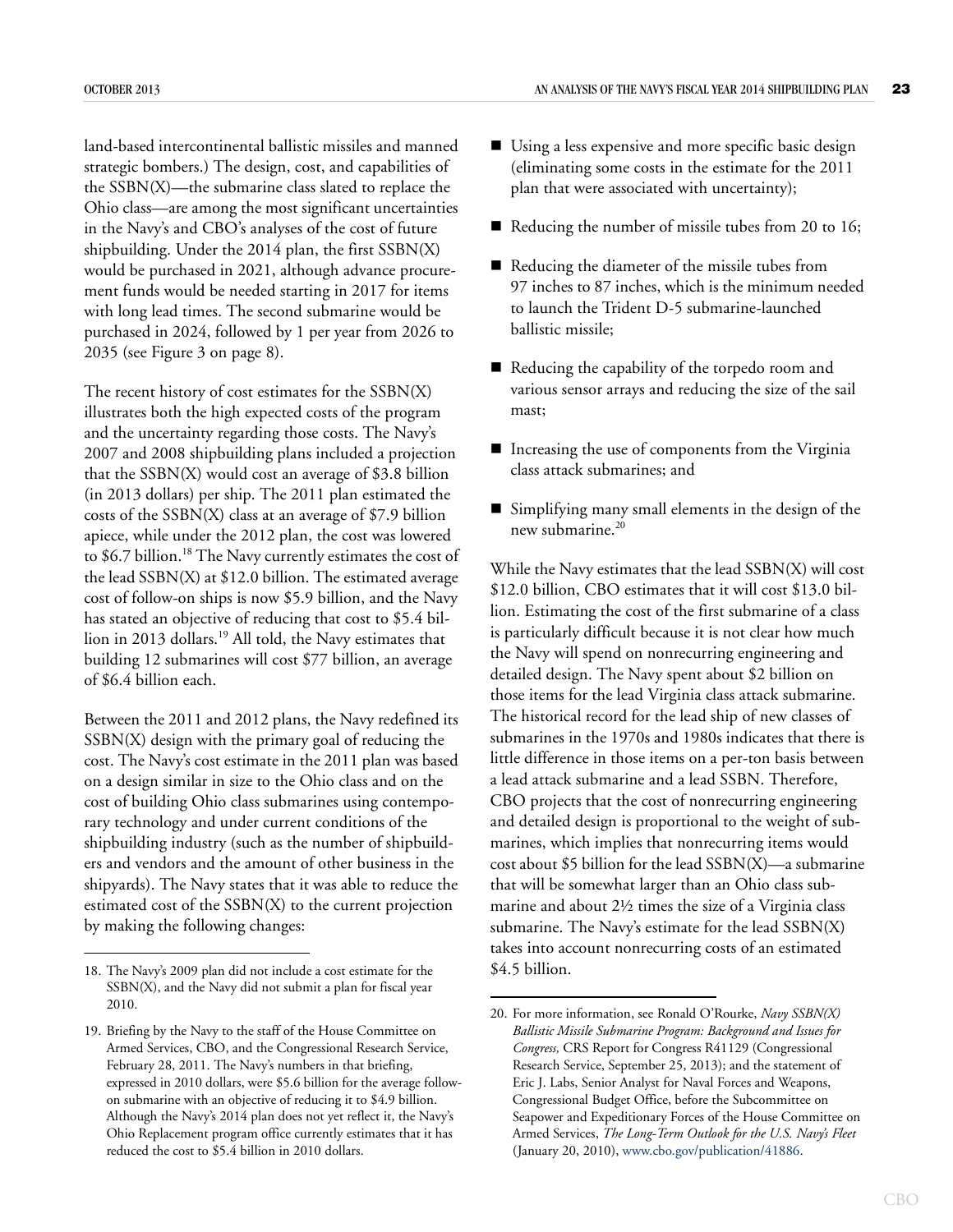All told, 12 SSBN(X)s would cost about \$87 billion in CBO's estimation, or an average of \$7.2 billion each— \$0.8 billion higher per boat than the Navy's estimate. That average includes the \$13.0 billion estimated cost of the lead submarine and a \$6.7 billion average estimated cost for the 2nd through 12th submarines. Research and development would cost an additional \$10 billion to \$15 billion, for a total program cost of \$97 billion to \$102 billion, CBO estimates.

**Attack Submarines.** Under the 2014 plan, the Navy would buy 33 Virginia class attack submarines. Between 2014 and 2027, those purchases would occur mostly at a rate of 2 per year, with the exceptions of 2024 and 2026, when the Navy would buy 1 per year. Between 2028 and 2036, those purchases would occur mostly at a rate of 1 per year, with a switch to an improved Virginia class beginning in 2034. Beginning in 2037, the service would buy those submarines at a rate of 1 or 2 per year through 2043. With such a procurement schedule, the attack submarine force would remain at or above the Navy's goal of 48 submarines through 2024 but would then fall to between 42 and 47 submarines between 2025 and 2034 before reaching or exceeding 48 submarines again between 2035 and 2043 (see [Figure 4 on page 10\)](#page-13-0).

Senior Navy leaders have stated that Virginia class SSNs would have to cost \$2.7 billion or less for the Navy to be able to afford 2 per year, and the 2014 shipbuilding plan assumes that they would.<sup>21</sup> The President's 2014 budget indicates a cost of \$2.5 billion. According to the Navy's estimates, the total cost for all of the Virginia class submarines purchased between 2014 and 2033 would be about \$90 billion—very close to CBO's estimate of \$89 billion.

The Navy has assumed in recent plans that the improved Virginia class would be a further evolution of the current Virginia class, which itself incorporates regular technological upgrades to its systems and capabilities. Similarly, CBO assumed that the replacement for the Virginia class would incorporate technological improvements that would be sufficiently important to make the improved submarines a new class but would not constitute an entirely new design. On the basis of that assumption,

CBO estimated that the average cost of the improved Virginia class would be \$3.1 billion, compared with the Navy's estimate of \$3.2 billion.

Although the Navy's plan does not include submarines to replace the existing SSGNs when they retire in the 2020s, the service is considering an option to physically lengthen the Virginia class design and insert four largediameter payload tubes, each of which could carry seven Tomahawk missiles. That change would increase the submerged displacement of the submarine by nearly 30 percent and would raise the number of the Virginia class's vertical-launch weapons from 12 to 40 (in addition to the 27 weapons in the torpedo room). The Navy estimates that 20 Virginia class submarines that had those additional payload modules would provide a "near equivalent" to the strike capability of the existing force of 4 SSGNs. The President's 2014 budget proposed spending \$600 million between 2014 and 2018 for research and development of the payload module and for modifying the design of the Virginia class. If the payload module was included in submarine purchases after 2017, the modified boats would require greater funding than what the Navy or CBO estimates for the 2014 plan.

#### <span id="page-27-0"></span>**Large Surface Combatants**

The Navy's 2014 plan incorporates the purchase of the same types of destroyers as the 2013 plan. The service restarted the production of DDG-51 Flight IIA destroyers in 2010 and purchased 6 ships through 2013 (in addition to the 62 ships that had been purchased when production was initially stopped in 2005.) An additional ship was authorized by the Congress in the 2013 appropriations for DoD, but it is not clear at this point whether the Navy has sufficient funds to complete the purchase of that ship given the reduction in funding under the Budget Control Act.<sup>22</sup> The Navy plans to purchase 4 more DDG-51 Flight IIAs through 2016.

<sup>21.</sup> Specifically, the Navy has said that to purchase 2 Virginia class submarines a year, the cost would have to decline to \$2.0 billion each in 2005 dollars, which is equivalent to \$2.7 billion in 2013 dollars.

<sup>22.</sup> The fate of that destroyer apparently will be determined by the funding provided for fiscal year 2014. The Navy hopes to include the ship as part of a multiyear procurement contract for the ships purchased from 2013 through 2017. However, the reductions that were taken from the 2013 appropriation as a result of the automatic enforcement mechanism of the Budget Control Act left the Navy short of the funds it needed to include the additional ship in the multiyear contract. If the Navy receives the necessary appropriations in 2014, the ship would be purchased. If the Navy does not receive in 2014 the remaining funds it needs to include the ship in the procurement contract, then the ship apparently would not be purchased.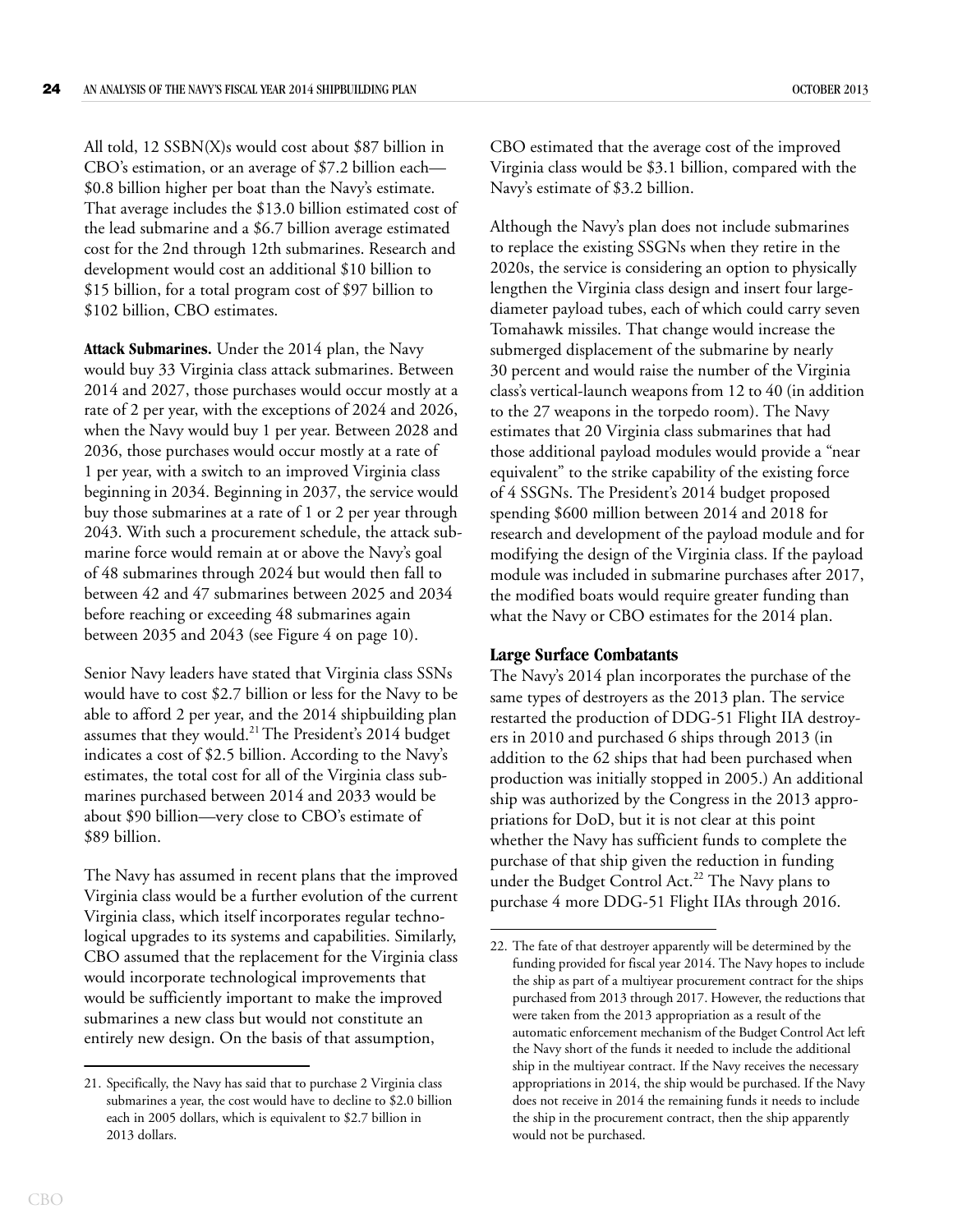Beginning with 1 of 2 ships ordered in 2016 and then continuing through 2029, new DDG-51s would have an upgraded design, a configuration known as Flight III. In 2030, the Navy would start buying  $33$  DDG(X)s, an as-yet-undesigned destroyer intended to replace the DDG-51 class. Those programs, if implemented as planned, would allow the Navy to meet its goal of 88 large surface combatants in 2021, in 2024 through 2029, and again after 2037 (see [Figure 4 on page 10\)](#page-13-0).

In addition to the ship purchases, a critical element of the Navy's plan to achieve its projected inventory levels is to keep all DDG-51 Flight IIAs and subsequent destroyers serving in the fleet for 40 years. The class was originally designed to serve for 30 years, but the Navy has gradually increased the planned service life—first to 35 years and then, in the 2009 shipbuilding plan, to 40 years for Flight IIA and Flight III ships. Of the last 13 classes of destroyers and cruisers, 12 have been retired after having served 30 years or less, and many ships, including in recent years, Spruance class destroyers and some Ticonderoga class cruisers, have been retired after having served 25 years or less; the only exception was the CGN-9 *Long Beach*, a class of 1 ship. The Navy retired those ships for different reasons: because they reached the end of their service life, because they became too expensive to maintain in the waning years of their service life, or because improving their combat capabilities to meet existing threats was judged not cost-effective.<sup>23</sup> If the DDG-51 class met the same fate, the shortfall in achieving the Navy's inventory goal for destroyers and cruisers would grow substantially. (For an illustration of the effect on the force level of large surface combatants if the service life of those ships is only 35 or 30 years and if the Navy does not increase the number of ships it purchases, see [Figure 8](#page-29-0).)

**DDG-51 Flight IIAs.** The Navy's existing force of 62 DDG-51 destroyers was built in three primary configurations. The first 28 ships, designated Flight I or II, did not include a hangar for embarking helicopters, which play important roles in countering enemy submarines, attacks by small boats, and, to a lesser degree, mines. The next

34 ships, designated Flight IIA, included a hangar and were thus able to carry two helicopters or several shiplaunched unmanned aerial vehicles.<sup>24</sup> In the Navy's 2014 plan, 4 new DDG-51s purchased through 2016 (in addition to 6 or 7 purchased between 2010 and 2013 but not yet in the fleet) would use the Flight IIA configuration but would also incorporate the latest ballistic missile defense capabilities.<sup>25</sup> Those ships would have an average cost of \$1.6 billion, in CBO's estimation—about \$100 million more than the Navy's per-ship estimate.

**DDG-51 Flight IIIs.** The Navy's strategy to meet combatant commanders' demand for greater ballistic missile defense capabilities than existing DDG-51s provide and to replace Ticonderoga class cruisers when they are retired in the 2020s—is to modify the design of the DDG-51 Flight IIA destroyer substantially, creating a Flight III configuration.<sup>26</sup> That configuration would incorporate the new Air and Missile Defense Radar (AMDR), now under development, which is larger and more powerful than the radars on earlier DDG-51s. Adding the AMDR so that it could operate effectively would require increasing the amount of electrical power and cooling available on a Flight III.<sup>27</sup> With those changes and associated increases in the ship's displacement, a DDG-51 Flight III destroyer would cost about \$300 million, or about 20 percent, more than a new

<sup>23.</sup> See the statement of Eric J. Labs, Senior Analyst for Naval Forces and Weapons, Congressional Budget Office, before the Subcommittee on Seapower and Expeditionary Forces of the House Committee on Armed Services**,** *The Navy's Surface Combatant Programs* (July 31, 2008), [www.cbo.gov/publication/](http://www.cbo.gov/publication/20065) [20065.](http://www.cbo.gov/publication/20065)

<sup>24.</sup> For a detailed discussion of the differences between the DDG-51 flights, see Norman Polmar, *The Naval Institute Guide to the Ships and Aircraft of the U.S. Fleet,* 19th ed. (Naval Institute Press, 2013), pp. 140–145.

<sup>25.</sup> The Navy has announced that all existing DDG-51s will eventually be equipped with improved ballistic missile defenses; up to 32 of those upgrades will have been funded by the end of 2013. For more about the Navy's plans for the DDG-51 program, see Ronald O'Rourke, *Navy DDG-51 and DDG-1000 Destroyer Programs: Background and Issues for Congress,* CRS Report for Congress RL32109 (Congressional Research Service, September 27, 2013).

<sup>26.</sup> Combatant commanders are the four-star generals or admirals who head the regional commands responsible for all U.S. military operations within their geographic areas.

<sup>27.</sup> See Ronald O'Rourke, *Navy Aegis Ballistic Missile Defense (BMD) Program: Background and Issues for Congress,* CRS Report for Congress RL33745 (Congressional Research Service, September 20, 2013), and *Navy DDG-51 and DDG-1000 Destroyer Programs: Background and Issues for Congress,* CRS Report for Congress RL32109 (Congressional Research Service, September 27, 2013).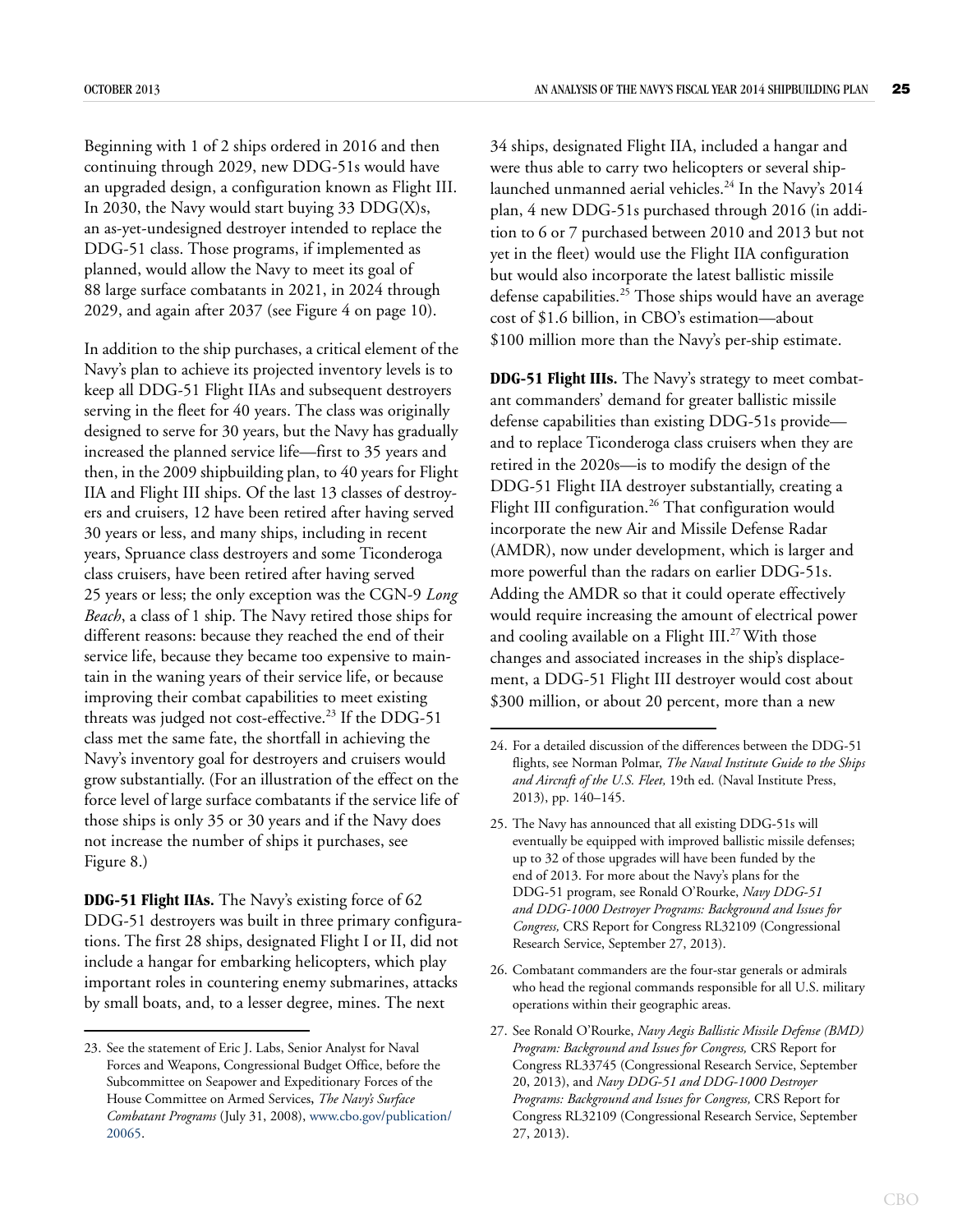<span id="page-29-1"></span><span id="page-29-0"></span>



Source: Congressional Budget Office.

Notes: This figure does not include the additional destroyer authorized by Congress in 2013.

 $DDG =$  guided missile destroyer;  $CG =$  guided missile cruiser.

- a. The Navy's 2014 plan assumes that DDG-51 Flights I and II and CG-47s would serve for 35 years and that all other ships would serve for 40 years.
- b. These figures assume that the Navy retains the 7 CG-47s slated for retirement in 2015.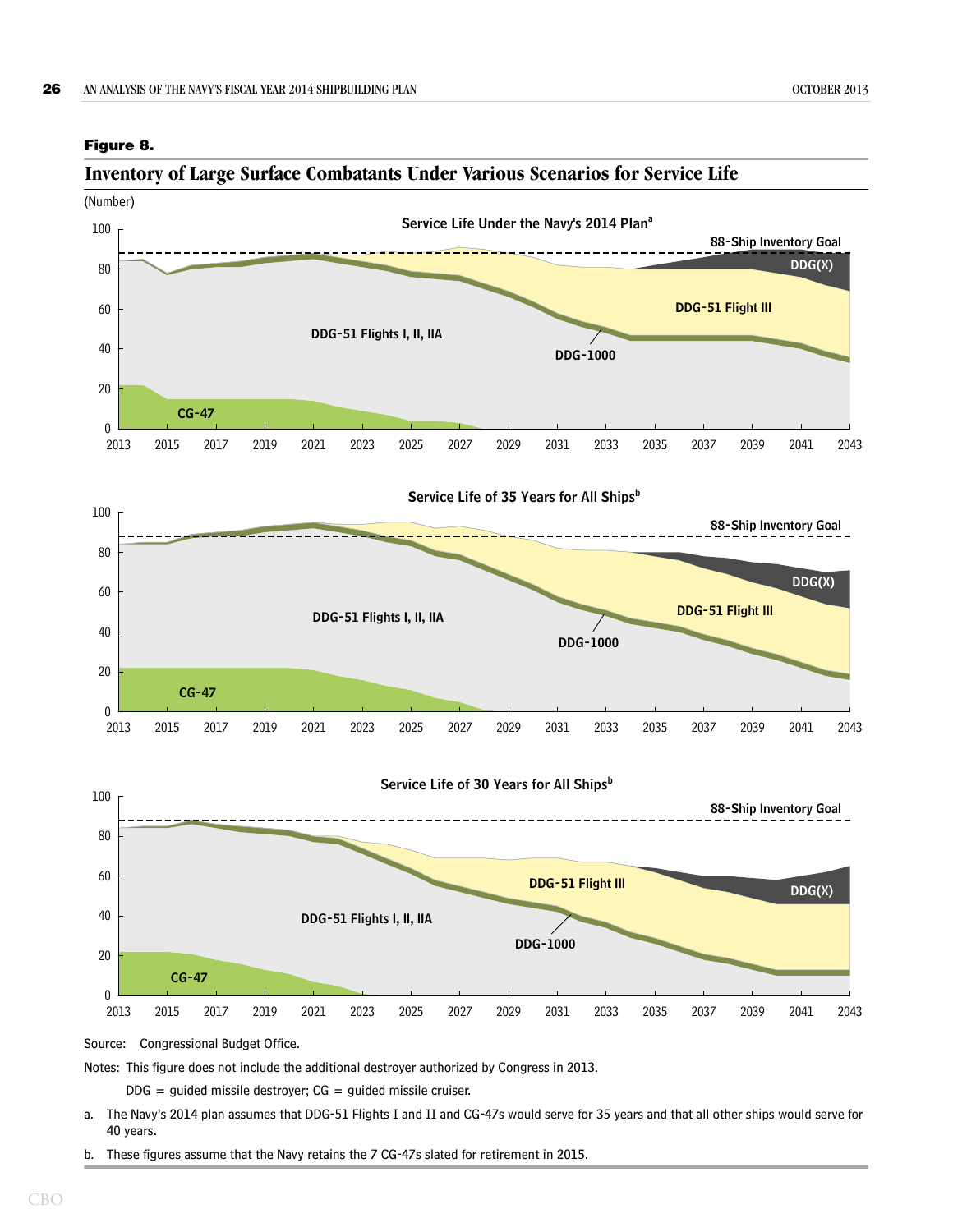Flight IIA destroyer, CBO estimates.<sup>28</sup> Thus, the average cost per ship would be \$1.9 billion. Overall, the Navy plans to buy 33 DDG-51 Flight III ships between 2016 and 2029.<sup>29</sup>

CBO's estimate of the costs of the DDG Flight IIA and Flight III ships to be purchased in the future is less than it was last year. Most of the decrease for the Flight III can be attributed to updated information on the cost of incorporating the AMDR into the Flight III configuration. The cost of the AMDR itself, according to the Navy, has declined steadily through the development program, and the Department of Defense's Cost Analysis and Program Evaluation (CAPE) office concurs in the reduced estimate. The Navy decreased its estimate for the average price of a DDG-51 Flight III ship from \$2.2 billion in the 2013 plan to \$1.8 billion in the 2014 plan, primarily as a result of the reduced cost of the AMDR. CBO reduced its estimate by a similar amount. Considerable uncertainty remains in the DDG-51 Flight III program, however. Costs could be higher or lower than CBO's estimate, depending on how well the restart of the DDG-51 program goes, on the eventual cost and complexity of the AMDR, and on associated changes in the ship's design to integrate the new radar.

**DDG(X) Future Guided Missile Destroyers.** Like the Navy's 2013 shipbuilding plan, the current plan includes a future class of destroyers intended to replace the DDG-51 Flight I and II ships when they retire in the late 2020s and 2030s.<sup>30</sup> The 2014 plan designates those ships as the DDG-51 Flight IV, consistent with the 2012 and 2013 plans, whereas the 2011 plan used a more generic DDG(X) designation. CBO uses the DDG(X) designation because the agency considers it unlikely that

the Navy would or could use the DDG-51 design for the next-generation destroyer.

Under the 2014 plan, production of the DDG(X) would start in 2030, which would make it a successor to the DDG-51 Flight III program. Some Navy officials have suggested that the DDG(X) could be based on the hull and configuration of the DDG-51 class but incorporate technological improvements appropriate for the late 2020s and early 2030s. According to the Navy, it would buy 33 DDG(X)s at an average cost of \$2.0 billion, or about \$200 million more than the cost of DDG-51 Flight III ships. Those cost estimates imply that the DDG(X)'s capabilities would be a relatively modest improvement over those of the DDG-51 Flight III, and the Navy's use of the Flight IV designation suggests that it would retain the DDG-51 hull and simply improve the systems on it. However, the DDG-51 Flight III design consumes almost all available space on the ship and leaves only a small margin for further growth over the life of the ship. Unless the Flight IV systems require less power, weight, and space than the Flight III systems—which would be contrary to the historical trend of improvements to surface combatants requiring more power, weight, and space—then it is not clear that major upgrades to the DDG-51 Flight III constituting a new flight would be possible.

CBO, in contrast, expects that the DDG(X) would have a largely new design and would be about 10 percent heavier than the DDG-51 Flight III. By 2030, when the first DDG(X) would be authorized under the current plan, the initial DDG-51 design would be about 50 years old. The Navy has made and will continue to make improvements to the DDG-51 class, as the plans for Flight III illustrate. Nevertheless, CBO considers it unlikely that a ship design from the late 1970s and early 1980s would prove robust enough to accommodate changes made to counter threats at sea until the 2070s and 2080s, when the DDG(X)s would be reaching the end of their notional 40-year service life. For example, the Navy has limited ability to improve the stealthiness of the DDG-51 class if it does not redesign the hull. If it does redesign the hull, it will, in effect, have created an entirely new ship. Under those assumptions, CBO projects the average cost of the  $DDG(X)$  at \$3.3 billion, roughly 65 percent higher than the Navy's projection. CBO's current estimate is slightly lower than its estimate of \$3.4 billion under the 2013 plan; that difference is the result of increased production rates for the DDG(X) in

<sup>28.</sup> As a point of comparison, the Navy's first Flight IIA ship—the DDG-79, which incorporated such changes as a helicopter hangar and a larger displacement—cost about 20 percent more than the DDG-78. The transition from the Flight IIA to Flight III ships is expected to involve more extensive changes than the transition from the Flight I/II to Flight IIA ships.

<sup>29.</sup> Press reports indicate that some Navy officials do not agree with the DDG-51 Flight III strategy and would prefer to build Flight IIAs a little longer while designing an entirely new destroyer that would allow for greater growth potential in all respects. See Christopher Cavas, "U.S. Navy Weighs Halving LCS Order," *Defense News* (March 17, 2013), [http://tinyurl.com/kbey7qp.](http://tinyurl.com/kbey7qp)

<sup>30.</sup> That retirement date is based on the Navy's assumption that all DDG-51 Flight IIAs will be modernized midway through their service life and will operate for 40 years.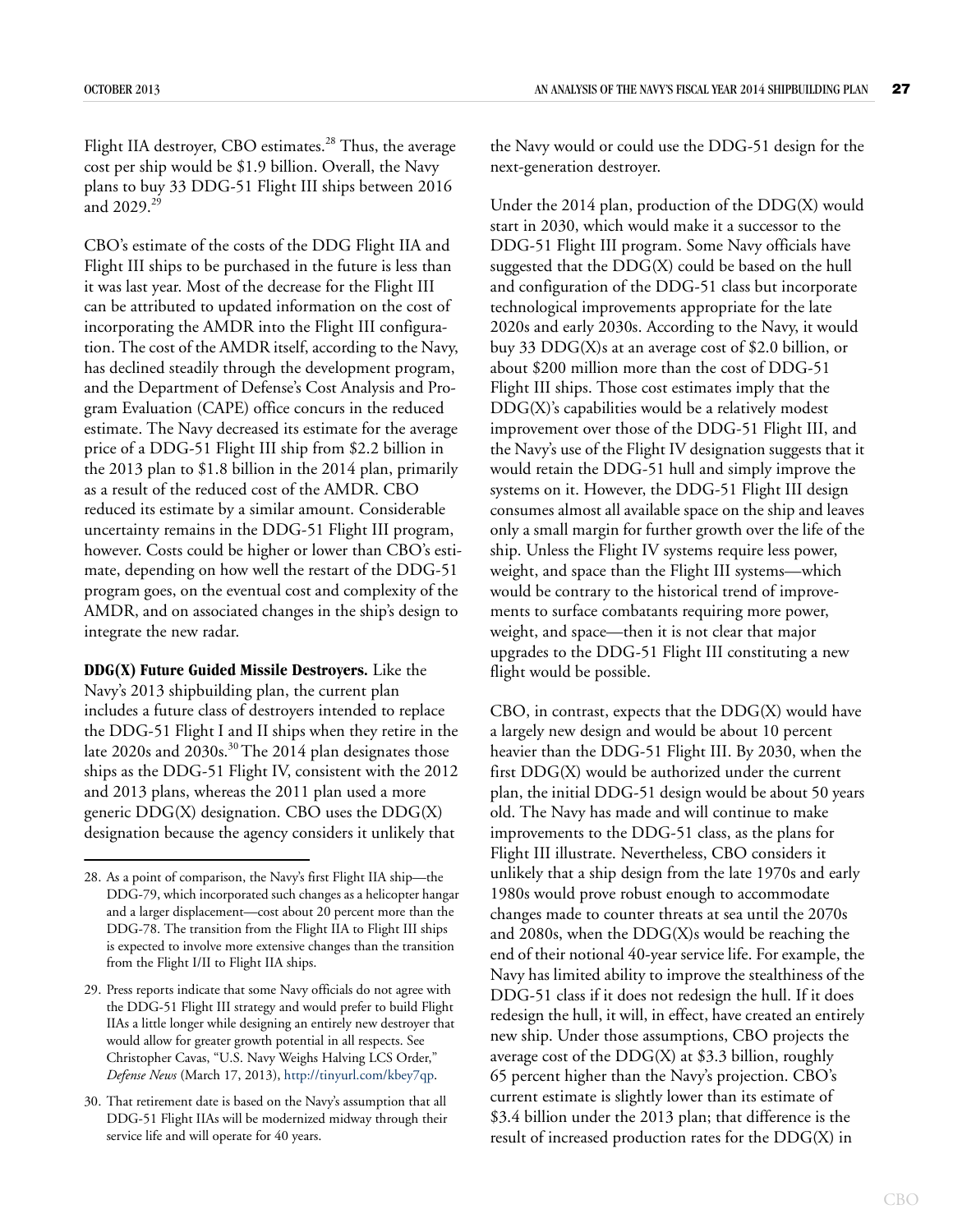the 2014 plan, which lower overhead costs per ship and also lower direct production costs through greater learning. Over the 2014–2043 period, CBO estimates, the Navy would have to spend \$108 billion for this part of its shipbuilding program—\$44 billion (or about 70 percent) more than the Navy's estimate of \$64 billion.

#### <span id="page-31-0"></span>**Littoral Combat Ships**

In the 2014 plan, the Navy envisions building a force of 52 small surface combatants called littoral combat ships (LCSs) by 2026. The first LCS was authorized in 2005, and the Navy already has 16 ships either in its fleet or under construction. Because those ships are assumed to have a service life of 25 years, the Navy would need to begin procuring their replacements in 2030. Therefore, the Navy plans to purchase 36 more LCSs through 2026 and 30 next-generation ships, called LCS(X)s, between 2030 and 2043.

The LCS differs from past and present U.S. warships in that its production program is divided into two components—the sea frame (the ship itself) and mission packages (the main combat systems). The sea frame is being designed and built so that mission packages can be switched on a given ship over time as the ship's mission changes. Currently, the Navy expects to use three types of mission packages—one each for countering mines, submarines, and surface ships. It also expects that the LCS will be able to perform maritime security operations while equipped with any of those mission packages. In all, the service plans to buy 64 mission packages for the 52 ships to be purchased by 2026.<sup>31</sup>

The Navy wants the LCS to be cheaper than other surface combatants. Originally, each sea frame was expected to cost, on average, \$297 million in 2013 dollars (or \$220 million in 2005 dollars, the original goal). The first 4 LCSs, which were purchased between 2005 and 2009, cost more than double that amount and were built by 2 different contractors using different designs. In light of that cost growth, the Navy revised its acquisition strategy for the ships several times. Ultimately, the service organized a competition between the two contractors and received lower-than-expected bids for the ships. As authorized by the Congress in 2010, the service accepted bids to buy 10 ships from each of the contractors, subject to

CBO

annual appropriations by the Congress. Today, 12 of those 20 LCSs are under construction or are on order, and the remaining 8 will be ordered in 2014 and 2015.<sup>32</sup> Thus, by 2015, the Navy intends to have purchased 12 ships of each LCS design, for a total of 24.

The Navy has not determined its acquisition strategy for the remaining 28 of the 52 ships it intends to purchase through 2026. Notably, the 2014 plan removed the language from the 2013 plan that stated the Navy would keep both designs in production through 2026. In fact, the Navy has several options to consider for the LCS starting in 2016: It could change the number of ships it plans to purchase once it has more experience with the two designs; it could select one design for the remainder of the program or hold another competition that included both designs; or it could end the program altogether if it decided that both designs no longer met its future needs and that a more direct replacement for the Navy's frigates was necessary. For now, the Navy plans to see how well the existing shipyards perform in executing their contracts before it decides whether or how to acquire the rest of the ships.

In the 2014 Future Years Defense Program, the Navy estimated the average cost of the LCS at about \$420 million per ship over the next five years, including the 6 ships (2 per year) to be bought in 2016 through 2018, after the end of the two 10-ship contracts. That figure is well below the Congressionally mandated cost cap for the LCS program of \$515 million per ship (adjusted for inflation).<sup>33</sup> Overall, the Navy estimated that the 36 LCSs to be purchased by 2026 would cost about \$446 million per ship, on average.

The key to the future cost of the littoral combat ships will be how well each shipbuilder can execute its current 10-ship contract. If the shipyards build the ships without

<sup>31.</sup> Department of the Navy*, Report to Congress: Littoral Combat Ship Mission Packages* (May 2009).

<sup>32.</sup> For a discussion of issues involved with this request, see Congressional Budget Office, letter to the Honorable John McCain about the cost implications of the Navy's plans for acquiring littoral combat ships (December 10, 2010), [www.cbo.gov/publication/21968](http://www.cbo.gov/publication/21968).

<sup>33.</sup> The National Defense Authorization Act for Fiscal Year 2010, which set the LCS cost cap to apply to ships purchased in fiscal year 2010 and beyond, gave the Secretary of the Navy authority to waive compliance with the cap if doing so was considered in "the best interest of the United States," if the ship was "affordable, within the context of the annual naval vessel construction plan," or in other specific circumstances.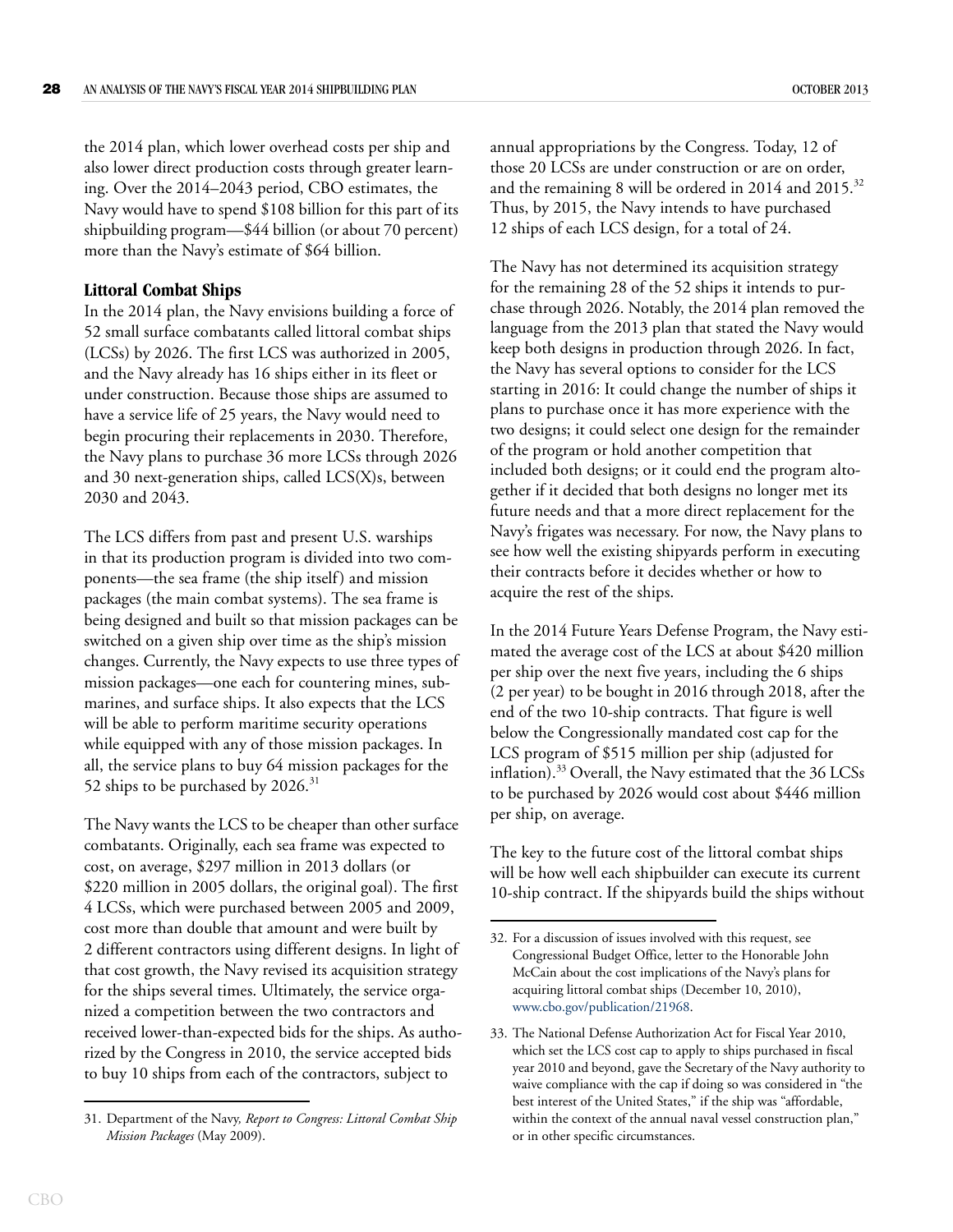major delays or cost overruns, which seems to be the case so far, then the Navy could obtain future prices (adjusted for inflation) that are similar to the ones it negotiated in the recent competition. However, if one or both shipyards find it difficult to build the ships for the prices to which they agreed under the 10-ship contracts, then the prices for ships purchased after 2015 would probably be higher. Selecting a single design and one shipyard to build that design would economize on overhead costs but would sacrifice the competitive pressure that could help hold down costs for future ship purchases. By contrast, continuing to purchase two types of the ships would maintain more competitive pressure but at the expense of a lower production rate in each shipyard, thus incurring higher average overhead costs. Another disadvantage of the latter approach is that the Navy would face higher costs to support training and maintenance programs for both of the ship designs.

Since its analysis of the Navy's 2012 plan two years ago, CBO lowered its estimate for the cost of the LCSs purchased between 2010 and 2015 to reflect the contract prices and terms to which the Navy and the two shipyards agreed. However, CBO expects that the Navy will pay slightly higher prices for the ships purchased after 2015, in part because the annual procurement quantities planned for those years are lower than in previous years. Therefore, CBO estimates the average per-ship cost of the 36 LCSs in the plan at about \$500 million.

Under the 2014 plan, the Navy would also buy 30 nextgeneration littoral combat ships—called LCS(X)s beginning in 2030. The Navy's cost estimate for the LCS(X) is \$433 million (or slightly less than the average cost of the original LCS), which is consistent with its estimate in the 2013 plan. In contrast, CBO estimates the average cost of the LCS(X) at about \$600 million per ship, which is consistent with its estimate under the 2013 plan.

#### <span id="page-32-0"></span>**Amphibious Warfare Ships**

The Navy's current goal for amphibious ships is 33, compared with approximately 32 last year. The proposed force would consist of 11 LHA or LHD amphibious assault ships, 11 LPD amphibious transport docks, and 11 replacements for the Navy's LSD dock landing ships.

In pursuit of that force, the 2014 plan calls for buying 6 LHA-6s, at a rate of 1 every four or seven years, to replace LHD-1 class amphibious assault ships as they are retired.<sup>34</sup> The plan envisions buying 11 LX(R)s (the designator for the replacement for LSDs), 1 every other year between 2019 and 2027 and then 1 per year until 2033, to replace existing dock landing ships in the LSD-41 and LSD-49 classes. Under the 2014 plan, the LX(R) would enter the fleet beginning one year later than under the 2013 plan. The 2014 plan would also start replacing the LPD-17 class with a new class in the early 2040s, buying 1 ship in 2040 and 1 in 2042. With that procurement schedule, the total number of amphibious warfare ships would be at or above the goal of 33 ships for about half of the 30-year period covered by the plan (see [Figure 4 on](#page-13-0)  [page 10](#page-13-0)). One way in which the Navy plans to achieve that force level is to keep the existing class of LHD-1 amphibious assault ships in service for 43 to 45 years; that expectation, which also appeared in the 2013 plan, is an increase relative to the 40-year service life incorporated in the 2012 plan.

The Navy's cost estimates for amphibious warfare ships have not changed significantly since the 2013 plan. In the 2014 plan, the Navy appears to assume that the  $LX(R)$ will be about the same size as existing LSDs—that is, with a displacement of about 16,000 tons. Consequently, the Navy estimates the cost of the  $LX(R)$  at \$1.4 billion per ship. CBO puts the figure at \$1.6 billion.

The Navy estimates that the LHA-6 class amphibious assault ships will cost \$3.6 billion apiece. CBO's estimate for those ships is higher: an average of \$4.3 billion per ship. Both CBO and the Navy assumed that the LHA-6 class ship authorized in 2016 and all subsequent amphibious assault ships would include well decks, necessitating some redesign to the LHA-6 class—and thus additional costs. (Well decks are large floodable areas in the sterns of most amphibious warfare ships that allow amphibious vehicles and craft to be launched directly from the ships.) The cost of that redesign is included in both the Navy's and CBO's estimates.

<sup>34.</sup> There is a seven-year gap between the ship purchased in 2017 and the next one purchased in 2024. After that, however, the LHA class is purchased at a rate of 1 every four years.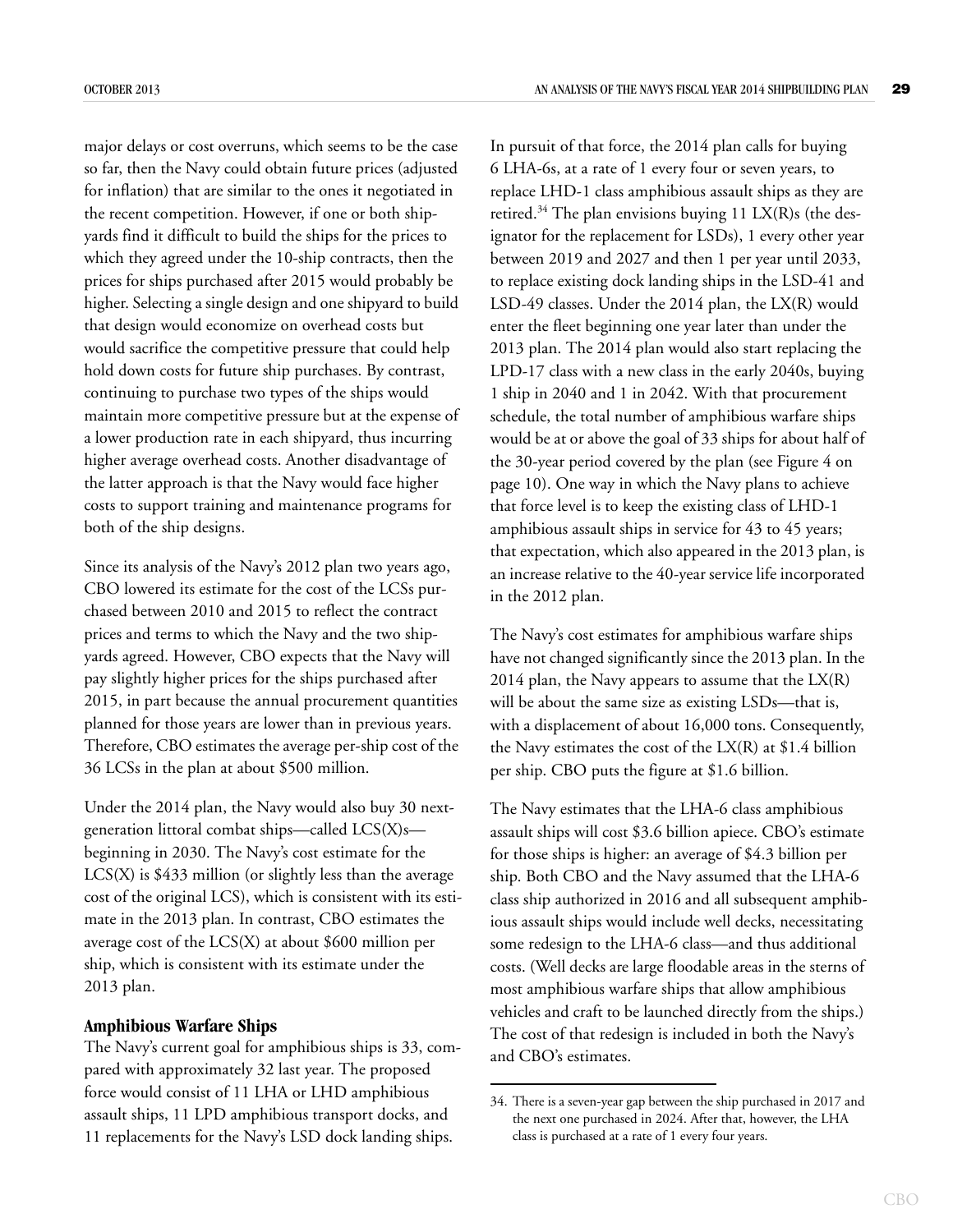## **List of Tables and Figures**

#### <span id="page-33-0"></span>**Tables**

|    | Comparison of the Navy's 2013 and 2014 Shipbuilding Plans                                                                 |     |
|----|---------------------------------------------------------------------------------------------------------------------------|-----|
|    | 2. The Navy's Evolving Goals for Its Force Structure                                                                      | 6   |
| 3. | Average Annual Shipbuilding Costs Under the Navy's 2014 Plan, by Decade                                                   | 13  |
| 4. | Comparison of the Navy's and CBO's Estimates of the Cost of Construction of<br>Major New Ships Under the Navy's 2014 Plan | 21  |
|    | 5. Total Shipbuilding Costs, by Major Category, 1984 to 2043                                                              | 22. |

#### **Figures**

|    | 1. Average Annual Costs of New-Ship Construction Under the Navy's 2014 Plan                       | $\overline{4}$ |
|----|---------------------------------------------------------------------------------------------------|----------------|
|    | 2. Annual Ship Purchases and Inventories Under the Navy's 2014 Plan                               | 7              |
| 3. | Annual Ship Purchases, by Category, Under the Navy's 2014 Plan                                    | 8              |
|    | 4. Annual Inventories Versus Goals for Selected Categories of Ships Under the<br>Navy's 2014 Plan | 10             |
|    | 5. Average Annual Costs of New-Ship Construction Under the<br>Navy's 2013 and 2014 Plans          | 12             |
|    | 6. The Navy's Estimates of New-Ship Construction, 2014 to 2023                                    | 14             |
| 7. | CBO's Estimates of Annual Shipbuilding Costs Under the Navy's 2014 Plan                           | 15             |
|    | 8. Inventory of Large Surface Combatants Under Various Scenarios for Service Life                 | 26             |